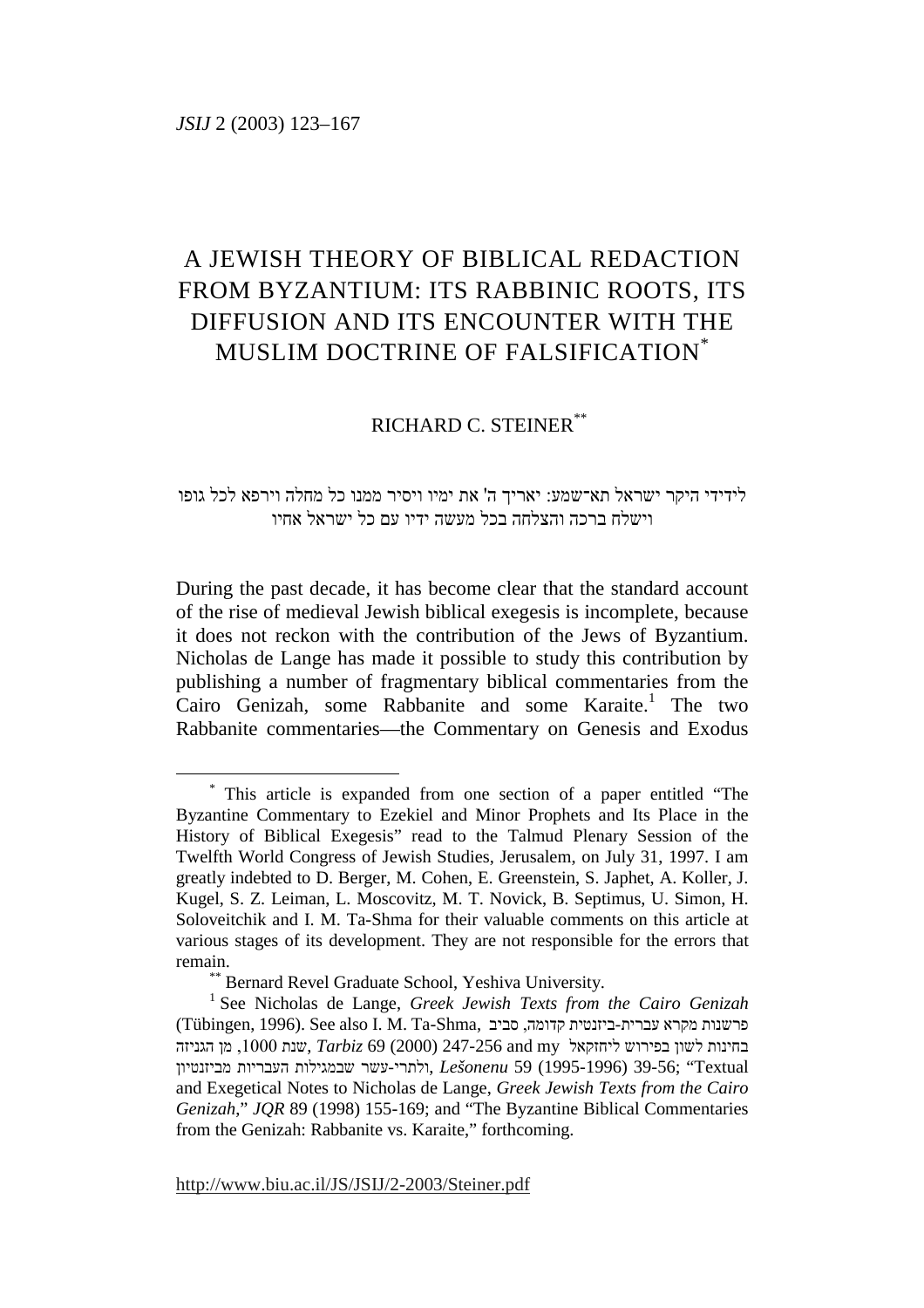(de Lange's "Scholia on the Pentateuch") and Reuel's commentary on Ezekiel and Minor Prophets—seem at first glance to have little in common beyond Greek glosses and an early date. $^2$  The latter is a *peshat*, commentary, while the former is heavily influenced by Rabbinic midrash. However, closer examination reveals that they have one striking characteristic in common: both mention the editor of the biblical book upon which they are commenting.<sup>3</sup> In part 1 of this article, I shall attempt to show that the Byzantine Rabbanites had a rudimentary theory concerning the work of these editors, a theory which was rooted in Palestinian sources (especially *Avot de-Rabbi Natan*) and which spread to Germany and Northern France. In part 2, I shall deal with Provence and Spain, arguing that the theory was transformed in the former but rejected in the latter under the pressure of Muslim polemics.

#### **1. Palestine, Byzantium, Germany and Northern France**

For the purposes of this discussion, I shall define a biblical editor as one who produces a biblical book mainly from a preexisting source or sources, whether written or oral, whether originating from a prophet or not.<sup>4</sup> Reuel uses the term סדרן to refer to such an editor, and he attributes three anomalies in the Book of Ezekiel to him. In treating two of them, Reuel presents the *sadran* as editing a single source; in dealing with the third, he portrays him as dealing with multiple, divergent sources. We shall discuss these two activities separately.

 <sup>2</sup>  $2$  An expert paleographer who glanced at photographs of the Commentary on Genesis and Exodus thinks that the manuscript predates Rashi, but this will have to be studied further. The fragments that contain Reuel's commentary have been dated by experts to the tenth (or early eleventh) century on both codicological and paleographic grounds; see my לשון בחינות, 40.

<sup>3</sup> This subject is discussed briefly in my לשון בחינות, 51-54, and in Ta-Shma, מקרא פרשנות, 250.

<sup>&</sup>lt;sup>4</sup> This definition includes many types of editors, e.g., the text critic, the compiler, and even the author who incorporates large amounts of archival material, etc. into his work. We shall call an editor of the last type an "authoreditor." Whether or not U. Simon's "author-narrator" (see below) was viewed as an author-editor in the Middle Ages depends on the book and perhaps on the exegete, as well. Both Judges and Ezra have an author-narrator, but medieval exegetes were probably less likely to view him as an author-editor in the case of Judges. It should be noted, however, that medieval exegetes frequently use the same term for authors and editors. We shall, therefore, include the authornarrator in our discussions of terminology.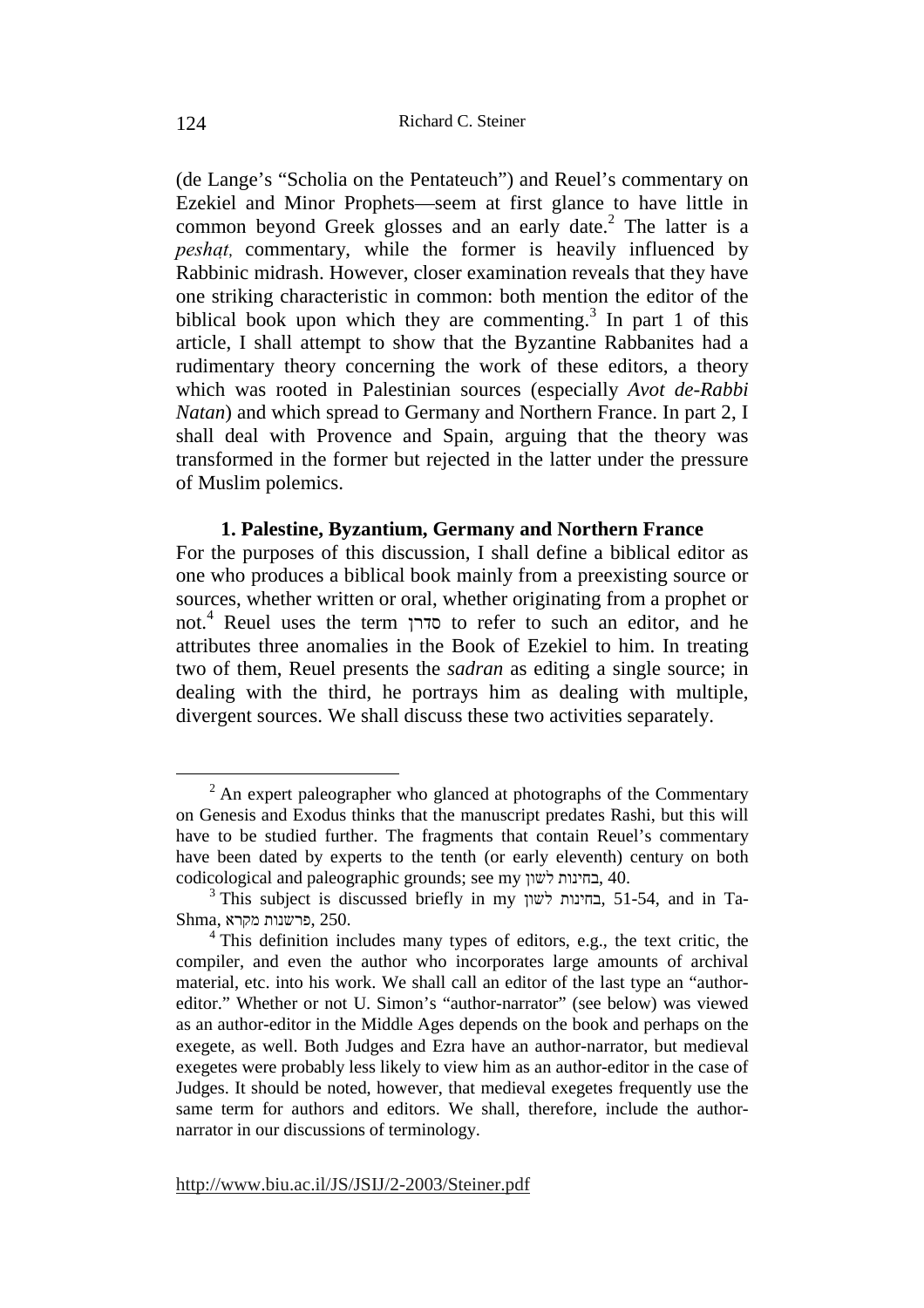#### **Editing a single source**

An important task of the *sadran* was to regulate the flow of information to the audience, to decide on the order of presentation. A *sadran* working with a preexisting text might attempt to clarify it by inserting information that would be helpful to the reader at a given point. Reuel assumes that this information was already present in the text, and that the *sadran* merely repeated it at an earlier point for the reader's convenience, in anticipation of a question.

One such comment is found at Ezek 8:5: סמל הקנ(אה) הזה בביאה, מן למעלה ואמרוֹ למעלה "that image of zeal in the approach— From here the *sadran* learned of it and mentioned it above." Reuel's concern is the relative clause in 8:3: המקנה הקנאה סמל מושב שם אשר. He feels that that relative clause was not in the *sadran*'s source but was added by him based on the information given two verses later. A מיכן למדם בטוב היאך היו ואמרם 10:8: Ezek at found is comment similar למעלה" from here he (the *sadran*) learned well what they (the cherubs) were like, and mentioned them above." Although the *sadran* is not actually mentioned here, the language of this comment is so similar to the first that there can be little doubt about the subject of this sentence. Here again, Reuel feels that the detailed description of the cherubs in 1:8-21 was not written by Ezekiel but was added by the *sadran*, apparently for the benefit of the curious reader, based on the information given in 10:8-17. Reuel's view, then, is that the author of Ezekiel left temporary lacunae in the reader's knowledge and that the *sadran* filled them with information found later in the book.

The problem in Ezek 8:5 that Reuel hopes to solve by this strategy appears to be literary in nature. How is it possible for Ezekiel to describe the location of a gate in terms of the location of the הקנאה סמל when the latter is introduced only later, in verse 5 ( לשער מצפון והנה in" lo and "והנה particle presentative The)? המזבח סמל הקנאה הזה בבאה that verse indicates that this was a *new* sight for Ezekiel;<sup>5</sup> hence, in

 $rac{1}{5}$  $^5$  Cf. Rashbam to Gen 29:25: והנה". והנה היא לאה—בדבר שלא נודע תחילה אומר "והנה חלום והנה וכן" and lo, it was Leah—For a thing not known previously it says 'and lo.' So too 'and lo, it was a dream'"; and השלם תוספות ספר, ed. J. Gellis והנה יצחק מצחק כל מקום שנאמר "הנה" הוא 3.41 to Gen 26:8: (Jerusalem, 1982-) 1.41 to Gen 26:8: was Isaac ,lo and "דבר שלא ידע לפני כן כמו והנה היא לאה, והנה הוא יוצא לקראתך dallying—Wherever it says 'lo,' it is a thing (someone) did not know before, like 'and lo, it was Leah,' and 'and lo, he is coming towards you' (Exod 4:14)";  $ibid.,$  3. 129 to Gen 29:2: והנה באר—כל מקום שנאמר "הנה" לא ידע הדבר עד עתה כמו לאה היא והנה בבקר" and lo, a well—Wherever it says 'lo,' (someone) did not know the thing until now, like 'in the morning, lo, it was Leah.'"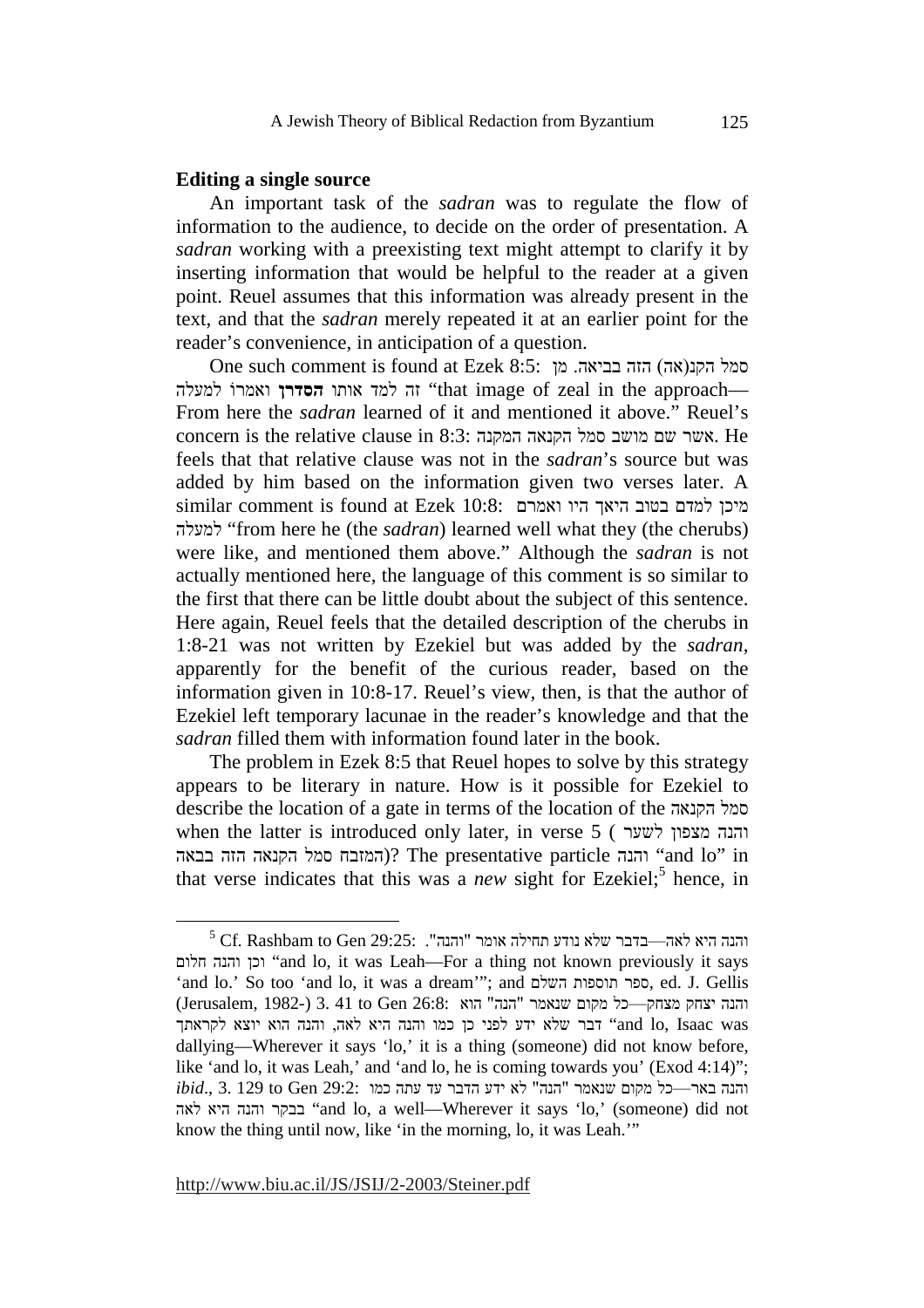Reuel's view, Ezekiel could not have used it as a known reference point in a relative clause two verses *earlier*. It must be an editorial interpolation into Ezekiel's first-person narrative.

Reuel's difficulty with Ezek 10:8ff is, at least in part, its redundancy: it parallels the detailed description of the cherubs in 1:8ff. This is not the only place that Reuel and other medieval exegetes invoke the *sadran* to account for redundancy in the Bible, but, as we shall see below, it was more common to assume in such cases that the *sadran* was working with *two* sources.

Another Byzantine, R. Tobiah b. Eliezer of Castoria, invokes the *sadran* in his *Midrash Legah Tov* (c. 1100) when faced with a literary problem at Gen 42:34:

והביאו את אחיכם הקטן וגו' ואת הארץ תסחרו. ללמדך שיש לדרוש להוסיף על דברי האגדה בכל מקום, לפי ש**הסדרן** מקצר הענין, שהרי לא אמר  $^6$ למעלה ואת הארץ תסחרו, והם סיפרו לאביהם ואת הארץ תסחרו.

And bring your youngest brother to me ... and you shall traffic in the land. (This is) to teach you that it is necessary to expound (and) to add to the narrative<sup>7</sup> in every place, since the *sadran* abbreviates, for he (Joseph) did not say above (in the *sadran*'s narrative) "and you shall traffic in the land" and (yet) they reported to their father (that he said) "and you shall traffic in the land."

Here too the *sadran*, presumably Moses, regulates the flow of information, deciding whether or not to provide the reader with information now that will not be needed until later (when the time comes to persuade Jacob). In this case, the decision is negative. He abbreviates (מקצר הענין); he leaves a temporary lacuna in the reader's knowledge by failing to provide a full report of an event or

 $\overline{6}$  $^6$ Tobiah b. Eliezer, מדרש לקח ed. S. Buber (Vilna, 1880) 1. 210-211. I am indebted to Ta-Shma for calling this source to my attention. Another Byzantine usage shared by Reuel and Tobiah is משמשין in the sense of "are used interchangeably." Buber's introduction (p. 30) lists many occurrences, e.g., 'ע the in (as interchangeably used are *̣ h* and "*'* וח' משמשין כמו עשקה לי פי' חשקה לי expression) עשקה) Isa 38:14), whose interpretation is חשקה' desire.'" Reuel used -*k* - and  $k$ - are used -<sup>4</sup> ה' כ' משמשין כמו שתאמ' והיה כעם ככהן. ופתרו[נו] הכהן :writes interchangeably as in the expression *like people, like priest*, whose interpretation is 'like the people is the priest'"; see my "Textual and Exegetical Notes," 161.

 $7$  The expression האגדה is equivalent to ההגדה.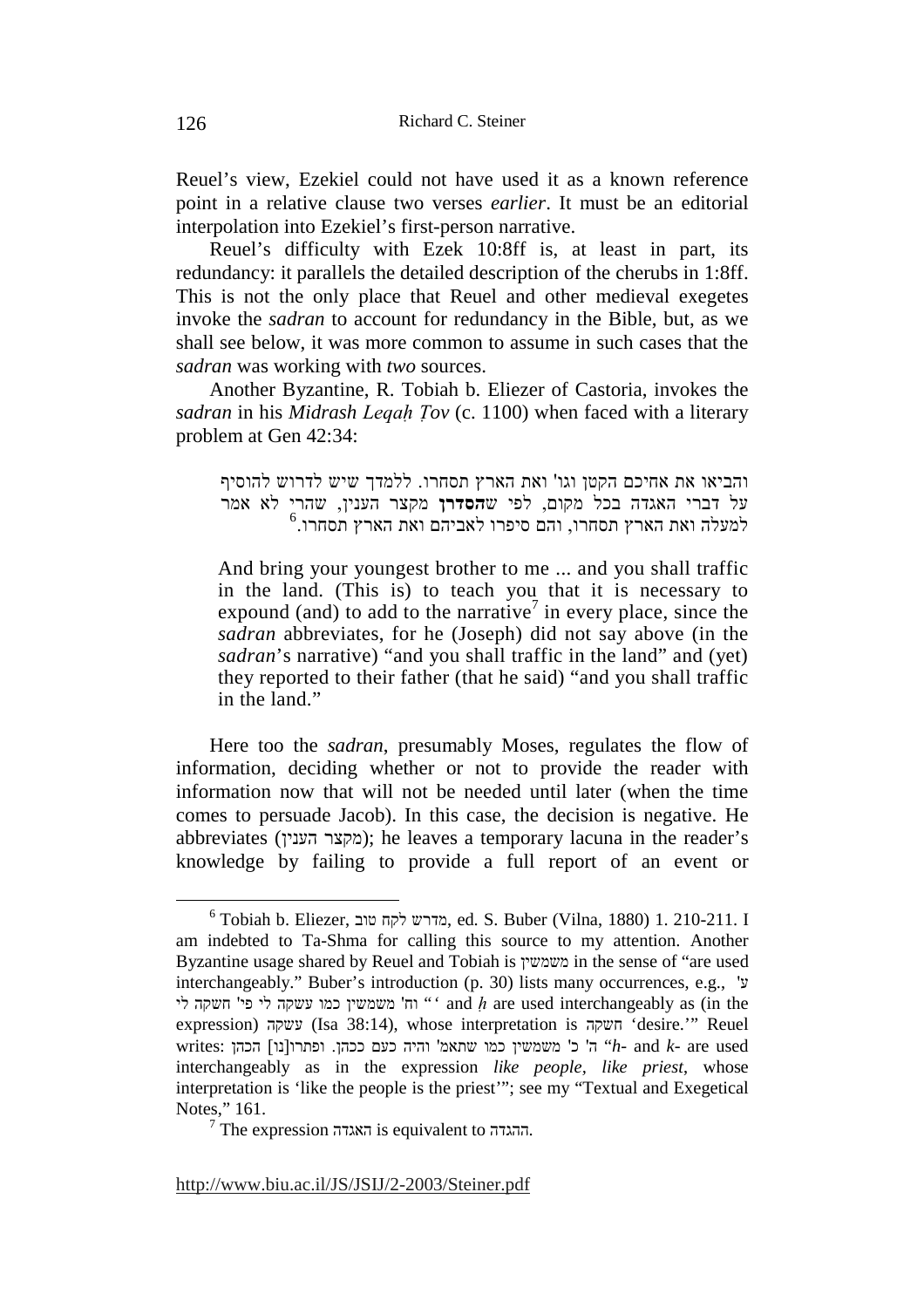conversation at the point of its occurrence in the story. He assumes that the reader will be prepared to deduce the missing details later, from subsequent events, and not be puzzled by the discrepancies.

R. Tobiah's *sadran*, unlike Reuel's, does not feel that it is his job to pamper the reader. He leaves lacunae for the reader to fill with the assistance of the *darshan*/*parshan*. He creates "discontinuities between the order of narration and the order of occurrence," to use M. Sternberg's phrase.<sup>8</sup> The term סדרן could not be more appropriate. As for R. Tobiah's *darshan*/*parshan*, he employs the exegetical technique described as הבר שאינו מתפרש במקומו ומתפרש במקום אחר  $\,^{\prime\prime}$ a thing not clearly expressed in its place but clearly expressed in another place" in *Mishnat Rabbi Eliezer*, even if the latter work gives examples that cannot be attributed to a single *sadran* (e.g., Chronicles filling a lacuna in the Torah). $9$ 

R. Menahem b. Solomon invokes the *sadran* in five places in his *Midrash Sekhel Tov* (1139).<sup>10</sup> In two of these places, his *sadran* is an author-narrator: ויקץ פרעה ויקא יפור הסדרן "and Pharaoh awoke—this is the narration of the *sadran*" (Gen 41:4) and הזה—אלו דברי הסדרן "to this day—these are the words of the *sadran*" (Gen 47:26). In the others, he is an editor. In telling the story of Isaac's wells, the *sadran*, in accordance with the principle of בתורה ומאוחר מוקדם אין" there is no chronological ordering (lit., early and late) in the Torah,"11 decides not to interrupt the flow of the narrative with dialogue: הבארות סדר סיים of series entire the finishes he "כולן, ואח"כ מתחיל ומפרש דברי אבימלך wells and (only) then makes a (fresh) start, setting forth the words of Abimelech" (Gen 26:32). In dealing with the eight kings of Edom who preceded Saul, the *sadran* is guided by considerations of a theological nature. Instead of mentioning each Edomite king in his proper place in the historical narrative of the Israelites, he decides to gather all of them together in one place in order to dispose of them quickly: וכתבם them put *sadran* the "הסדרן יחדו כדי לסיים ענין התבן והקש לסלקם מעל הבר together in order to finish off the matter of the straw and stubble, removing them from the grain" (Gen 36:31). Thus, the *sadran* had a good reason for creating this puzzling anachronism. The fifth reference to the *sadran* in *Midrash Sekhel Tov* is from *Midrash Legah* 

 <sup>8</sup> M. Sternberg, *The Poetics of Biblical Narrative* (Bloomington, IN, 1985) 237.

 $^9$ משנת רבי אליעזר או מדרש שלשים ושתים , ed. H. G. Enelow (New York, 1933) 30.

 $^{10}$  Menahem b. Solomon, מדרש שכל מוב, ed. S. Buber (Berlin, 1900).

 $^{11}$  In his words: לא שייך מוקדם ומאוחר בתורה.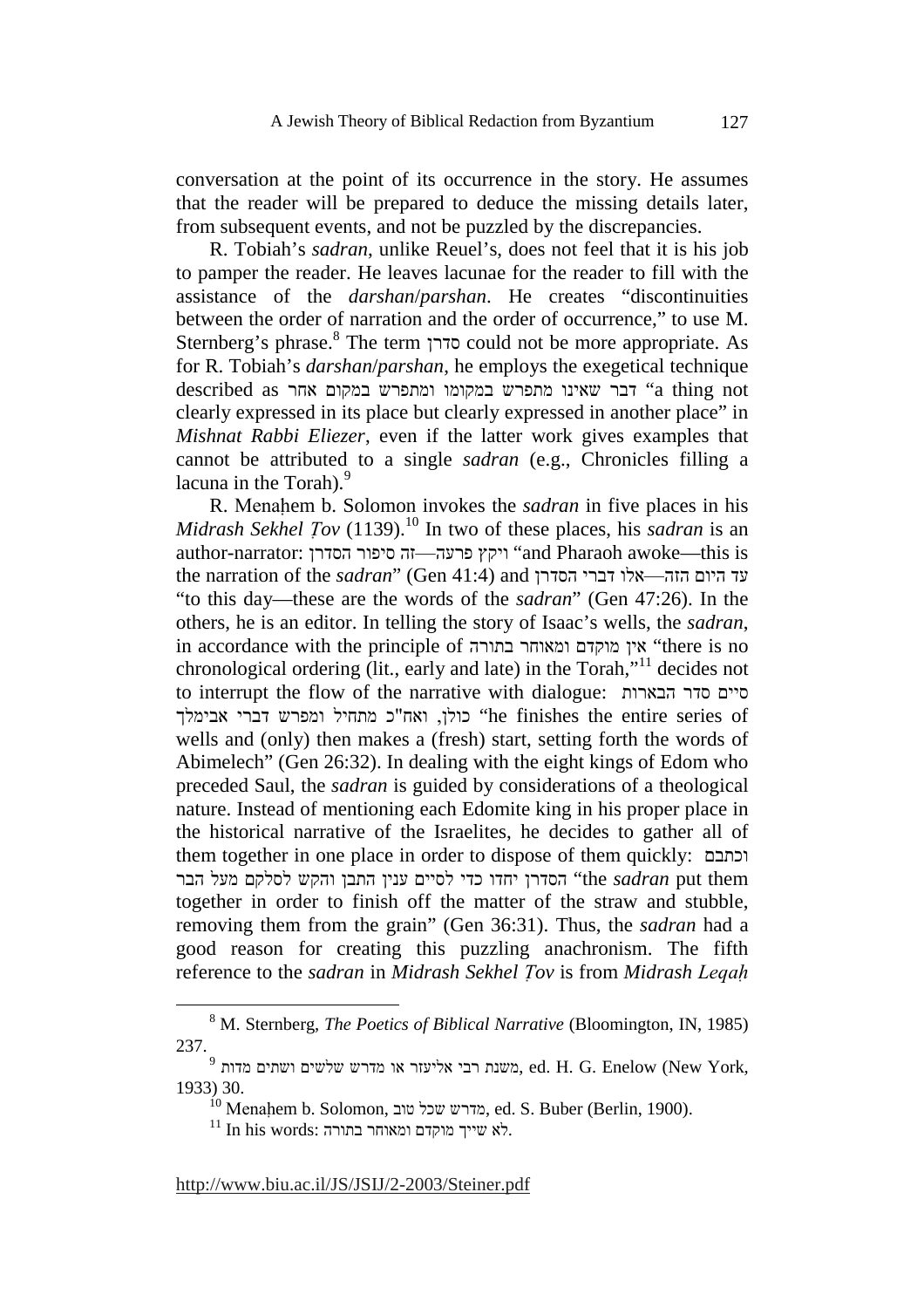*Tov*, but its formulation makes the relationship of the *darshan/parshan* מיכן שיש רשות לגיבורי כח לדרוש ולהוסיף על דברי :clearer bit a *sadran* the to הגדת העניין בכל מקום לפי כחן, כי דרך הסדרן לקצר הענין ובא במקום אחד ושונה ומחדש ומוסיף" From here (we learn) that the mighty (*darshanim*/*parshanim*) have license to expound and to add to the words of narrative in every place, since the practice of the *sadran* is to abbreviate and then, in another place, to repeat and add new things" (Gen  $42:34$ ). To R. Menahem, evidence that biblical dialogue has been abbreviated by the *sadran* justifies the midrashic practice of putting words into the mouths of biblical protagonists. Indeed, *Midrash Sekhel Tov* includes dozens of examples of this practice, introduced by the .כך אמר/אמרה/אמרו words

Another medieval author who attributes abbreviatory activity to a *sadran* is Zedekiah b. Abraham Anau of Rome. In his *Shibbolei ha-Leqet* (c. 1250), he argues that the *sadran* of the Passover Haggadah did not do violence to the biblical text when he made לי ' ה עשה זה בעבור ממצרים בצאתי) Exod 13:8) the answer to the wicked son's question, מה לכם הזאת העבדה) Exod 12:26). In fact, he says, the answer to the wicked son has two parts, tied together by the phrase הזאת העבדה and the resumptive introduction והגדת לבנך ביום ההוא לאמר (Exod 13:8). The first part is 'וגו' לה' וגו' (Exod 12:26), but since that part is irrelevant to the character of the wicked son, the *sadran* decided to omit it:

ולא הוצרך **הסדרן** לכתוב בשאלת הבן הרשע "ואמרתם זבח פסח" שאין בזה תשובה כנגד רשעו, לפיכך קיצר בלשונו וכתב בעבור זה עשה ה' לי, לי ולא  $^{12}$ . ודיו

The *sadran* did not need to write, in (the answer to) the question of the wicked son, "You shall say 'it is the passover sacrifice'" (Exod 12:26), because this contains no response appropriate to his wickedness. Therefore, he abbreviated its/his language and wrote (only), "'Because of this, the Lord acted on my behalf' (Exod 13:8)—on my behalf and not on his behalf," and that was sufficient.

In this case, unlike the others we have considered, we actually possess the preexisting text used by the *sadran*; it is the biblical text itself.

 $^{12}$  Zedekiah b. Abraham Anau, שבלי הלקט השלם, ed. S. Buber (Vilna, 1886) 189.

http://www.biu.ac.il/JS/JSIJ/2-2003/Steiner.pdf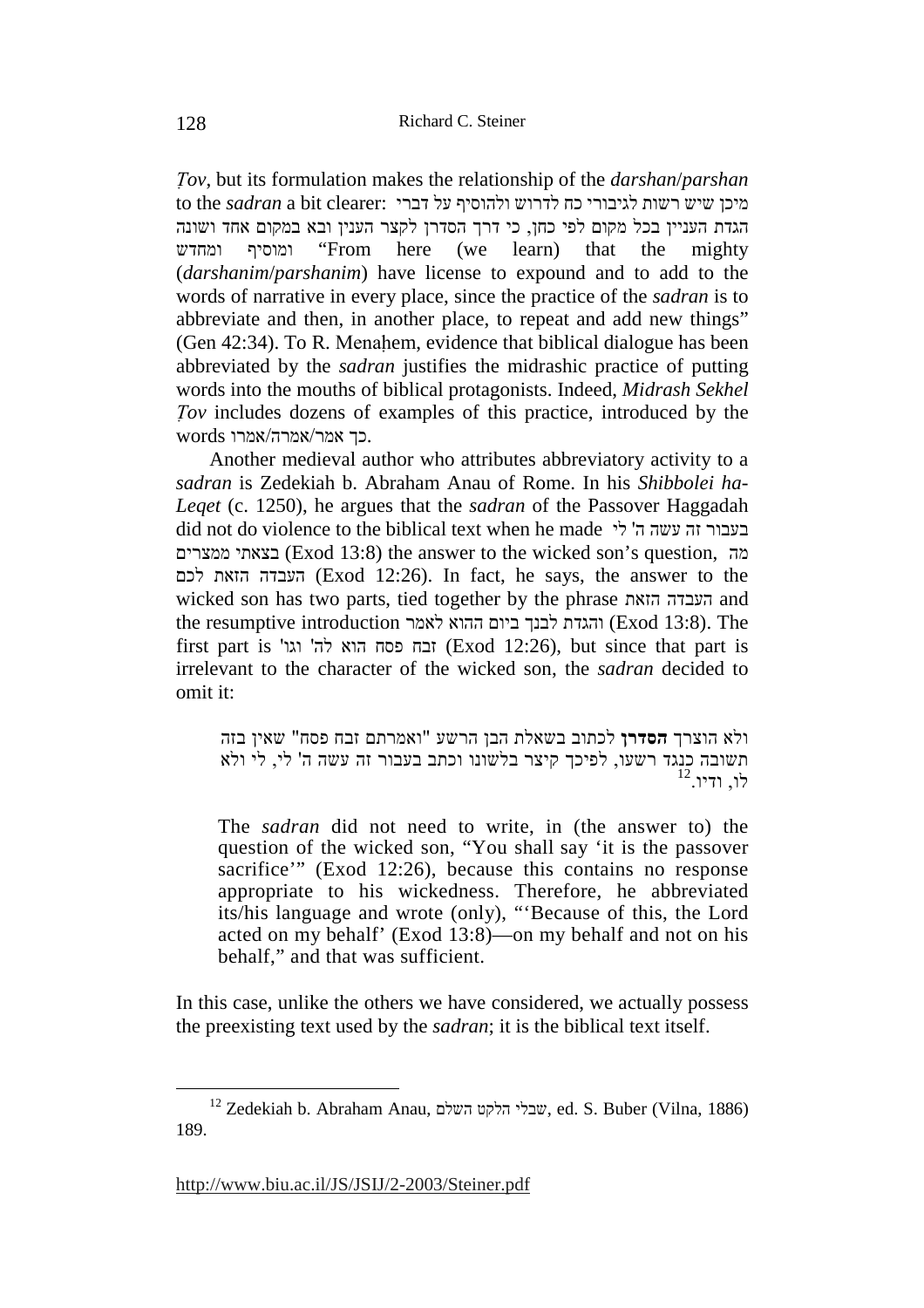Northern French exegetes, too, mention biblical editors on occasion.13 Rashbam refers to them in his commentary to Ecclesiastes, at the beginning  $(1:2)$  and the end  $(12:8)$ :<sup>14</sup>

שתי מקראות הללו. דברי קהלת. הבל הבלים. לא אמרן קהלת כי אם אותו שסידר הדברים כמות שהן.

These two verses, "The words of Koheleth" and "Vanity of vanities" were composed not by Koheleth but by the one who put the words into their current order.

הבל הבלים. עכשיו נשלם הספר. ואותן אשר סידרוהו אמרו מיכאן ולהבא. לומ' כל דברי העולם הנוהגין בו הבל הבלים אמר [ה]קוהלת.

Vanity of vanities—Now the book is completed. Those that edited it composed (what comes) from here on, saying: "Everything that goes on in the world is vanity of vanities, said Koheleth<sup>"</sup>

Similarly, R. Eliezer of Beaugency finds an editorial interpolation at the beginning of Ezekiel:

ואראה מראות א-להים (...) והנה רוח סערה—לא היו דברי יחזקאל מתחלתן יותר ואף שמו לא פירש, לפי שענין ספרו יפרשנו למטה, כגון "והיה יחזקאל לכם למופת", ועל זה סמך לקצר ... אבל הסופר שכתב כל דבריו יחד הוסיף לפרש מה שסתם וקיצר בשני מקראות הללו .

"I saw visions of God  $(...)$  and lo, a stormy wind"  $(1:1, 4)$ — This is all Ezekiel said originally; he did not even give his name, since it is mentioned in the body of the work below, viz. "Ezekiel shall be a portent for you" (24:24), and he relied on this (later mention) in abbreviating (at the beginning).... But the scribe who put all of his words together went on to make explicit in these two verses (1:2-3) what he left unsaid and abbreviated.

 $^{13}$  See R. Harris, מודעות אצל פרשני צפון צרפת , Shnaton $\,$  12 (2000) 289-310.

<sup>14</sup> See S. Japhet and R. B. Salters, *The Commentary of R. Samuel Ben Meir Rashbam on Qoheleth* (Jerusalem-Leiden, 1985) 93, 213 and the discussion on pp. 34-35.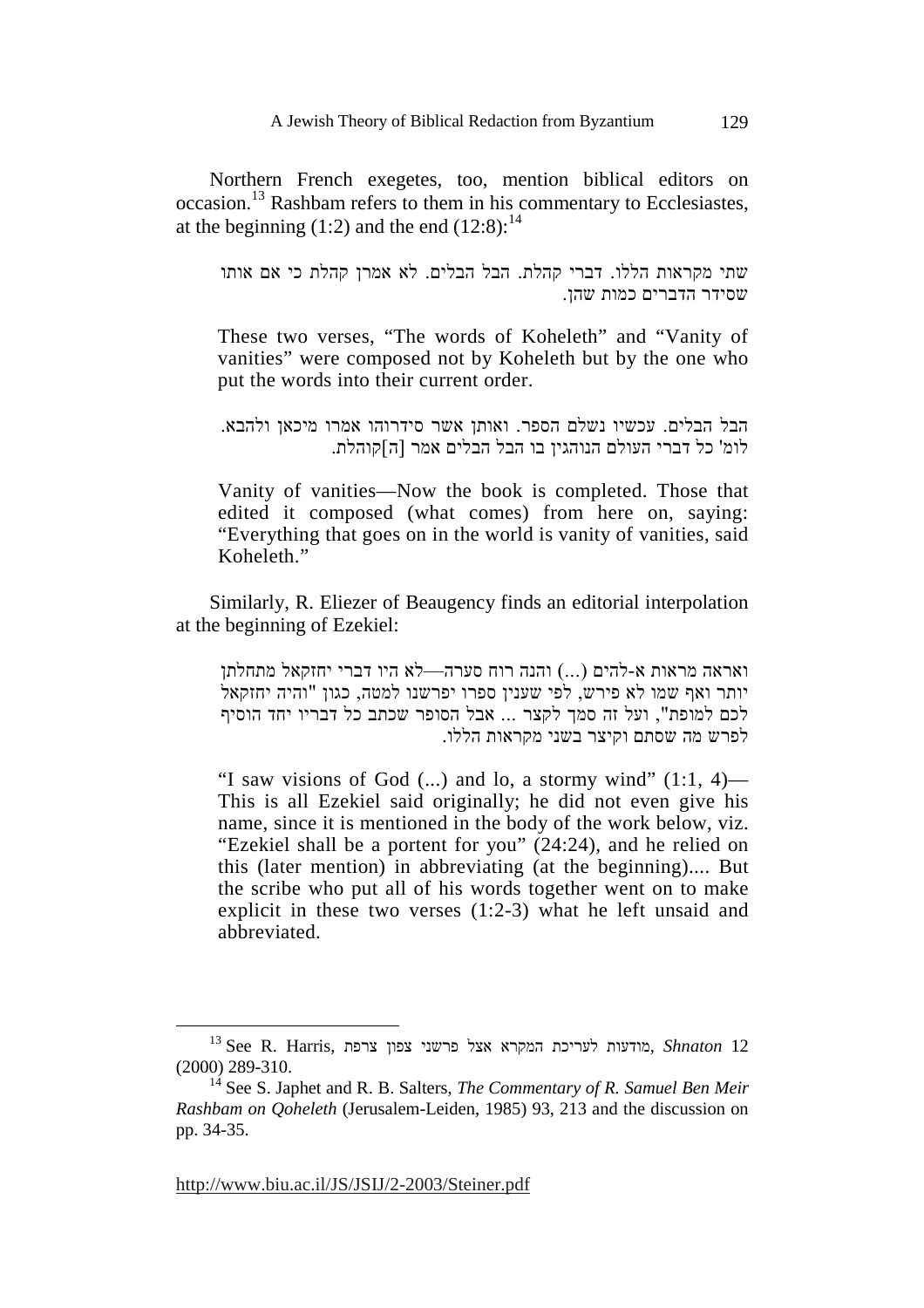Here too we see an editor involved in regulating the flow of information, an editor who, like Reuel's *sadran*, is not satisfied with the presentation of the original author, Ezekiel. The latter, like the *Legah Tov*'s *sadran*, leaves a temporary lacuna, relying on the reader to fill it in later. The editor, who feels that the name of a prophetic author is not a candidate for gapping, overrules the author's decision. However, instead of supplying the missing information in a heading before Ezekiel's opening sentence, the editor inserts it in the middle of that sentence. Since his insertion breaks the nexus between והנה and the verb that governs it, ואראה, 15 he is obliged to insert an additional word, וארא, at the beginning of verse 4, as a resumptive repetition.

R. Eliezer's analysis builds on the work of Rashi. Rashi had demonstrated that verses 2-3 "are not the words of Ezekiel," and he had attributed them to הקדש רוח. Was Rashi using that traditional term16 to refer to a divinely inspired scribe—one of the men of the Great Assembly who "wrote" the Book of Ezekiel according to b. B. Bat.  $15a$ ?<sup>17</sup> If so, the difference between Rashi and Eliezer of Beaugency is mainly terminological; however, this is not certain. In a more general sense, R. Eliezer may be following in the footsteps of Rashbam. According to the latter, Moses did not leave temporary lacunae in narratives; his practice was to provide all necessary information in advance.18 Thus, in the view of Rashbam, Moses felt

<sup>&</sup>lt;sup>15</sup> Cf. Gen 41:22, Ezek 1:15, etc.

<sup>&</sup>lt;sup>16</sup> רוח הקדש is the earliest term for the biblical narrator, appearing already in *m. Sot.* 9:6. The biblical passage in question is Deut 21:7-8: לא ידינו ואמרו וענו שפכה את הדם הזה ועינינו לא ראו. כפר לעמך ישראל אשר פדית ה' ואל תתן דם נקי בקרב עמך לא היו צריכים לומר "ונכפר :comments Mishnah the this On .ישראל ונכפר להם הדם not were They "להם הדם" אלא **רוח הקדש** מבשרתן: אימתי שתעשון ככה, הדם ניתכפר לכם supposed to say, 'and they will be absolved of the bloodguilt'; rather the Holy Spirit informs them: 'When you do this, you will be absolved of the bloodguilt.'" See also *t. Sot.* 9:2-9, discussed by U. Simon, *Four Approaches to the Book of Psalms: From Saadiah Gaon to Abraham Ibn Ezra* (Albany, 1991) 108 n. 75. Rashi continues this tradition in his commentaries to Gen 2:24, 37:22 and Ezek 1:1 but not Judg 5:31, where he uses the term הספר כותב. 17 According to Rashi's Talmud commentary *ad loc*., among the men of

the Great Assembly who wrote the Book of Ezekiel there were prophets: Haggai, Zechariah, Malachi, etc. Ezekiel did not write down his own prophecies because he was in exile.

<sup>18</sup> See the appendix entitled "literary anticipation" in M. I. Lockshin, *Rabbi Samuel Ben Meir's Commentary on Genesis* (Lewiston, NY, 1989) 400-421 and the literature (medieval and modern) cited there. In several places in his Torah commentary (e.g., Gen 1:5, 37:2, Deut 2:5), Rashbam attributes the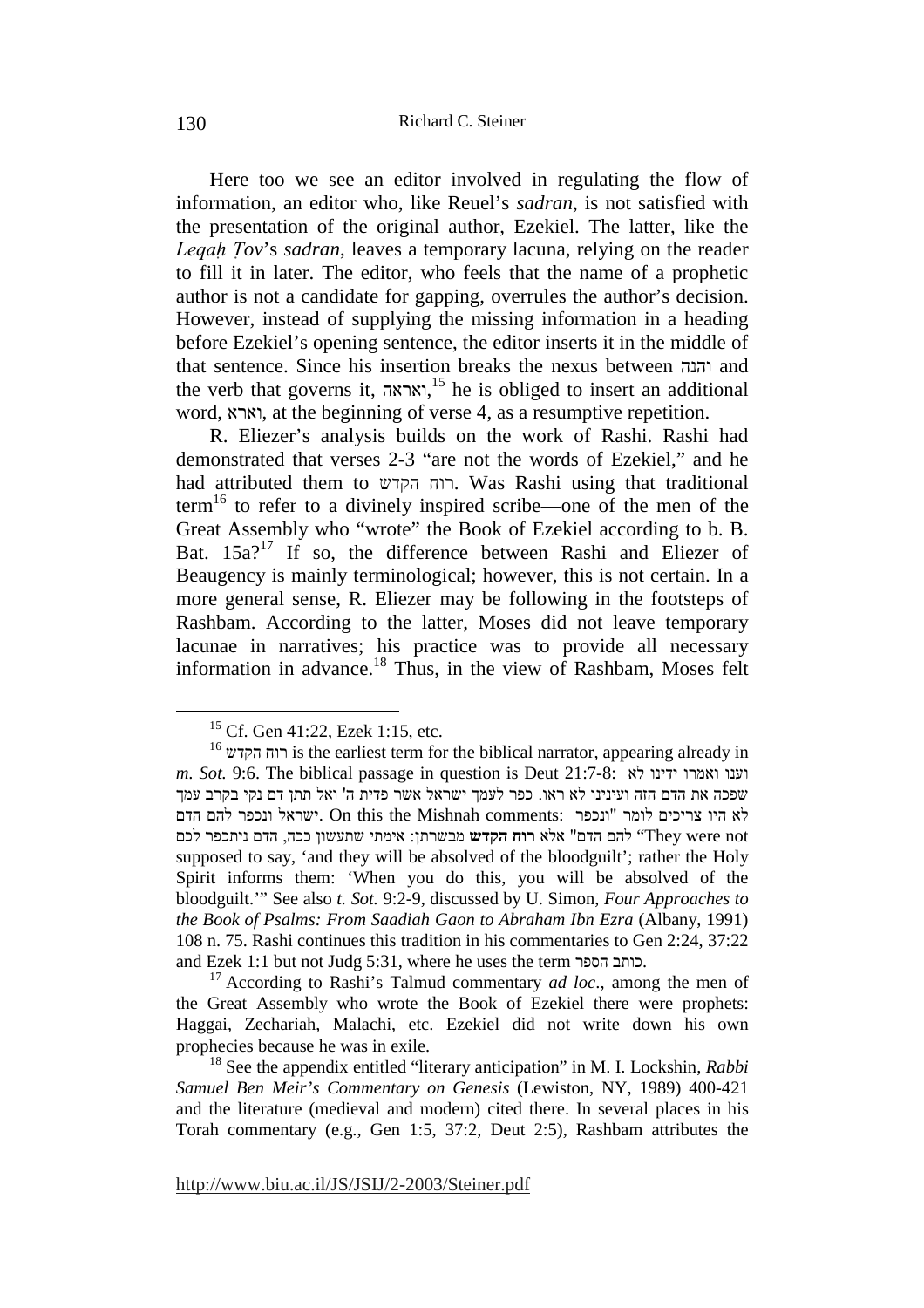that a person trying to understand why Noah cursed Canaan (Gen 9:25-27) should not have to wait until Gen 10:6 to find out the relationship between Canaan and Ham, and so he supplied that information at 9:18 (and 9:22). Similarly, in the view of R. Eliezer, the scribe who put all of Ezekiel's words together felt that the reader of the book should not have to wait until 24:24 to find out the identity of the author. Of course, the cases are different in many ways, but there is enough similarity between them to suggest that R. Eliezer may have been inspired by Rashbam.

It is also worth noting that one anonymous early French exegete refers to Ezra's role as editor of the Bible in explaining how a poem about Babylon (Psa 137 בבל נהרות על (came to be included in a collection of David's psalms:

נראה ... שלא אמרו דוד, כי אם, בבית שני כשגלו לבבל, אמרו ירמיה . וכשעלה עזרא מבבל וכתב כל הספרים, כתב גם זה הספר, והוסיף זה שאמ' ירמיה ... זכור ה' לבני אדום—ירמיה הנביא היה תובע עלבונו לפני הק' מאדום, ששמחו על מפלתן של ישראל. ובזה תוכל להבין שירמי' מא ' על נהרות בבל, שהרי מעניין אילו דברים אמר באיכה, שנא' שישי ושמחי בת אדום גם עליך תעבור כוס וגו' ... עד כאן דבר ירמיה ועזרא כתבו בספר 19 תהלים ומסרו ללויים לשורר בבית שני.

It appears ... that David did not compose it (Psa 137), but rather Jeremiah composed it in the Second Temple period (sic) when they were exiled to Babylonia. And when Ezra went up (to the Land of Israel) from Babylonia and wrote (=edited) all of the (biblical) books, he wrote this book as well and added this (work) that Jeremiah composed ... "Remember, O Lord, against the Edomites" (Psa 137:7)—Jeremiah the prophet brought a claim before the Lord against the Edomites, who rejoiced over Israel's downfall. And from this you can see that Jeremiah composed "By the Rivers of Babylon," since in Lamentations (4:21) he says something similar: "Rejoice and exult, Daughter of Edom ... to you too the cup shall pass, etc." ... Up to here (is what) Jeremiah composed, and Ezra wrote it into the Book of Psalms, and handed it over to the Levites to sing in the Second Temple.

http://www.biu.ac.il/JS/JSIJ/2-2003/Steiner.pdf

practice to Moses.

 $^{19}$ I. M. Ta-Shma, המקרא בראי in משהו על ביקורת המקרא המקרא המקרא ה 457-459. (Jerusalem, 1994) , מפרשיו: ספר זיכרון לשרה קמין ed. S. Japhet (Jerusalem, 1994) a57-459.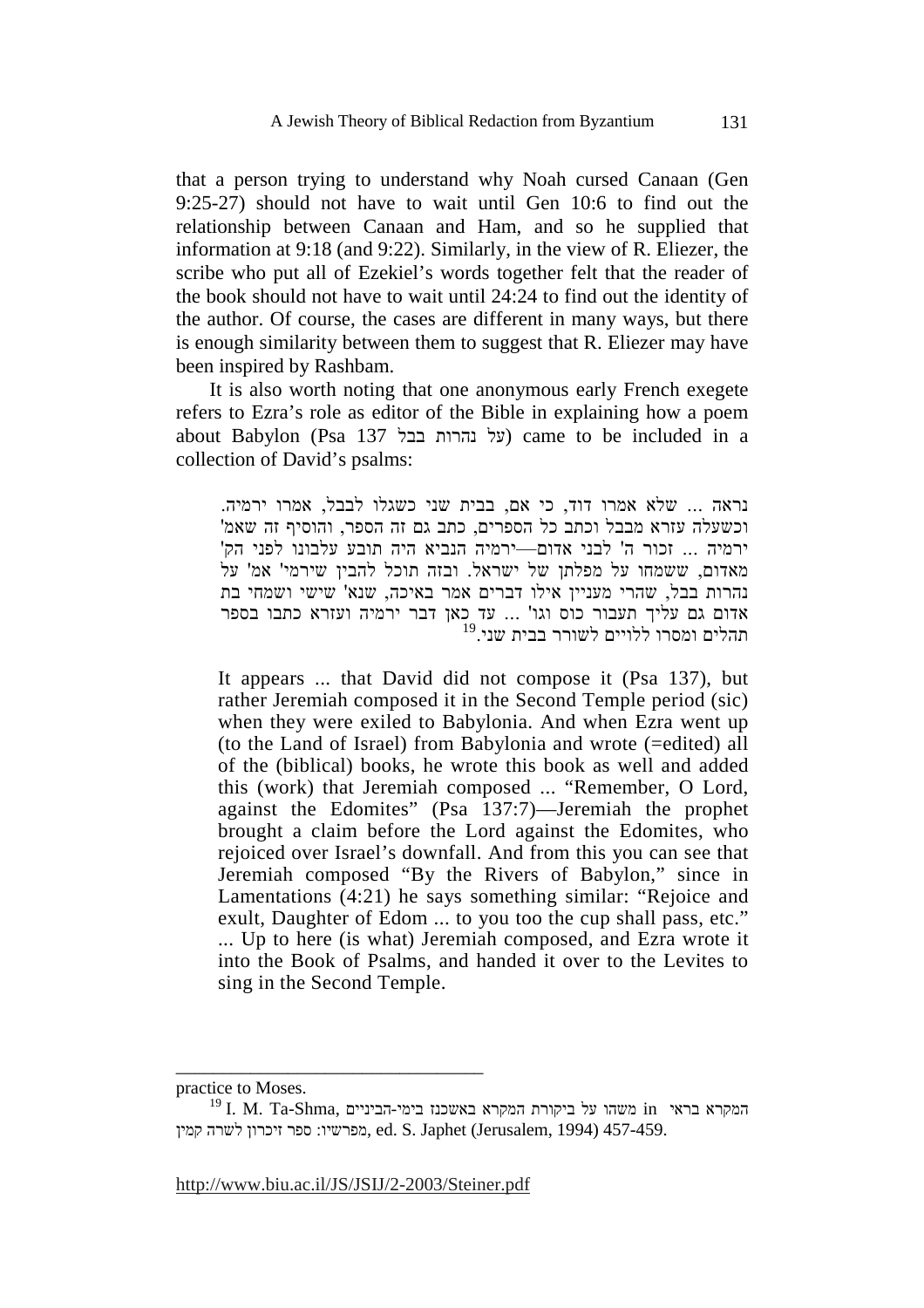Let us now examine more closely the terminology employed in Northern France and Germany. In Rashbam's comment to Eccl 12:8, we find the verb סדר with a book as its object. Something similar is found in R. Joseph Bekhor Shor's description of Moses' activity:

אלה הדברים אשר דבר משה אל כל ישראל—סמוך למיתתו סידר להם את התורה ... ולכך מנה אותם מקומות שנתנה בהם תורה שהוא רוצה לסדר, כי תורה מקומות מקומות נתנה.

These are the words that Moses spoke to all Israel—Right before his death he edited the Torah for them ... and for that reason he lists those places in which the Torah that he wishes to edit was given, for the Torah was given (piecemeal) at one place after another. $20$ 

And R. Judah b. Kalonymus of Speyer, in his encyclopedia of *tannaim* and *amoraim*, refers to himself as הסודר. 21

One could argue that this literary use of סדר, attested also in works of Moses Qimhi and Abarbanel, $^{22}$  does not represent any semantic change (being nothing more than an application of the verb to the arranging of books), but it seems more likely that we have here a new meaning, "to edit." As noted by Y. Elman, this meaning appears to be unknown before the Middle Ages:

The verb *sadder*, "to arrange," which in medieval times came to be used in the sense of "to edit," is in classical Rabbinic literature ... employed in regard to ritual order, including the "arranging" and *recitation* of passages of the Pentateuch or of Rabbinic texts. This meaning seems to be the import of the oftcited self-description of the fourth-generation Amora, R. Nahman b. Yitzhak, as a *sadrana*, an "arranger" (Pesahim

<sup>22</sup> See below.

 <sup>20</sup> Harris, מודעות, 303. To Harris' discussion, we may add that the תורה מגילה מגילה נתנה alludes to the view that תורה מקומות נתנה expression "the Torah was given one scroll at a time" (b. Git. 60a) and, thus, that Moses had to compile the material revealed at each place. Note, however, that the terms used by Bekhor Shor for the author-narrator are בעל הספר (at Gen 32:21 and 35:20) and הכותב) at Gen 1:26, unless this is a later insertion) rather than הספר מסדר or the like; Harris, מודעות, 303-304.

 $^{21}$  See the introduction to Judah b. Kalonymus, יחוסי תנאים יחוסי, ed. J. L. Fishman Maimon (Jerusalem, 1963) 7-8. I am indebted to H. Soloveitchik for this reference.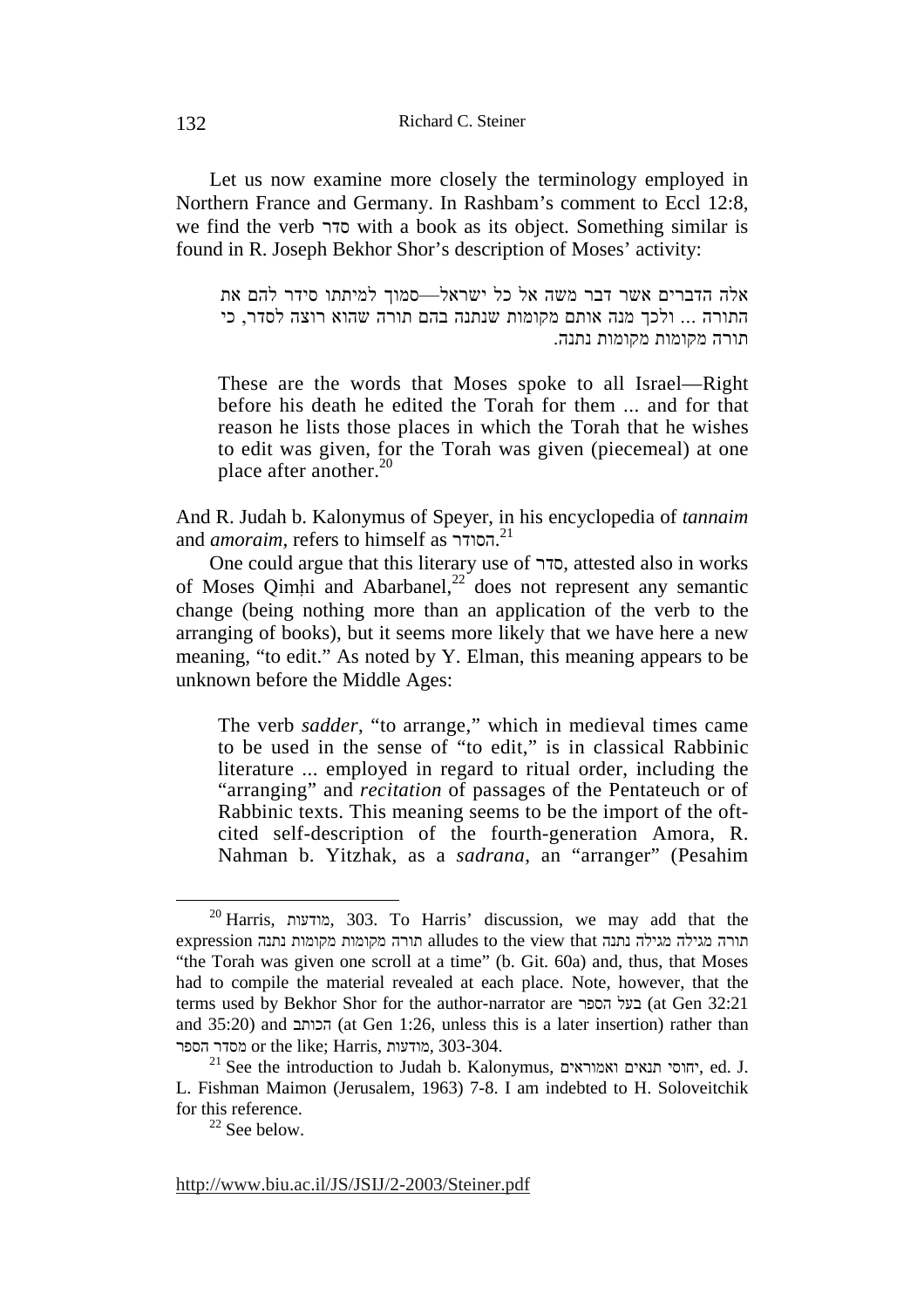108b)—"I am not a sage (*hakima*) not a prophet (*hoza'a*) but a transmitter (*gamrana*) and an arranger (*sadrana*) [of traditions]." Despite various attempts, this statement does not refer to any large-scale arranging or editing, or even smallscale editing in written form....

When the term *sadder* is employed in regard to texts, as opposed to material objects (ritual objects, beams, and so on), it refers to oral recitation or, in the case of schoolchildren, the reading of those texts that was carried out "in the presence of" a teacher or other authority....

While both terms, *sadder* and *'arakh*, eventually came to include various nuances of editing, this development did not take place until the medieval period.<sup>23</sup>

It is therefore possible that the use of the verb סדר in the sense of "edit" is a Byzantine innovation,<sup>24</sup> just as the use of the noun  $\overline{p}$  in the sense of "editor" is a Byzantine innovation.<sup>25</sup> If so, the use of this term would be evidence of Byzantine influence, direct or indirect. Thus, Rashbam's phrase שהן כמות הדברים שסידר אותו may well be a paraphrase of the term סדרן. He may have encountered that term in *Midrash Leqah Tov and/or Midrash Sekhel Tov.*<sup>26</sup> Rashbam, in turn,

 <sup>23</sup> Y. Elman, "Orality and the Redaction of the Babylonian Talmud," *Oral Tradition* 14 (1999) 66-67. See also S. Z. Havlin, כיסוד ' הספרותית החתימה 'על מחקרים בספרות התלמודית: יום עיון לרגל מלאת שמונים שנה in החלוקה לתקופות בהלכה ליברמן לשאול.) I am indebted to A. Koller for the former reference and to L. Moscovitz for the latter.) The use of סדר in the sense of "edit" must be distinguished from an earlier literary sense of סדר. Thus, the Palestinian Talmud (y. Meg. 1.1, 70b; y. Pes. 4.1, 30d) attributes a halachic decision to את שסידר מי המשנה ;here the meaning of the verb seems closer to "compose" than to "edit." This use may go back ultimately to BH expressions like מלין ערך) Job 32:14) and משפט ערך) Job 13:18). So too the examples cited by G. Brin ( מן פרשיות חיבור (16 .n 312-313] 2002 [171 *Mikra Bet* ,המקרא בתפיסת פרשנים קראיים כותבי עברית from the commentary to Ezra (4:8) attributed to Rashi: רחום בעל טעם היה מזכיר ובעל דברים **לסדר המכתב**: ושמשי ספרא—... וכן דרך המקרא להזכיר סופר ומזכיר שניהם ביחד לפי שהם זקוקים זה לזה הא' **מסדר** ומזכירו והסופר כותב.... כתבו אגרא óהללו w. Rehum שניהם רחום ושמשי כתבו האגרת כאשר צוה אליהם מתרדת וטבאל (צ"ל טבאל)... and Shimshai are not the editor and author, respectively. Rehum is the chancellor who composes the letter (based on the instructions of his superior) and dictates it to Shimshai.

<sup>&</sup>lt;sup>24</sup> Ta-Shma compares Galilean Aramaic סדר, which sometimes has the meaning "gather"; see his מקרא פרשנות, 250 and the source cited there in n. 9.

 $^{25}$  See my בחינות לשון, 51-54.

 $26$  Rashbam cites the former by name at Gen 41:10. According to Buber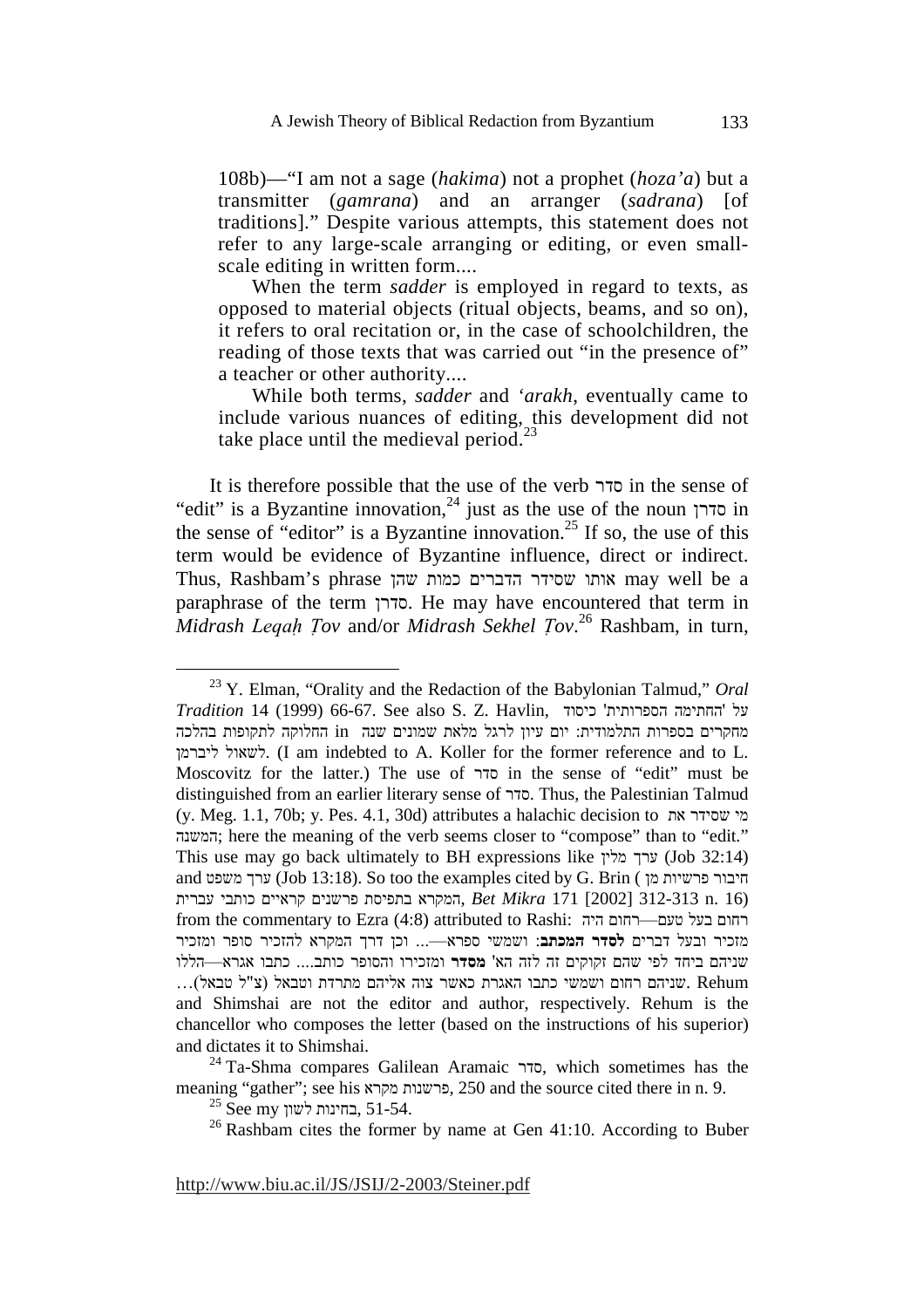may be responsible in part for Bekhor Shor's use of the verb סדר in the sense of "edit." Indirect Byzantine influence cannot be automatically assumed for authors such as Eliezer of Beaugency who speak of editorial interpolations without using this term. On the other hand, Eliezer of Beaugency's connections to Rashbam are well known.<sup>27</sup> It is thus possible that Eliezer too should be viewed as a link in a chain of tradition going back to the Byzantines.

Before concluding this section, we should note that the *sadran* of the Rabbanites has a partial parallel in the *mudawwin* posited by the Karaite Yefet b. Eli.28 The Arabic term *mudawwin* refers to a person who collects the writings (especially the poems) of a single author (into a divan). In Psalms and Ecclesiastes, Yefet's *mudawwin* has the "function ... of an editor, collecting and classifying the material, arranging it and adding on his own headings and colophons."<sup>29</sup> In Hosea, the *mudawwin* is a "compiler-editor ... responsible for the selection process in which some prophecies were put down in writing and recorded ... while others were left out."30 In addition to selection of the material, he is also responsible for "its internal arrangement, and the placing of the book within a wider collection." $31$  In the historical books, the *mudawwin* is "an author-narrator, responsible for everything that is not the direct speech of one of the characters, and

<sup>(</sup>introduction to טוב לקח מדרש, 30(, there is another citation at Gen 36:12, but if so, Rashbam had a different version than we do; see my "Textual and Exegetical Notes," 157 n. 10. For evidence that he used *Midrash Sekhel Tov* as  *of Proceedings* ,זיקת פירוש הרשב"ם לתורה אל מדרש שכל טוב ,Lockshin .M see ,well *the Eleventh World Congress of Jewish Studies*, Division A, Hebrew section (Jerusalem, 1994) 135-142. Little is known about the author of this work, R. Menahem b. Solomon, and I am not assuming that he was a Byzantine. However, he was strongly influenced by *Midrash Legah Tov*; see Buber's introduction to זיקת פירוש הרשב"ם 1. XXXIII and Lockshin, זיקת פירוש הרשב"ם As such he was a conduit of Byzantine influence.

<sup>27</sup> S. Poznański, *Kommentar zu Ezechiel und den XII kleinen Propheten von Eliezer au Beaugency* (Warsaw, 1913) cxxix, cxxxv-cxxxvi.

 $^{28}$  I am indebted to H. Ben-Shammai for calling this to my attention and for directing me to Simon's discussion.

<sup>29</sup> Simon, *Four Approaches*, 91.

<sup>&</sup>lt;sup>30</sup> M. Polliack and E. Schlossberg, "Historical-Literary, Rhetorical and Redactional Methods of Interpretation in Yefet ben 'Eli's Introduction to the Minor Prophets," in *Exegesis and Grammar in Medieval Karaite Texts*, ed. G. Khan (Oxford, 2001) 29. I am indebted to A. Koller for this reference.

<sup>&</sup>lt;sup>31</sup> Polliack and Schlossberg, "Methods of Interpretation," 28.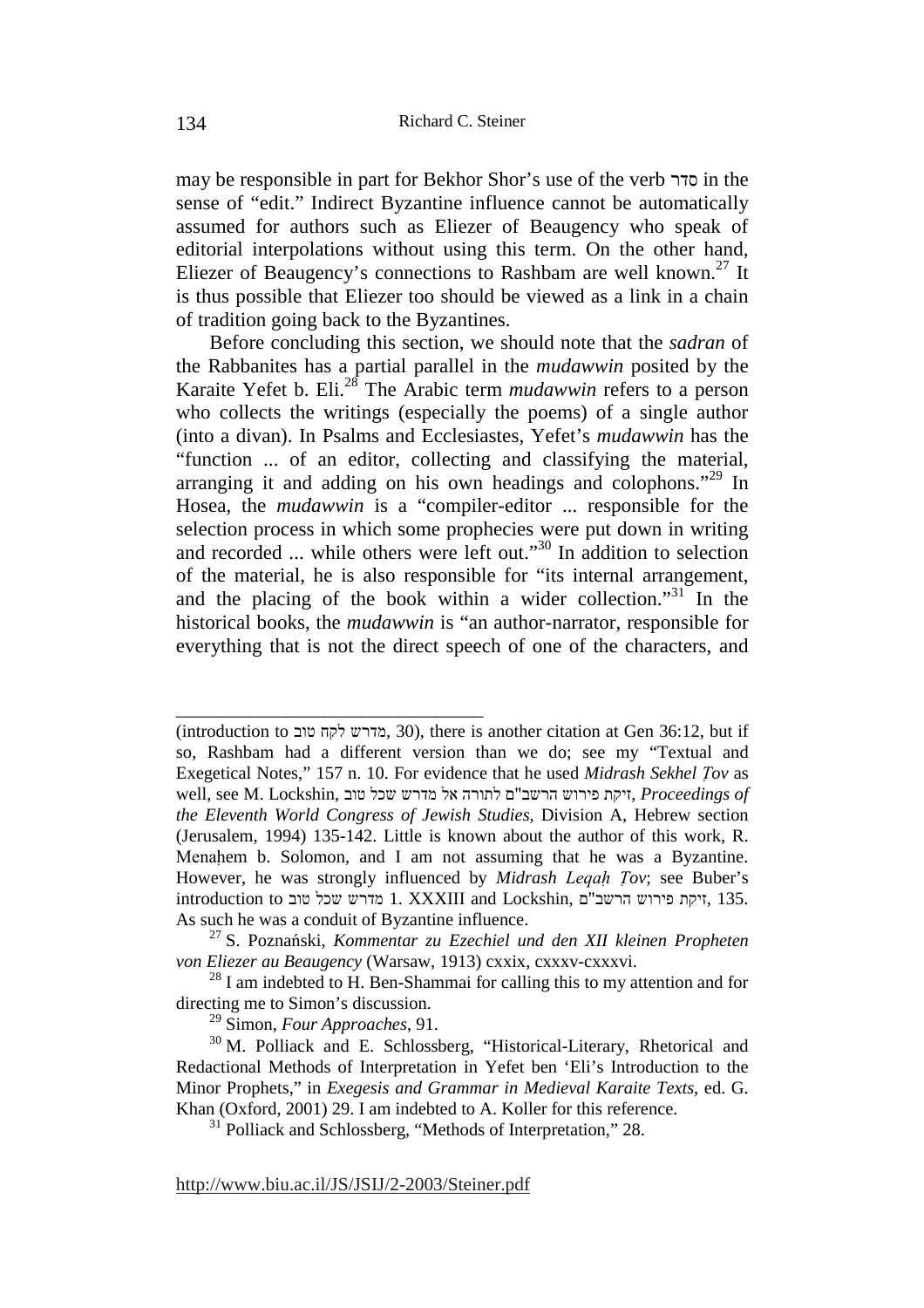for even more than that."<sup>32</sup> Like the *sadran* of *Midrash Legah Tov*, Yefet's *mudawwin* leaves temporary lacunae on occasion: "The *mudawwin* did not relate Joab's words to the Tekoite woman in full, relying on the woman's account to the king.... $^{33}$ 

#### **Editing divergent sources**

The second role which Reuel assigns to the *sadran* is of exceptional importance for locating him in the history of biblical exegesis. It can be seen in his comment to Ezek 35:6:

ב' ספרים [מ]צא הסדרן. אחד היה כתוב לכן חי אני כי לדם אע(שך) ודם ירדפ(ך). ובספר האחר [ה]יה כת(וב) לכן חי אני נאם ייי א-לים אם לא דם<br>שנא(ת) ודם ירדפך.<sup>34</sup>

The *sadran* found two manuscripts. In one was written: "Therefore, as I live, I shall give you over to blood and blood shall pursue you"; and in the other manuscript was written: "Therefore, as I live, says the Lord God, surely blood you hate and blood shall pursue you."

Here the editor of Ezekiel is portrayed as working from two manuscripts which have different versions of the same sentence. The editor decides to preserve both of them, creating what S. Talmon has called conflate readings or double readings.<sup>35</sup> These double readings are quite apparent in Ezek 35:6: כי לדם אעשר ודם ירדפך אם לא דם שנאת ירדפך ודם. There are two occurrences of the phrase ירדפך ודם in this oath, each introduced by its own oath particle.<sup>36</sup> A modern textual critic would stress the fact that the Septuagint doesn't have the repetition, but there is no evidence that Reuel was aware of that.

Reuel's approach in this second example has deep roots in Palestinian rabbinic sources. The most important source is a wellknown *baraita* in the Palestinian Talmud (y. Taan. 4.2, 68a):

 <sup>32</sup> Simon, *Four Approaches*, 91.

<sup>&</sup>lt;sup>33</sup> Simon, *Four Approaches*, 92. Note the expression "rely on," used also by R. Eliezer of Beaugency in the passage cited above.

<sup>34</sup> De Lange, *Greek Jewish Texts*, 227 (15a fragment i, verso 62-64), Ezek 35:6.

<sup>35</sup> See S. Talmon, "Double Readings in the Massoretic Text," *Textus* 1 (1960) 144-184; *idem*, "Conflate Readings (OT)," *IDB Supplement*, 170-173.

<sup>&</sup>lt;sup>36</sup> Abarbanel noticed this problem too and attempted to solve it by portraying the second half as the core of the oath (עיקר השבועה), and the first half as merely a statement (כמדבר עמו).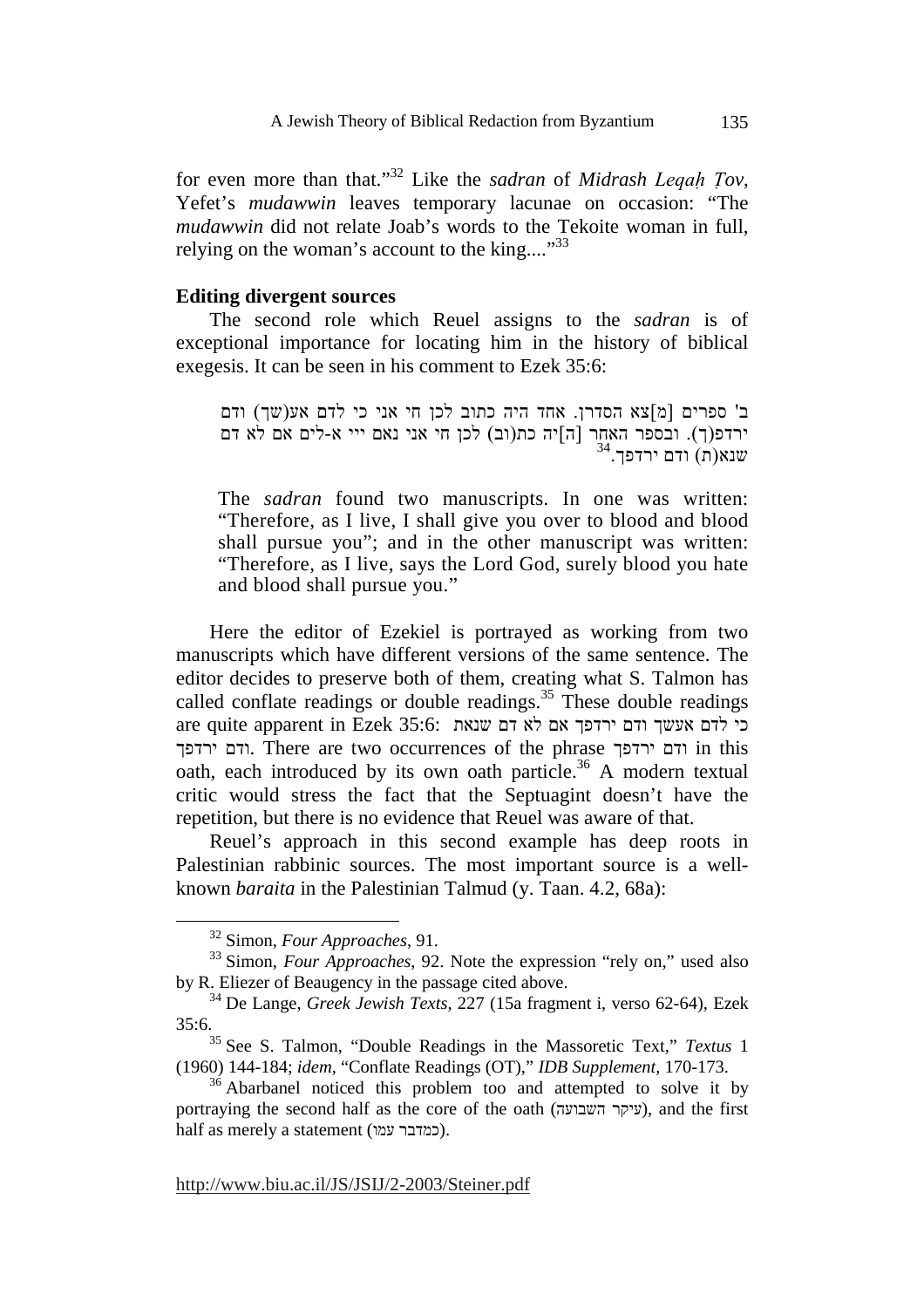ג' ספרים מצאו בעזרה באחד מצאו כתוב ... ובשנים כתוב ... וקיימו שנים וביטלו אחד .

They found three manuscripts in the Temple court: in one was written ... and in two was written.... They accepted the (reading of the) two and rejected the (reading of the) single one.

The *baraita* occurs in other rabbinic sources, including *Avot de-Rabbi Natan* (version B, chap. 46):

ג' ספרים נמצאו בעזרה ... בטלו את האחד וקיימו את השנים....

Three manuscripts were found in the Temple court ... They rejected the (reading of the) single one and accepted the (reading of the) two....

The versions of the *Sifre* and *Masekhet Soferim* also begin ספרים' ג נמצאו בעזרה. $\mathsf{^{37}}$ 

In the standard versions of this *baraita*, quoted above, there is no hint as to the identity of the editors; however, Ta-Shma has found citations with עזרא instead of בעזרה. 38 Two of these are found in the commentary to Chronicles attributed to Rashi (1 Chr 7:13): כמפורש וזהו שמפרש בסוף :(8:29 Chr 1; (בשלהי מגילת ירושלמי **ג' ספרים מצא עזרא** .מגילת ירושלמי **ג' ספרים מצא עזרא** 39 Another is found in Codex Munich 5

 $^{37}$  For discussions of the text, see S. Z. Havlin,  $\,$ ייחוס: ייחוס פי על הכרעה פי על הכרעה מאה שערים: עיונים ... לזכר יצחק in פרק בדרכי הבירור של הנוסח בתורה ובספרי חז"ל טברסקי, ed. E. Fleischer et al. (Jerusalem, 2001) 244-245 and the literature cited there. I am indebted to L. Moscovitz for this reference.

 $^{38}$  See בחינות הערת in my בחינות, 52-53. One is reminded of the variation between העזרה בספר and עזרא בספר in *Moed Q*. 3.4. For a recent discussion of the latter, see Y. S. Spiegel, העברי הספר בתולדות עמודים) Ramat-Gan, 1996) 25-27. I am indebted to L. Moscovitz for this reference.

 $39$  According to J.-N. Epstein, "L'auteur du commentaire des Chroniques," .Z .E .ed ,מחקרים בספרות התלמוד ובלשונות שמיות =) 189-199 (1909) 58 *REJ* Melamed [Jerusalem, 1983] 1. 278-285), the author of the commentary is Samuel b. Kalonymus he-H ̣asid of Speyer. The expression ירושלמי מגילת is difficult. The same term occurs in י"רש סדור, ed. S. Buber and J. Freimann (Berlin, 1911) 158, where the editors emend it to ירושלמי מגילה, i.e., tractate *Megilla* of the Palestinian Talmud. In the standard text, the *baraita* is found only in tractate *Ta'aniyyot*, but the Ashkenazi text may have been different; see, for example, Y. Sussmann, אשכנזי אשכנזי ירושלמי אשכנזי, *Kobez Al Yad* 12 (22)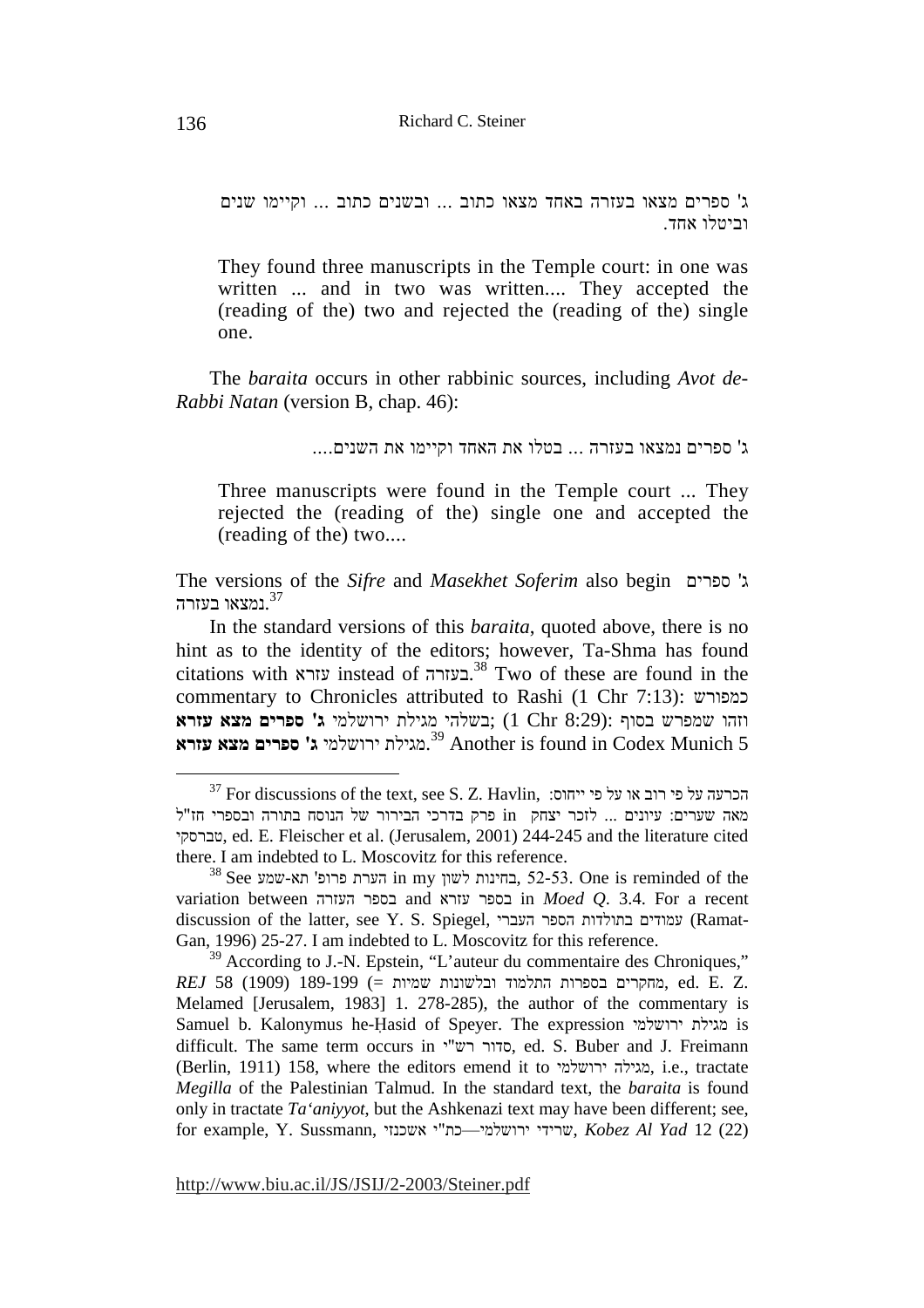(dated 1233), in the commentary to Chronicles attributed to Joseph .שכן מצינו בתלמוד ירושלמי **עזרא מצא ג' ספרים** :(3:22 Chr 1 (Qara 40 In addition to these witnesses to the Palestinian Talmud, there is a manuscript of *Avot de-Rabbi Natan* that reads **בימי נמצאו ספרים' ג** .**עזרא** 41

Reuel's comment is a logical extension of this *baraita*. He assumed that the cases mentioned in the *baraita* were just the tip of the iceberg. In his view, there must have been other cases where the editor had an *even* number of sources and could not simply reject the minority reading. In such cases, he would have to be conservative rather than eclectic; he would have to preserve *both* readings in some fashion.

What about cases where the two sources are identical except that one of them has what textual critics call a "plus," i.e., a word or words missing in the other? The creation of double readings is hardly an appropriate solution in such cases.

Here the Byzantines built on another well-known passage from *Avot de-Rabbi Natan* about the editing of the Bible. I am referring to Ezra's soliloquy at the end of the "list of the Points":

עשרה נקודות בתורה ... ויפול על צואריו ו'י'ש'ק'ה'ו. נקוד, יכול שהיתה נשיקה של אהבה ... לרעות א'ת צאן אביהם בשכם. יכול את צאן אביהם בשכם היו מרעים באמת ... ולמה נקוד על כל האותיות הללו אלא כך **אמר עזרא** אם יבוא אליהו ויאמר ]למה [ כתבתה אומר אני לו כבר ניקדתי עליהם  $^{42}$  ואם יאמר (לו) [לי] יפה כתבתה אותה הריני מסלק נקודותיהן מעליהן. $^{\rm 42}$ 

http://www.biu.ac.il/JS/JSIJ/2-2003/Steiner.pdf

<sup>(1993-1994) 3-120.</sup> On the other hand, if ירושלמי מגילת is comparable to the term ירושלמי ספר, it could refer to a scroll of part of the Palestinian Talmud that had made its way to Speyer, perhaps from Byzantium. R. Eliezer b. Joel ha-Levi (Ravya) speaks of a בשפירא ישן ירושלמי ;see ה"ראבי ספר, ed. V. Aptowitzer מסורת-לימוד ומסורת-נוסח של התלמוד ,Sussmann . מסורת-לימוד המסורת-נוסח של התלמוד מחקרים בספרות התלמודית: יום in הירושלמי—לבירור נוסחאותיה של ירושלמי מסכת שקלים עיון לרגל מלאת שמונים שנה לשאול ליברמן (Jerusalem, 1983) 14 n. 11, where the phrase appears as שבשפריא זקן ירושלמי.) I am indebted to S. Z. Leiman for the latter reference.)

 $40$  Codex Munich 5, col. 17. For this commentary, its author, and its farreaching use of the *baraita*, see I. M. Ta-Shma, 5 מינכן י "שבכ הימים דברי פירוש in מגנזי המכון לתצלומי כתבי היד העבריים (Jerusalem, 1996), 135-141. If the author was a student of the author of the commentary attributed to Rashi (*ibid*., p. 138 l. 7, revising Epstein's thesis), this citation is not an independent witness.

 $^{41}$  MS Neveh Shalom, f. 45, cited in תורה שלמה, ed. M. Kasher (Jerusalem, 1927-) 19. 254 note to §29.

 $^{42}$  I cite version B (chap. 37) from מסכת אבות דרבי נתן ed. S. Schechter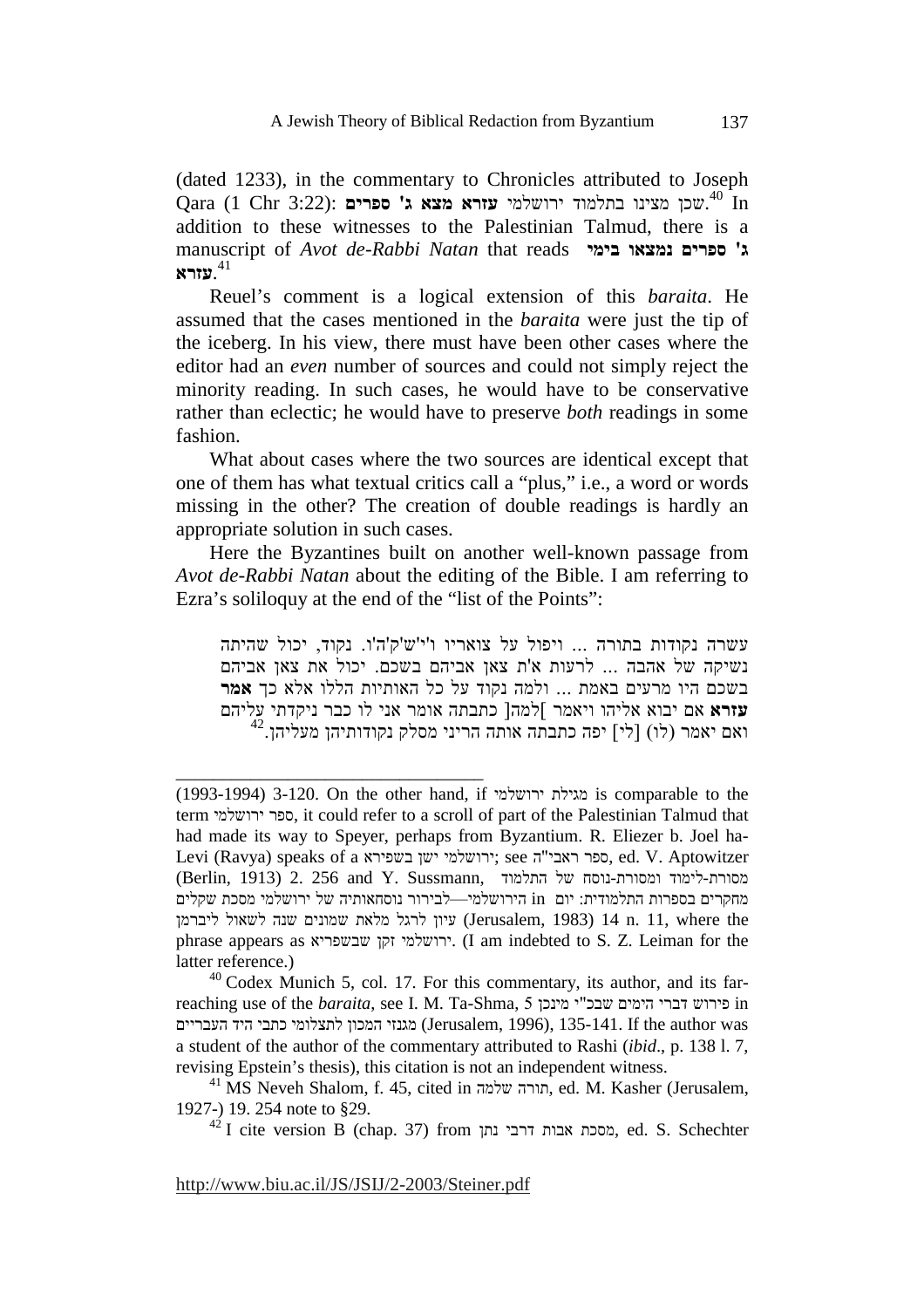Ten dotted expressions<sup>43</sup> in the Torah: ... "And he fell on his neck and kissed him" (Gen 37:4). (The word וישקהו (is dotted, (because) you might think he kissed him out of love. "To pasture their father's flock at Shechem" (Gen 37:12). You might think they really pastured them.... Why are all these letters dotted?<sup>44</sup> This is what Ezra said: "If Elijah comes and says 'Why did you write (them)?' I will say to him, 'I have dotted them'; but if he tells me, 'You have written well,' I will remove the dots from them."

Ezra's explanation of the *puncta extraordinaria*<sup>45</sup> implies that they express doubt about the correctness of the text. Such use of dots

\_\_\_\_\_\_\_\_\_\_\_\_\_\_\_\_\_\_\_\_\_\_\_\_\_\_\_\_\_\_\_\_\_

<sup>44</sup> Literally: "Why is it pointed on all these letters," an impersonal passive construction like that in Song 8:8 בה ידבר ֻ" she shall be spoken for (lit., it shall be spoken about her)," etc.; cf. my "Ancient Hebrew" in *The Semitic Languages*, ed. Robert Hetzron (London, 1997) 160. Failure to recognize this construction may be at the root of suggestions to vocalize קּוּדִנ instead of קוּדָנ ; cf. Butin, *Ten Nequdoth*, 40.

 $^{45}$  According to M. Kister (עיונים עריכה עריכה ופרשנות) איונים באבות דר' נתן: [Jerusalem, 1998] 159-160), this explanation originally followed the homiletical interpretations of the ten dotted expressions, as an alternative to them. He notes that this state is not preserved in either version. In version A, Ezra's explanation relates solely to the dotted letters in Deut 29:28, which lack a homiletical interpretation; cf. *Aruch* (השלם ערוך, ed. A. Kohut [Vienna, 1878- 1892] 5. 377), *Mah zor Vitri ̣* (שמחה לרבינו ויטרי מחזור, ed. S. Horovits [Jerusalem, 1963] 685), and *Numbers Rabba* (cited below). In version B (chap. 37; מסכת נתן דרבי אבות, 98(, Ezra's explanation is separated from the discussion of the ten dotted expressions by a discussion of the suspended *nun* in Judg 18:30: א "וכה "ויהונתן בן גרשום בן מנשה" וכי בן מנשה היה? והלא בן משה היה! ... אמר רבי שמעון בן אלעזר עתידה היא הנו"ן הזאת ליעקר ממקומה לעתיד לבוא. "Similarly it says: 'and Jonathan son of Gershom son of Manasseh.' Was he really the son of Manasseh? He was the son of Moses! ... R. Simeon son of Eleazar said: 'In the future this *nun* will be uprooted from its place.'" I am indebted to J. Kugel and L. Moscovitz for the reference to Kister's work.

<sup>(</sup>Vienna, 1887) 97-98. For מסלק הריני, version A (chap. 34) has אעבור, but this should read אעביר ;cf. the citation in השלם תוספות 2. 124.

<sup>43</sup> S. Lieberman (*Hellenism in Jewish Palestine* [New York, 1962], 43) translates "ten dots," adding in a footnote: "From the context it is obvious that the Rabbis meant to say: ten dotted places." This assumes that נקודות is an ordinary noun here (cf. נקודותיהן in the last sentence), but it is simpler to assume that it is a passive participle (cf. נקוד in the second sentence and הנקודה את הנקודה in y. Pes. 9.2, 36d, cited below) used as a noun.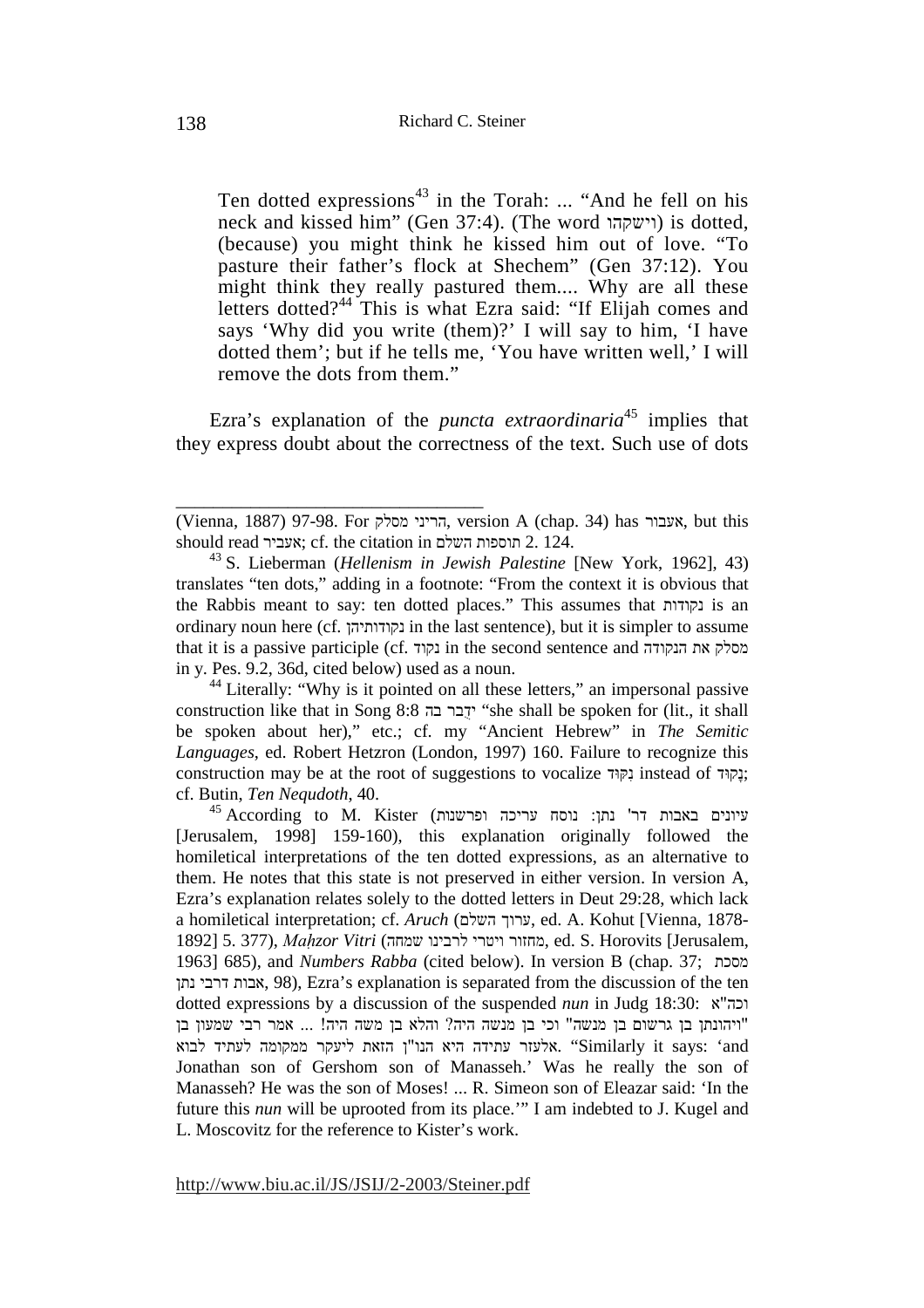is known from the Qumran scrolls.<sup>46</sup> A similar explanation of the Masoretic *puncta extraordinaria* is rejected already in an anonymous Greek note to Gen 33:4, a note that is usually ascribed to Origen: "The word וישקהו is dotted,47 in every Hebrew Bible, not in order (to indicate) that it is not to be read; rather, through this the wickedness of Esau is hinted at by the Bible: he kissed Jacob deceitfully."<sup>48</sup>

The text-critical view of the points on וישקהו is presented more fully in the Commentary on Genesis and Exodus (at Gen 33:4):

```
למה נקוד על וישקהו? יש אומ' שעזרא מצא ספר והיה כתוב בו ומצא אחר
ולא היה כת' בו—לכן ניקדו. ואם תוציאה אין הפסוק נעכב מידי פשוטו, וכן<br>כל הנקודים.<sup>49</sup>
```
Why is וישקהו dotted? Some say that Ezra found a manuscript in which (the word) was written and another in which it was not written, and so he dotted it, and if you take it (the word) out, the verse is not detached from its plain meaning. And so it is with all of the dotted words (in Scripture).

According to this comment, the doubt that led Ezra to put dots over letters arose from a conflict between two manuscripts.<sup>50</sup> The use of the phrase ספר מצא עזרא suggests that one statement from *Avot de-Rabbi Natan* about Ezra's editorial activities has been interpreted and reformulated in the light of the other.

The author of the commentary introduces the text-critical interpretation with 'יש אומ' "some say." One is reminded of the presentation of Ezra's soliloquy in *Numbers Rabba* (3. 13):

למה נקוד על לנו ולבנינו ועל עי"ן שבעד? אמר להם: עשיתם גלויים אף אני אודיע לכם את הנסתרות. ו**י"א** למה נקוד? אלא כך אמר עזרא: אם יבא

 <sup>46</sup> See S. Talmon, "Prolegomenon," in R. Butin, *The Ten Nequdoth of the Torah* (New York, 1969) XVIII-XXV.

<sup>&</sup>lt;sup>47</sup> The precise meaning of περιέστικται here may be "surrounded by dots." For the placing of *puncta extraordinaria* both above and below the letters in some Qumran scrolls (and the term ומלמטה מלמעלה עליו נקוד(, see Talmon, "Prolegomenon," XXII-XXIII.

<sup>48</sup> See *Origenis Hexaplorum*, ed. F. Field (Oxford, 1875) 1. 49; Lieberman, *Hellenism*, 45; D. Weiss Halivni, *Peshat and Derash: Plain and Applied Meaning in Rabbinic Exegesis* (New York, 1991) 146.

<sup>49</sup> De Lange, *Greek Jewish Texts*, 95 (3 recto 11-13); cf. I. M. Ta-Shma, פרשנות מקרא. $2\bar{5}0.$ 

<sup>50</sup> Cf. Butin, *Ten Nequdoth*, 113-117.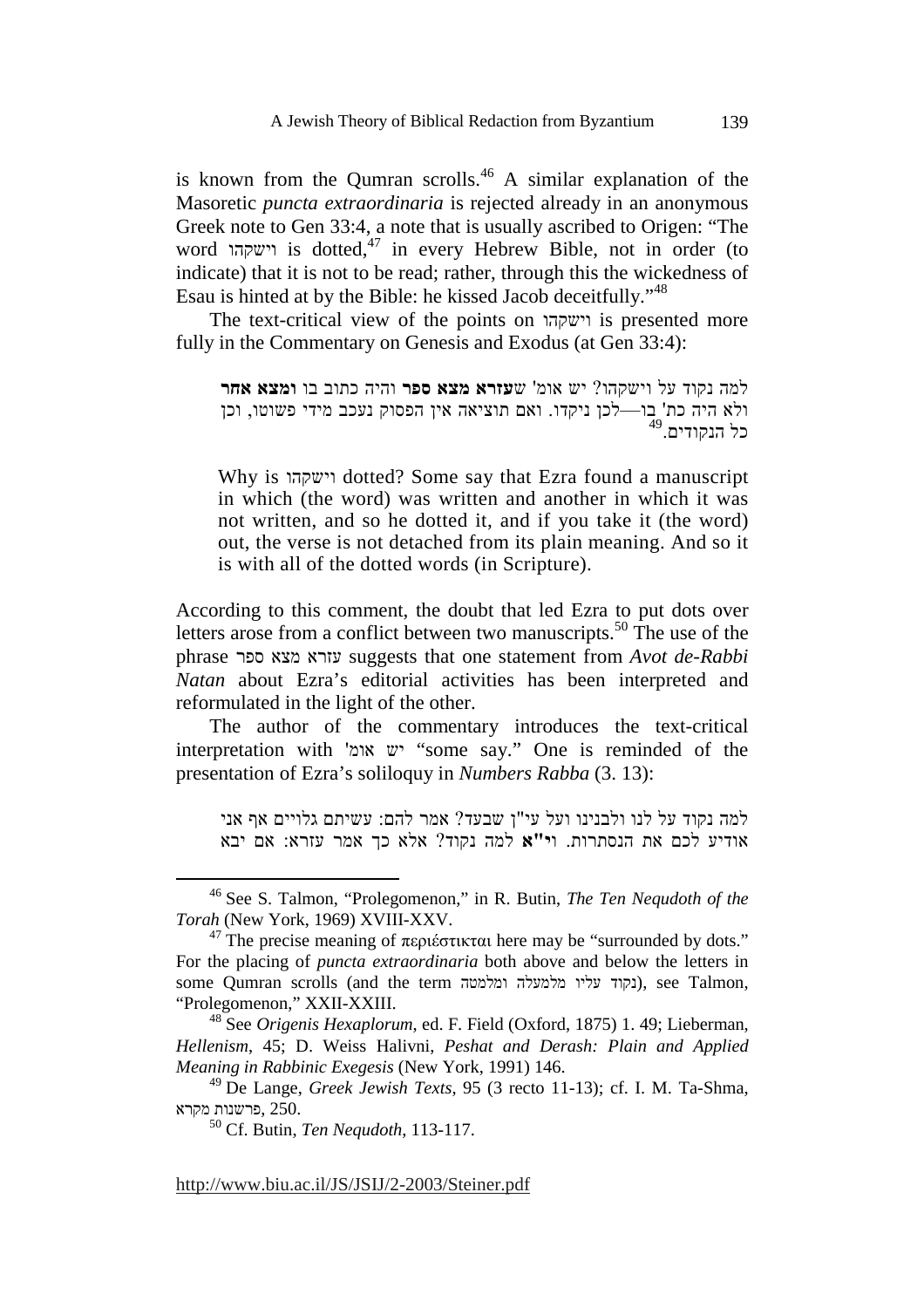אליהו ויאמר למה כתבת אותן אומר לו כבר נקדתי עליהם; ואם יאמר לי יפה כתבת כבר אמחוק נקודותיהן מעליהן .

Why are (the letters of) ולבנינו לנו and the *'ayin* of עד dotted? He said to them: "You have taken care of the overt acts, so I will make known to you the concealed acts, as well." And some say: Why are they dotted? This is what Ezra said: "If Elijah comes and says 'Why did you write them?' I will say, 'I have dotted them'; but if he tells me, 'You have written well,' I will erase the dots from them."

D. Weiss Halivni notes that, from the words אומרים ויש," it is clear that we are dealing with two distinct and disparate opinions."51 The text-critical interpretation of the points in Deut 29:28 stands in opposition to the homiletical interpretation.<sup>52</sup> Rabbinic interpretations of the *puncta extraordinaria*, including most of those in *Avot de-Rabbi Natan* itself, are normally homiletical, at least in non-legal passages. They agree with the Greek note quoted above in taking the dots as expressing doubt not about the correctness of the text but about its literal truth or about the sincerity of the action it describes.<sup>53</sup>

Some have thought that the text-critical interpretation of the *puncta extraordinaria* is attested in a later Byzantine source. Concerning the dotted letters in Deut 29:28, R. Tobiah b. Eliezer writes: אינם כאילו נקודים" dotted, as if they were not present (in the text)."54 Taken out of context, this sounds like a statement that "the points are meant to annul the words."55 However, a glance at the context is sufficient to show that R. Tobiah is not engaged in text criticism; he is explaining a midrashic statement cited from b. Sanh. 43b. He uses a word meaning "as if" (כאילו or the like), a hallmark of what we may call the "pseudo-text-critical" approach. Thus in *Tosefot*   $Rosh$  (at b. Sanh. 43b) we find: ... דכל נקודה למעט באת ולומר לך דעתיד every for ... "להיות **כאלו לא נכתב** ליי' א-להינו אלא הנסתרות והנגלות לנו ולבנינו

 <sup>51</sup> Weiss Halivni, *Peshat and Derash*, 140.

 $52$  In the view of J. Fraenkel (דרכי האגדה והמדרש [Tel-Aviv, 1996] 53-55), the homiletical interpretation is tannaitic, while the text-critical interpretation is amoraic.

 $^{53}$  See A. Shinan, מעליהן המנוקדות המנוקדות הז"ל על המלים המורה': דרשות ה ed. S. Japhet (Jerusalem, 1994) 198-214. (1994) המקרא בראי מפרשיו: ספר זיכרון לשרה קמין For a different formulation, see Lieberman, *Hellenism*, 45-46; Weiss Halivni, *Peshat and Derash*, 138-141, 144-148.

 $^{54}$ Tobiah b. Eliezer, מדרש לקח טוב, 5. 101.

<sup>55</sup> Talmon, "Prologemon," XVIII.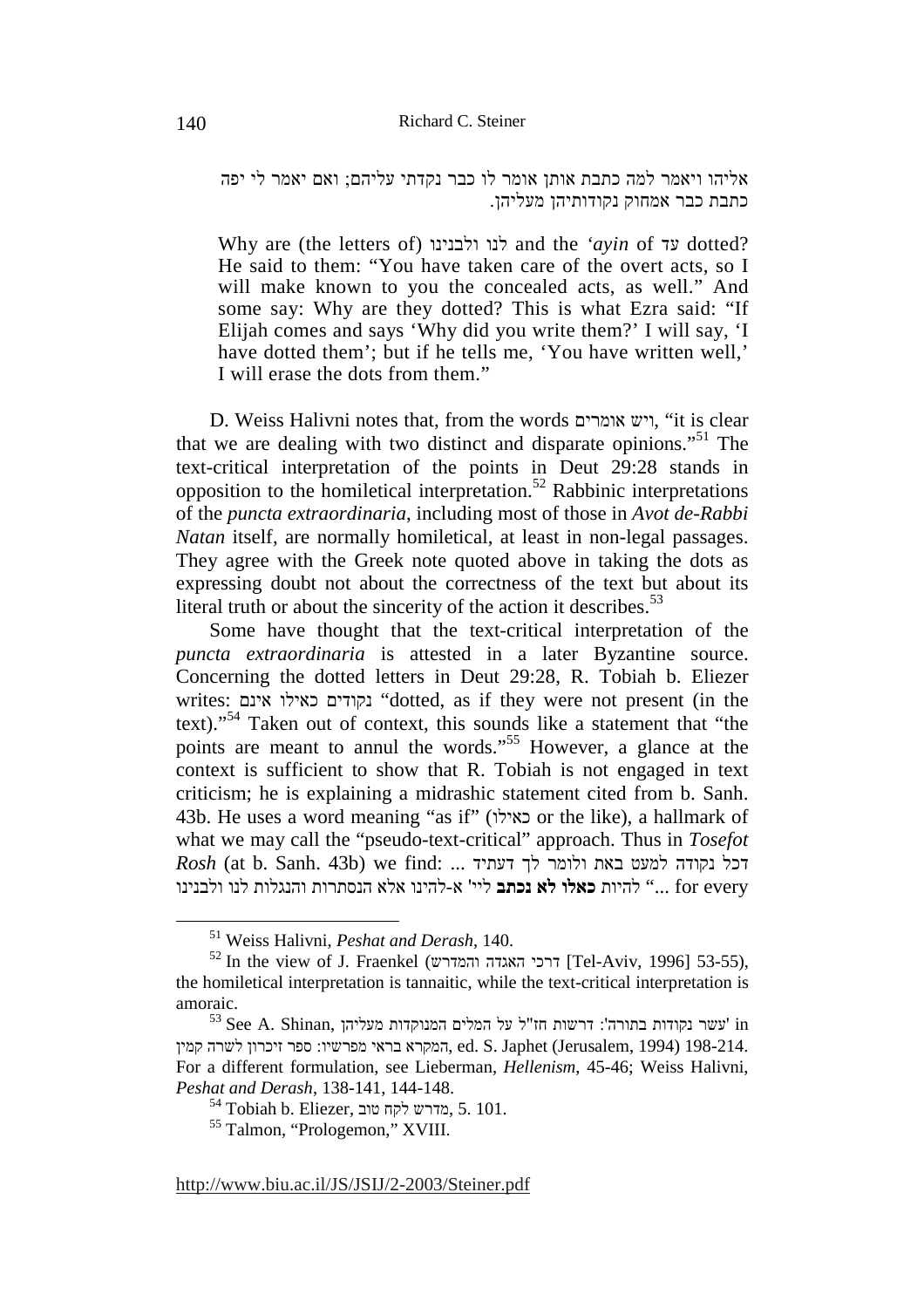point serves to exclude and to tell you that in the future it will be as if 'belong to the Lord our God' were not written but only 'the concealed acts and the overt acts belong to us and to our children.<sup>"56</sup> In Northern French sources, we find Aramaic phrases meaning "as if they were not present" used of the dotted letters: דליתיה כמאן, כמאן <sup>57</sup> כמאן דליתא דמי <sup>58</sup>,דליתא היא Other sources dispense with "as if." Rashi often writes that the dots serve למעט" to exclude," adding in one place: מהכא החיבה מהכא (i.e., delete this word/letter from here."60" And already in y. Pes. 9.2, 36d we find:

בשעה שהכתב רבה על הנקודה את דורש את הכתב ו**מסלק את הנקודה**. ובשעה שהנקודה רבה על הכתב את דורש את הנקודה ומסלק את הכתב.... ה"א שב"רחוקה" נקוד. איש רחוק ואין דרך רחוקה.

When the undotted letters are more numerous than the dotted ones, you expound the undotted ones and remove the dotted ones. And when the dotted letters are more numerous than the undotted ones, you expound the dotted ones and remove the undotted ones.... (Only) the *he* of רחוקה is dotted (so you expound masculine רחוק): the man is far away, not the road.

The two cases we have looked at involve short stretches of text—a sentence and a word. What would Ezra do if he found two versions of a *long* passage that differed at many points? This problem arose in Chronicles, especially in chapters 8-11. We do not possess any Byzantine commentaries to that book, but we can reconstruct their approach with the help of other commentaries to Chronicles.

The fullest picture is provided by the commentary to Chronicles attributed to Rashi.

ובגבעון ישבו אבי גבעון. פרשה זו עד כל אלה בני אצל כתובה ב' פעמים בספר זה. גם פרשת והיושבים הראשונים אשר באחוזתם בעריהם (ט ב ) ופרשת ומן הכהנים ידעיה ויהויריב (ט י) כמו כן בספר עזרא דכתיב ואלה ראשי המדינה (נחמיה יא ג). וזהו שמפרש בסוף מגילת ירושלמי **ג' ספרים מצא עזרא** ... ובטלו דברי האחד וקיימו דברי השנים. **וכן מצאו הרבה**

 $^{56}$  See תוספות הרא שבועות ed. S. Wilman (New York, 1975) 37.

<sup>57</sup> Tosafot to Nazir 23a.

 $^{58}$  See פירושי התורה לרבינו חזקיה ב"ר מנוח ed. C. B. Chavel (Jerusalem, 1981) 447.

 $^{59}$  See פירושי התורה לר' היים פלטיאל, ed. I. S. Lange (Jerusalem, 1981) 43.

 $60$  See his commentary to b. Sanh. 43b, Men. 87b, and (with the addition) Pes. 93b.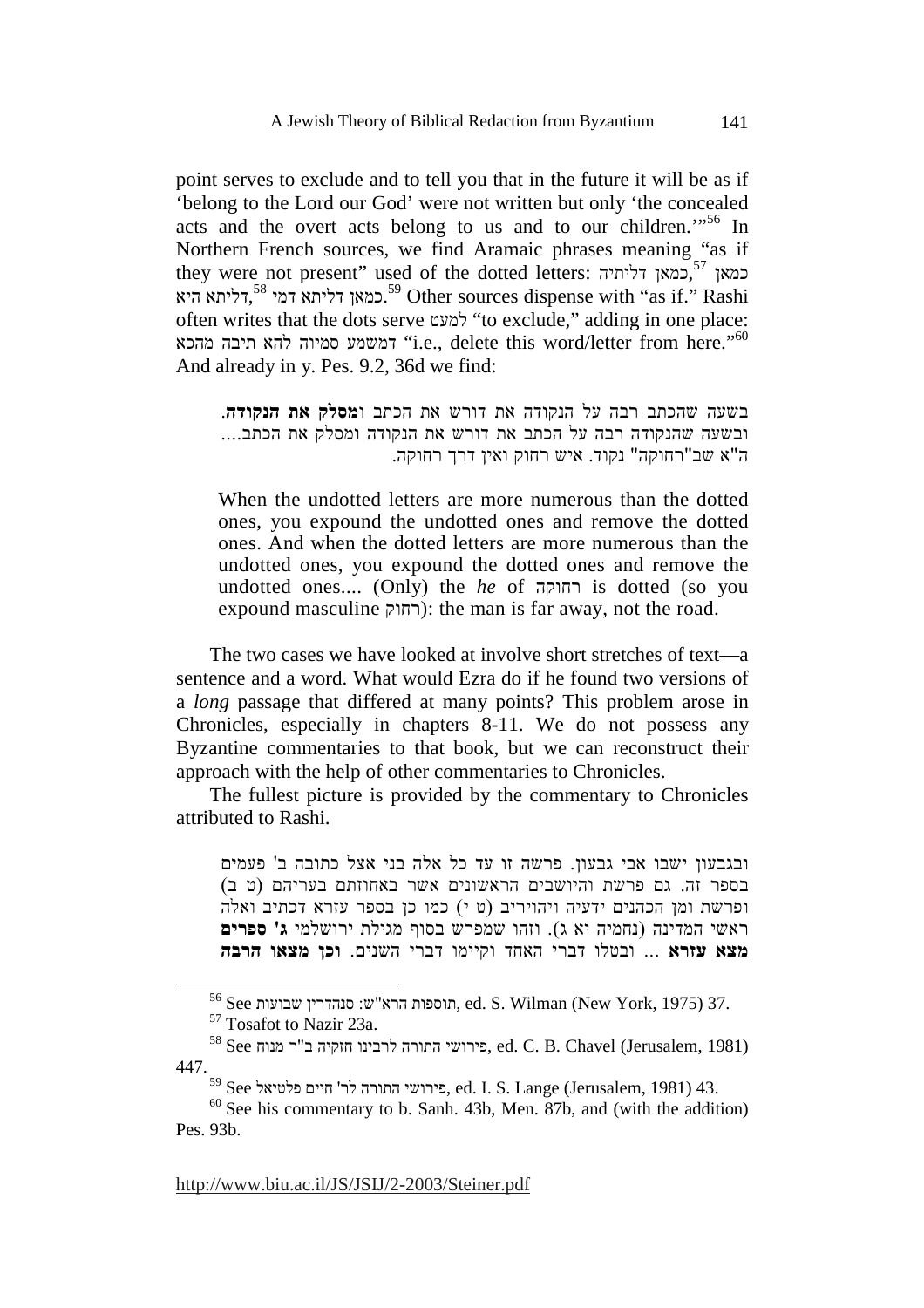**ספרי יחוסין**. **כשנמצא ג' או ה' בטלו המועט וקיימו המרובים**. **וכשנמצאו זוגות** כמו ובגבעון ישבו אבי גבעון **הוצרך לכתוב שתי פעמים שאין סדר יחוסן שוה**. וכן היושבים הראשונים **מצא זוגות וחלוקים זה על זה כתבוהו שני פעמים בכאן ובספרו** ...

The father of Gibeon dwelt in Gibeon (1 Chr 8:29). This passage, up to "All these were the sons of Azel" (8:38) is written twice in this book. $^{61}$  Furthermore, the passage "the first" to settle on their property in their towns" (1 Chr 9:2) and the passage "of the priests: Jedaiah, Jehoiarib, Jachin" (1 Chr 9:10) have a parallel in the Book of Ezra, where it is written, "these are the heads of the province" (Neh 11:3). And this is what it explains at the end of the scroll / tractate *Megilla*<sup>62</sup> of the Palestinian Talmud: "Ezra found three manuscripts ... They rejected (the reading of) the single manuscript and accepted (the reading of) the two manuscripts." Similarly, they found many genealogical manuscripts. When there were three or five, they rejected the minority (reading) and accepted the majority (reading). When there were pairs (even numbers of manuscripts), as in the case of "the father of Gibeon dwelt in Gibeon," it was necessary to write the passage twice, since the genealogies were not identical. And similarly with "the first to settle on their property in their towns," he found pairs differing one from the other, and so he wrote the passage twice, here and in his book.

Here we have a clear statement of the distinction between the *baraita*'s case of ספרים' ג and Reuel's case of ספרים' ב. It is only the latter case, where no majority is possible, that yields double readings.

The case of ספרים' ב is also mentioned in the commentary attributed to the disciples of Saadia Gaon, which seems to have been written in Kairouan or elsewhere in North Africa in the tenth or eleventh century:  $63$ 

ובירושלם Ö ישבו מן בני יהודה ומן בני בנימן ומן בני אפרים ומנשה ... ובספר עזרא (נחמיה יא ד) אינו מזכיר בני אפרים ומנשה שכן הוא דרכן של ב' ספרים הללו מה שהזכיר במקום אחד אם בא להזכירי ( צ"ל להזכירו)

 <sup>61 1</sup> Chr 8:29-38 and 9:35-44.

 $62$  For these two possibilities, see n. 39 above.

 $^{63}$ See הירוש על דברי הימים מיוחס לאחד מתלמידי סעדיה הגאון ed. R. Kirchheim (Frankfurt am Main, 1874) 29. The commentary mentions the people of Kairouan and the debate between Ibn Quraysh and Yir'am the Magdielite.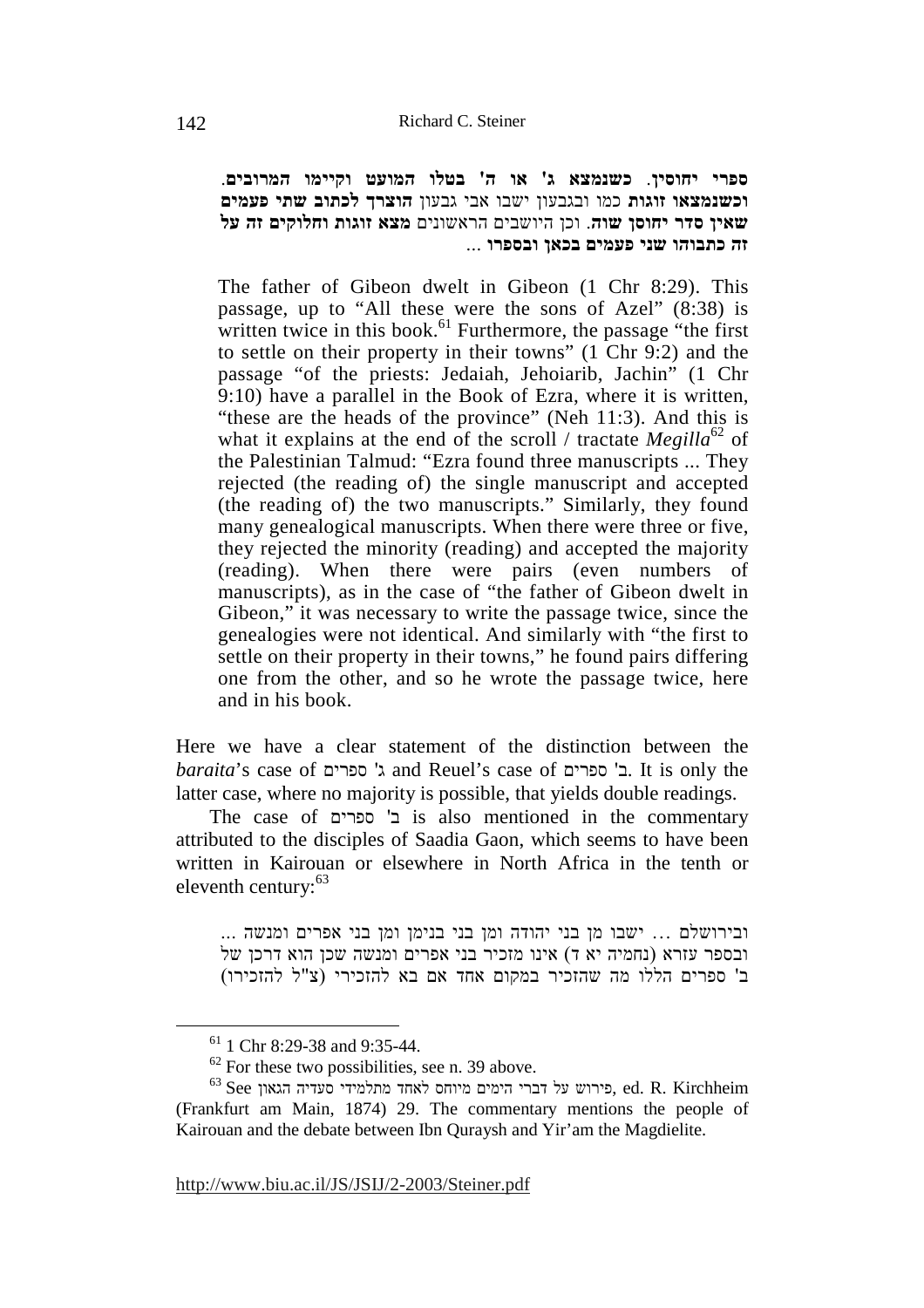במקום אחר מקצר את סדרו כפי מה שיכול. ו**אנשי מזרח** אומרים **ב' ספרים מצא ַ הַס ְדָרן וכתב כאן וכאן**....

And in Jerusalem dwelt some of the Judahites and some of the Benjaminites and some of the Ephraimites and Manassehites (1 Chr 9:3) ... In the Book of  $Exra<sub>1</sub><sup>64</sup>$  it doesn't mention the Ephraimites and Manassehites, for that is the way of these two books: what they have already mentioned in one place, they abbreviate as much as they can when they come to mention it in another place. But the easterners say, "The *sadran* found two manuscripts (with different versions), and he wrote one here and one there."

Here the approach is attributed to the מזרח אנשי" easterners," a term which normally refers to the Babylonians in contrast to the Palestinians. In this context, however, that interpretation would seem to be very unlikely. After all, the phrase הסדרן מצא ספרים' ב goes back ultimately to a *baraita* attested in Palestinian, but not Babylonian, sources. Two other possibilities come to mind. In the Islamic empire, the "east-west" (*mašriq-maġrib*) split is between Asia and North Africa, the Maghreb. Since this commentary originates in North Africa, the term מזרח אנשי *could* refer to the Jews of Palestine.65 The other possibility would be to assume that the author was one of the many Jews who came to Kairouan from southern Italy, i.e., the western half of the *Byzantine* empire.66 If so, מזרח in this passage may be the Byzantine Hebrew equivalent of the term "Anatolia," which is derived from the Greek word for "east."<sup>67</sup>

In any event, it must be emphasized that the author does not agree with the approach of the מזרח אנשי. In his view, the differences between the parallel texts in Chronicles and Nehemiah are quite deliberate. As for the repetition of גבעון אבי ישבו ובגבעון in Chronicles itself, it is *not* an attempt to preserve a divergent text found in another

 $^{64}$  Neh 11:4 .<br/>ומבני הלוי...על ישבו מבני מזרח ...<br> $^{65}$  Cf. the term נבני מזרח בני <br/>in נונש הלוי...על יהודה דונש הלוי...על פוני פני <br/>ed. R. Schröter (Breslau, 1866) 31.

 $^{66}$  The phrase בטוב "well" found in the comment to 2 Chr 36:13 (איזה מפרש בטוב ואיזה מפרש שלא בטוב) could point in this direction, if it is not due to a copyist. The expression is used by Reuel and other Byzantine authors; it appears also in Ashkenaz but not until the middle of the twelfth century. See 48-51. ,בחינות לשון my

 $67$  This idea is based on a comment by Ta-Shma.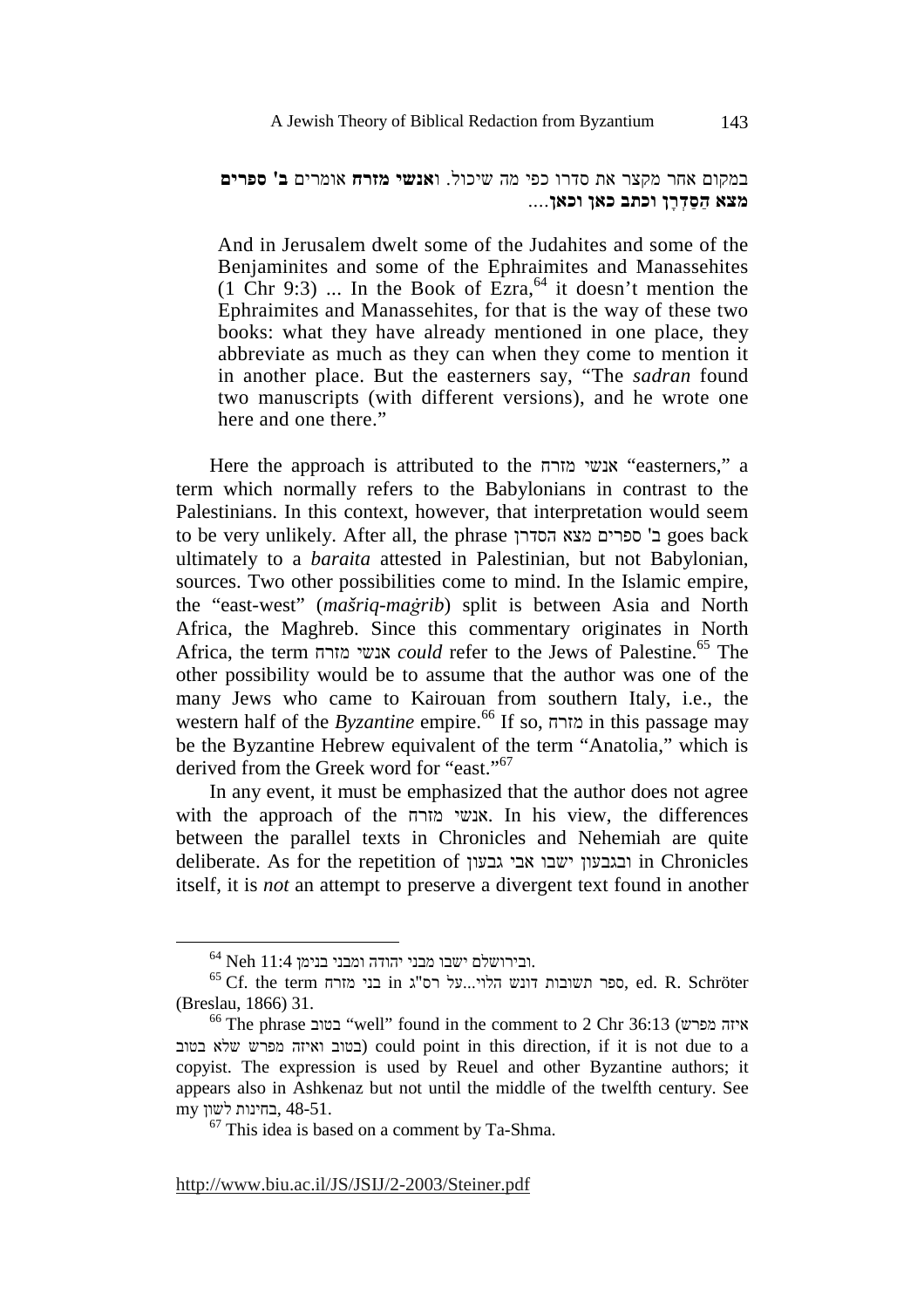source, but a resumptive repetition needed to continue the interrupted narrative about Saul:

ובגבעון ישבו אבי גבעון—לפי שדילג ופסק מעשה שאול על כל מעשה השבטים הראשונים וגלות בבל וספר ענין היושבים ראשונים ופסק בדבריו לכן מתחיל עתה הפרשה ומספר ענינו של שאול ותולדתו ומיתתו כדי להסמיך מיתתו וענינו למלכות בית דוד אשר מלך אחריו ומה שחיסר בענין  $^{68}.$ הראשון מזכיר אחריו

The father of Gibeon dwelt in Gibeon (1 Chr 9:35)—Since it interrupted the story of Saul and skipped to the story of the first tribes and the Babylonian exile and related the affairs of the first to settle and interrupted with their happenings, it now starts the section and relates the affairs of Saul—his lineage and his death—in order to juxtapose his death and his affairs to the dynasty of David, that ruled after him, and whatever it omitted in the first account it mentions now.

Since the notion of resumptive repetition goes back to Saadia's commentary on Genesis,  $69$  it would seem that our author sides with the Gaon against the Palestinian-Byzantine school.

It is clear from the sources already examined that only the case of ספרים' ב is applicable to the double readings of Chronicles. However, the commentary to Chronicles attributed to Joseph Qara in Codex Munich 5 blurs the distinction between ספרים' ב and ספרים' ג. It frequently takes the formula ספרים' ג from the *baraita*, even though it is speaking of Ezra's preservation of double readings. Thus, at 1 Chr  $9.1$  we find:

**ואני הסדרן** הייתי עמהם בגולה ו**מצאתי קצת מן הייחס שלהם בג' ספרים** ולא היו דומין זה לזה ומה שיכולתי לחבר זה אל זה **כתבתיו כאן** בספר זה 70 ומה שלא יכולתי לחבר **כתבתיו בסיפרי בעזרא**.

And I, the *sadran*, was with them in the Exile and I found some of their genealogy in three manuscripts that were not

 $^{68}$  See פירוש על דברי הימים, 31.

 $^{69}$  See לבראשית גאון סעדיה גאון סעדיה ed. M. Zucker (New York, 1984) 409-410; cf. p. 192.

 $^{70}$ Ta-Shma, פירוש דברי הימים, 138-139, cited from Codex Munich 5, col. 35 (col. 44 according to Y. Berger). Y. Berger informs me that there are many additional examples of מצא ספרים' ג in chap. 9 (cols. 44-48). I am indebted to him for checking the accuracy of the citations from this manuscript.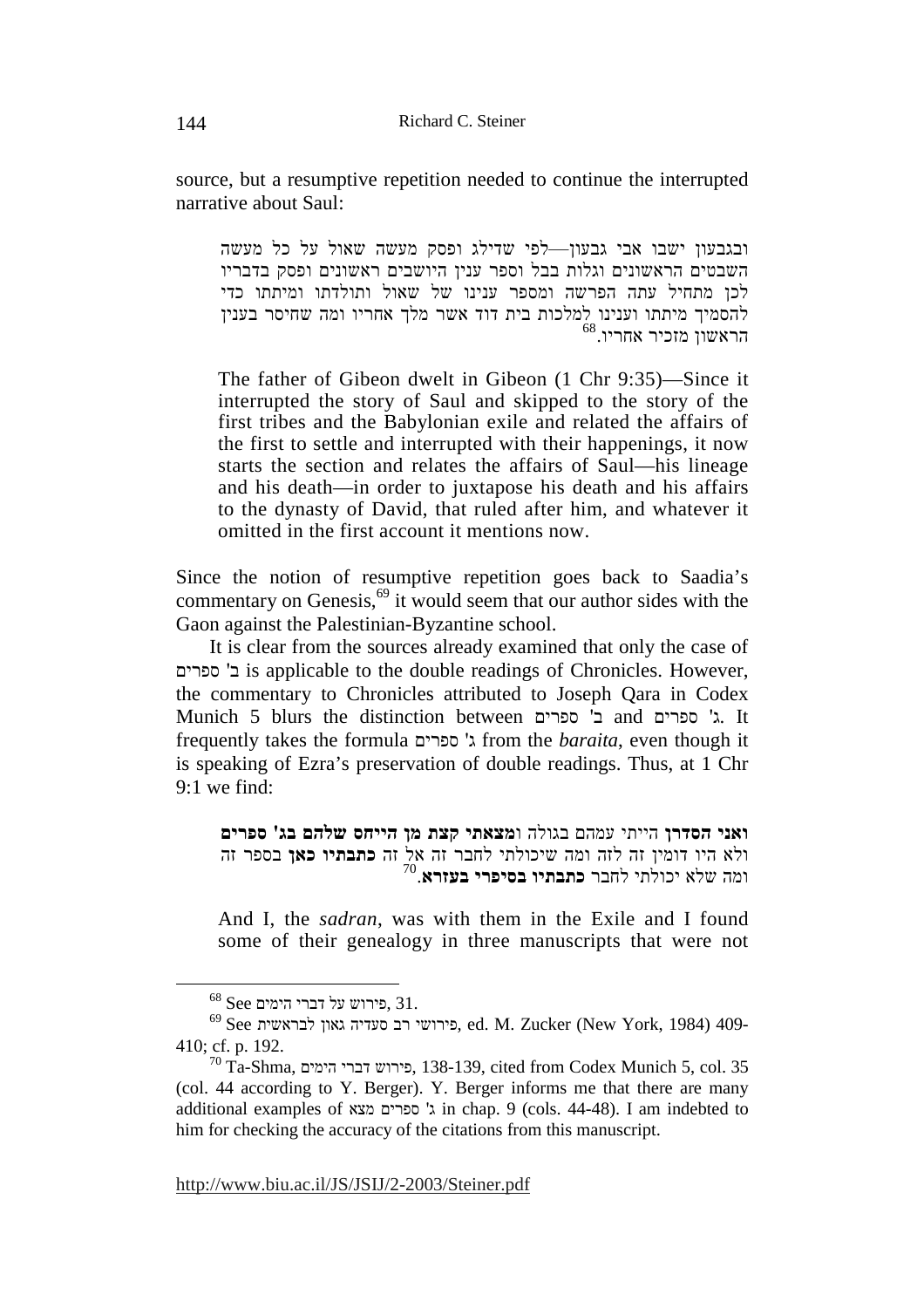identical. Whatever I was able to combine, I wrote here in this book, and whatever I was not able to combine, I wrote in my book, Ezra.

So too at 1 Chr 11:11:

 $^{71}.$ ויש לומ' הסדרן שלש ספרים מצא וכתב כן וכן [=כאן וכאן

One may answer that the *sadran* found three manuscripts and wrote (their readings) here and there.

Elsewhere it uses a more neutral formula: שמצא הספרים בשביל) 1 Chr 11:26), מפני הספרים שמצא (11:5).<sup>72</sup>

When and how did this Byzantine mode of exegesis reach Germany and Northern France? Did Rashi know of it? Was it transmitted by his student, R. Shemaiah? The latter knew Greek and was familiar with Byzantine coins and the customs of Byzantine Jewry; he may have come from southern Italy.<sup>73</sup> The commentary to Ezra-Nehemiah attributed to Rashi can perhaps shed some light on

 $71$  Codex Munich 5, col. 62.

 $^{72}$ Ta-Shma, פירוש דברי הימים, 139, cited from Codex Munich 5, cols. 69 and 117 (126 according to Y. Berger). For the second example, Ta-Shma gives the reading שמצא ספרים' הב מפני, but Y. Berger ("A Critical Edition of the Commentary of Rabbi David Kimhi to Chronicles with Analytic Introduction, Translation and Supercommentary" [Ph. D. diss., Yeshiva University, 2003] 110 [Hebrew section]) reads שמצא הספרים מפני. In an e-mail communication (Oct. 11, 2002), Berger writes: "Looking at the ms, I see the alternatives are either הספרים מפני or הספרים' ב מפני. I think my reading is right: what could be read as 'ב is at the end of a line, and I read it as a  $\pi$  (rather than a partially rubbed out ב (followed by a mostly rubbed out ס) rather than a *geresh*). It is thus an unfinished הספרים, which the scribe, as is his policy, rewrote on the next line. Considerations are as follows: The rubbed out part of the ס is discernible if one looks carefully; the proposed *geresh* is too low for this ms; the rubbed out part of the proposed ב would have to be entirely not discernible on my printout; and in similar cases the author, following the rabbinic source on the matter, writes 'ג) for three ספרים (rather than 'ב even when he is speaking of a contradiction between two readings that are both represented by biblical texts."

 $^{73}$ A. Grossman, ספר היובל לרב מרדכי in ר' שמעיה השושני ופירושו לשמעיה הש ברויאר, ed. M. Bar-Asher (Jerusalem, 1992) 1. 37. Rashi may have learned Aquila's interpretation of בולס) Amos 7:14) from R. Shemaiah; see my *Stockmen from Tekoa, Sycomores from Sheba: A Study of Amos' Occupations* (Washington DC, 2003) 24 (to appear in the Catholic Biblical Quarterly Monograph Series).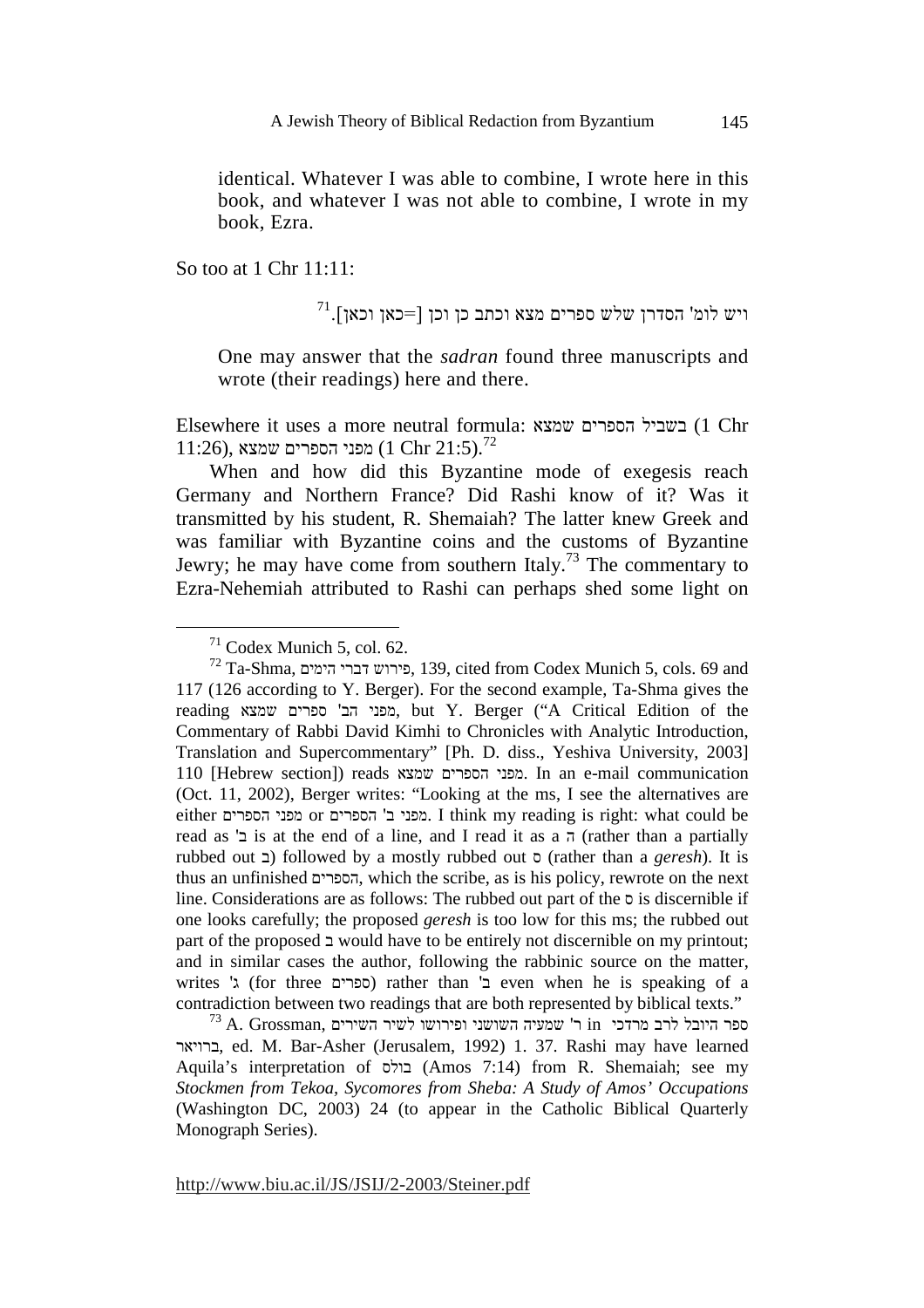these questions. According to A. Grossman, it was probably based on a commentary written by Rashi, with revisions and additions by students.<sup>74</sup> At Neh 7:7, the commentary mentions the numerical differences between the two versions of the list of returnees in Ezra-Nehemiah:

הבאים עם זרובבל— – חשבונות הללו פעמים הם מכוונים עם חשבונות של מעלה פעמים יש שאינם מכוונים זה כנגד זה ולא דקדק המקרא בחשבונות כל כך אבל הכלל שוה **לכאן ולכאן** שנאמר כל הקהל כאחד וגו' ועל זה הכלל סמך **כותב הספר** ולא דקדק בחשבון הפרטיות כל כך....

Who came with Zerubbabel—... These figures at times agree with the figures above (Ezra 2), but there are times that they do not agree with each other. Scripture was not so precise with the figures, but the total is equal here and there, as it says "the sum of the entire community (was 42,360)" (Ezr 2:64 and Neh 7:66). The writer of the book relied on (the accuracy of) this total, and was not so precise with the individual figures....

This discussion is similar to the others we have seen in two respects: it speaks of an author-editor who included two different versions of a record in his book, and it uses a variant of the phrase כאן וכאן. Here, however, we are not told explicitly that the different versions stem from two manuscripts found by the author-editor, and it is difficult to know what to infer from the verb סמך. In addition, the term for the author-editor is not הסדרן or the like but הספר כותב. This term is not as common as one might imagine. A search for the phrase הספר כותב in four CD-ROMs (Ma'agarim of the Academy of the Hebrew Language; Bar-Ilan Judaic Library; The Torah CD-ROM Library; and וראשונים ס"ש תקליטור of Otsar Haposkim) turns up only one other medieval occurrence: Rashi's commentary to Judg 5:31.<sup>75</sup> Thus, there is no reason to doubt that Rashi wrote this comment, but it is far from clear what role he attributed to the הספר כותב in Judges.

It has been suggested that the statement ספרים' ב אומרים מזרח ואנשי הסדרן מצא in the commentary attributed to the disciples of R. Saadia

 $^{74}$ A. Grossman, הראשונים (Jerusalem, 1995) <br/> 183.

<sup>75</sup> The two occurrences are noted by Brin, פרשיות חיבור, 310. Brin (*loc. cit.*) also notes two occurrences of הכותב used by Radaq. I have encountered כותב הספר with reference to the author-editor of Kings in Joseph Ibn Kaspi, כסף שלחן, ed. H. Kasher (Jerusalem, 1996) 130. The Bar-Ilan Judaic Library shows something similar in a responsum of R. Simeon b. Zemah Duran (הלק א, סימן, כותב ספר מלכים is contrasted with the כותב ספר עזרא contrasted with the כותב ספר מלכים.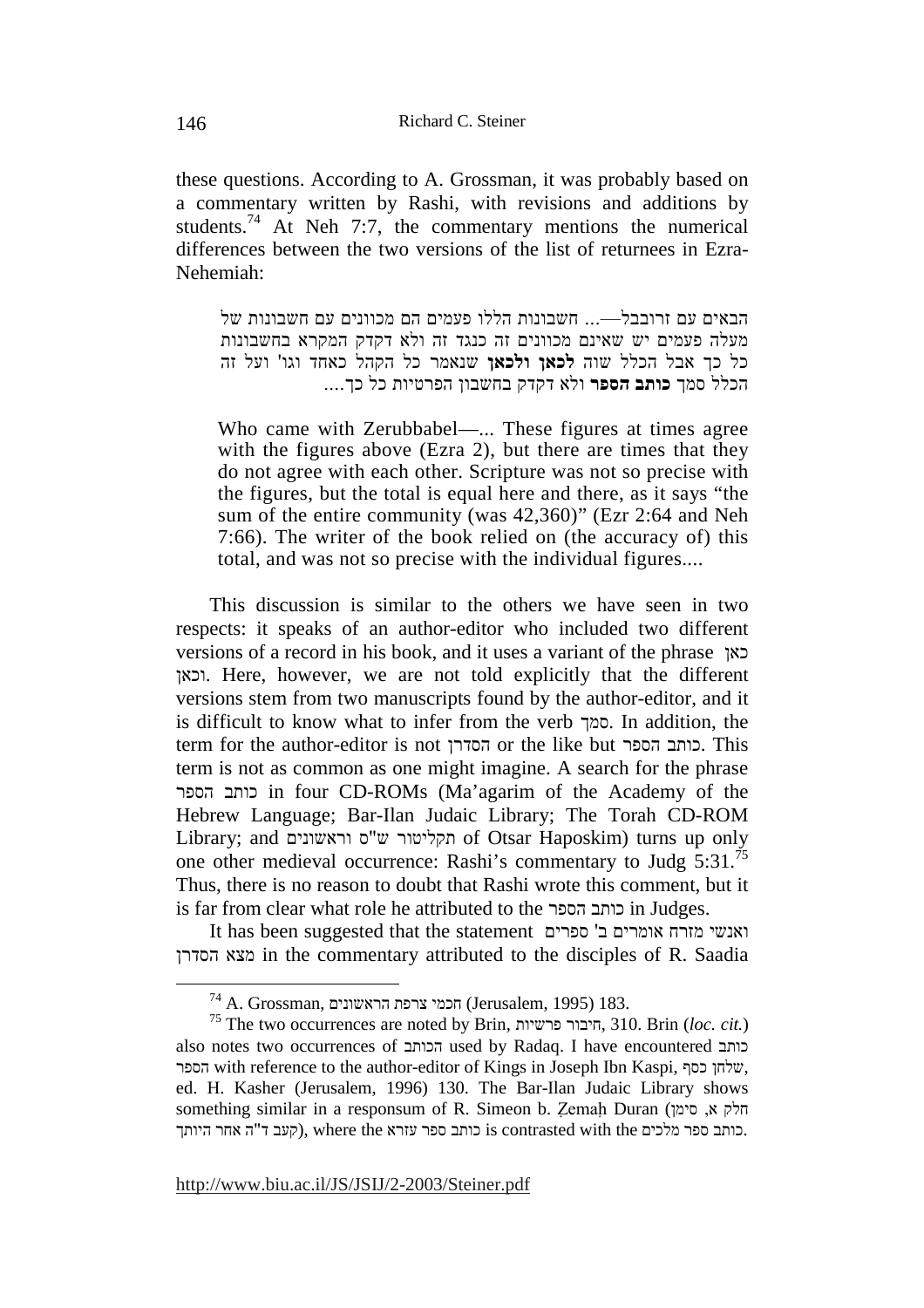Gaon is the source of the statement ספרים' ג ירושלמי מגילת בשלהי כמפורש עזרא in the commentary attributed to Rashi.<sup>76</sup> In my opinion, there are too many differences between these two statements to assume direct influence. The suggestion that "notre commentateur paraît avoir confondu les מזרח אנשי avec le Yerouschalmi"77 is an attempt to explain away one of these differences, but it seems forced. One result of our investigation is that it is no longer necessary or possible to assume such confusion. It is now clear that pseudo-Rashi's citation from the Palestinian Talmud is a genuine variant, which he could not have concocted out of the statement in the commentary attributed to the disciples of R. Saadia Gaon.

In Ashkenaz, the idea that Ezra found divergent genealogical sources was particularly long-lived. We find it cited in its traditional formulation as late as the eighteenth century by R. Aryeh Leib Gunzberg, the author of *Sha'agat Aryeh*:

וי"ל ד**עזרא** העתיק דברי הימים מ**כמה ספרים** ש**מצא** כמו שכתבתי שם . מש(ום) ה(כי) יחוס הדורות אינן על הסדר; גם יש סתירות הרבה מניה וביה, ומד(ברי) ( ה ימים) לס' עזרא, כי **בספר א' מצא כן ובספר א' כן**, וכמו  $^{78}$ שמצא כן העתיק.

One may answer that Ezra copied Chronicles from several manuscripts that he found, as I wrote there. Because of this, the genealogy of the generations is not in order; moreover there are contradictions both internally and between Chronicles and the Book of Ezra. For in one manuscript he found one thing and in another manuscript he found another, and he copied (each) just as he found (it).

We see, then, that Palestinian and Byzantine exegetes developed a rudimentary theory concerning the redaction of the Bible. They were particularly fascinated by the question of what the editor did when faced with conflicting sources, whether different versions of a genealogical list to be included in biblical books authored by *him* or textual variants in biblical books authored by his predecessors. In

 $^{76}$  Epstein, "L'auteur," 199 (= מחקרים, 1. 285).

<sup>77</sup> *Ibid*., n. 3.

 $^{78}$  See גבורות ארי לבעל שאגת אריה, מלואים על מסכת יומא, עמ' 111 ד"ה תיובתא. I am indebted to S. Cohen for calling my attention to this passage and to S. Z. Leiman for referring me to M. Breuer, אריה שאגת בעל של התעודות תורת, *Megadim* 2 (1987) 9-22. Breuer was unaware that the views expressed in this passage are based on earlier sources.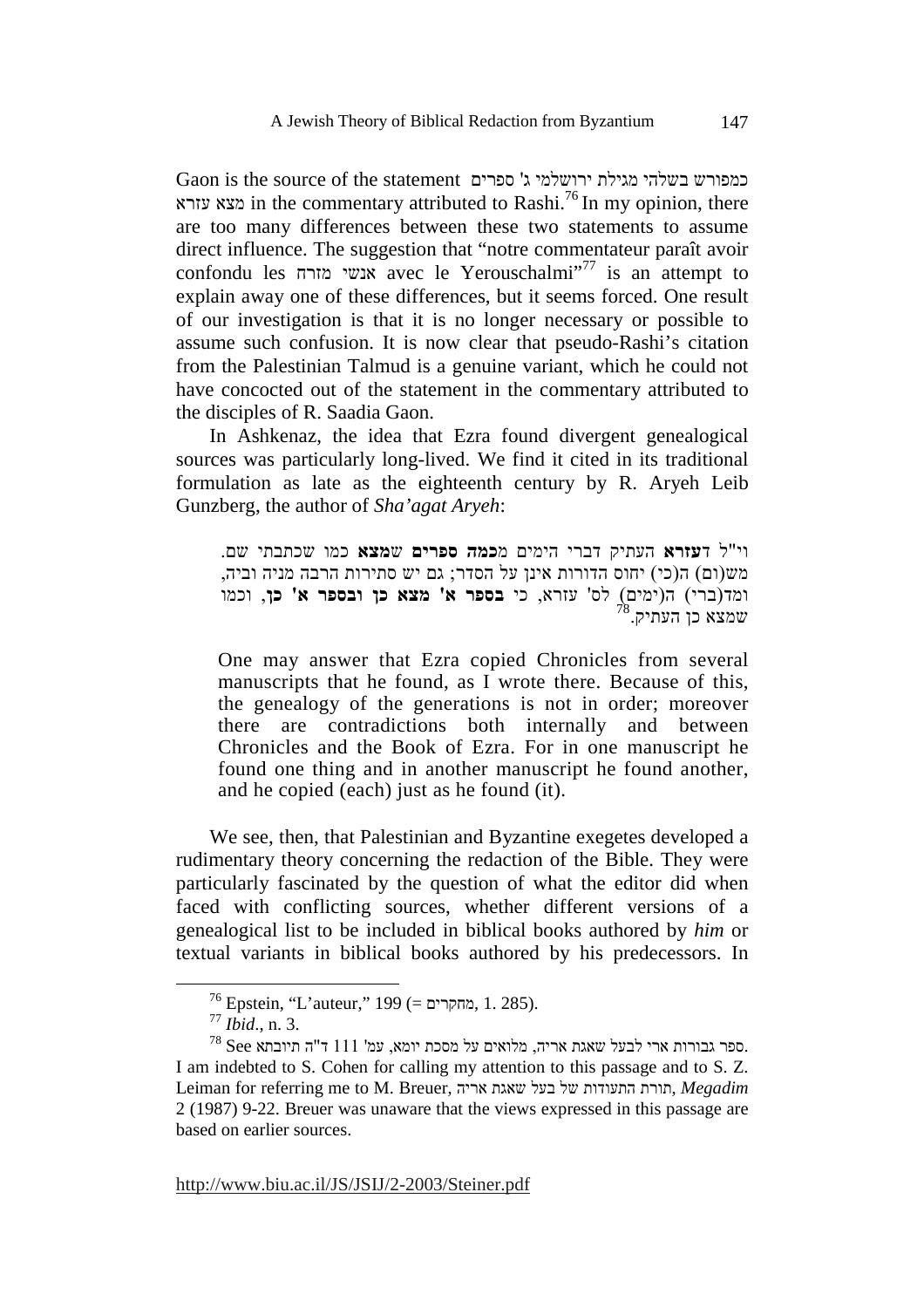Germany and Northern France, the theory was adopted by a number of exegetes, especially in commentaries on the Book of Chronicles.

## **2. Provence and Spain**

## **Provence**

The terminology of the Byzantine redaction theory is not common in Provence. I know of only one apparent occurrence of סדר in the sense of "edit" with a book as its object. It is found in Moses Oimhi's commentary (attributed to Ibn Ezra) to Ezra 4:8:

כנמא. כאשר נאמר וזה מאמר **הסופר ומסדרים הספר**.

כנמא"—as we shall say"; this is said by the scribe and the editors (sic) [of] the book.

The younger brother of this exegete, David (Radaq), uses המחבר, הספר מחבר, and הסופר for the compiler-editor of Psalms; he uses הכותב, הסופר, and החבר הספר for the author-narrators of Joshua and Samuel.<sup>79</sup> Similarly, Joseph Ibn Kaspi refers to the author-narrator of Kings as .כותב הספר 80

Outside of the area of terminology, the picture is somewhat different. Radaq's well-known explanation of the *ketib-qere* has several things in common with the Byzantine theory:

והמלות האלה הכתובין ולא קריין או קריין ולא כתיבין וכן כתוב וקרי, נראה כי בגלות הראשונה אבדו הספרים ונטלטלו, והחכמים יודעי המקרא מתו, **מצאו מחלוקת בספרים** <sup>81</sup> ו**אנשי כנסת הגדולה** שהחזירו התורה לישנה הנמצאים, ו**הלכו בהם אחר הרוב**, לפי דעתם. ובמקום שלא השיגה דעתם על הבירור, כתבו האחד ולא נקדו, או כתבו מבחוץ ולא כתבו מבפנים, או **כתבו** 82 **אחד מבחוץ ואחד מבפנים**.

148

 <sup>79</sup> See Brin, פרשיות חיבור, 310-312) adding הספר מחבר in 1 Sam 1:11) and see further below. Note, however, that in Radaq's comment on העזר האבן in 1 והכותב of instead והכתוב אמר זה reading the gives מקראות גדולות הכתר 4:1, Sam זה אמר. In a letter dated May 22, 2003, U. Simon argues for the reading הכתובו based on the context.

 $80$  See n. 75 above.

 $^{81}$  Cf. לישנה התורה את התורה לא in Radaq's commentary to 2 Kgs 22:8.

 $82$  Radaq's commentary to 2 Sam 15:21. Cf. the parallel passage in the introduction to his commentary to Former Prophets. For other explanations of *ketib-qere*, see my "*Ketiv-Kere* or Polyphony: The  $\ddot{v}$ - $\ddot{v}$  Distinction According to the Masoretes, the Rabbis, Jerome, Qirqisānī, and Hai Gaon" in *Studies in*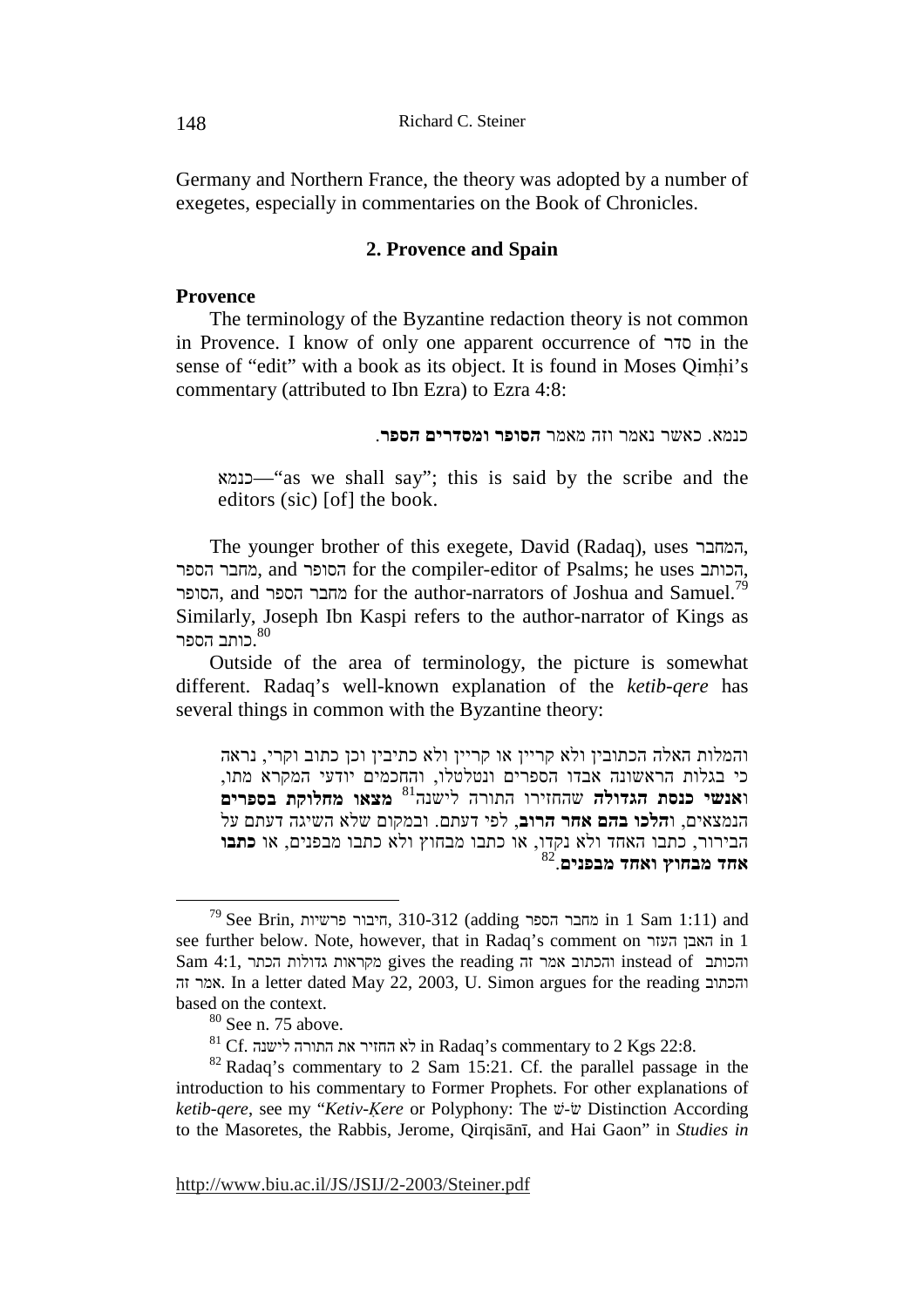As for these words, which are written but not read or read but not written, as well as that which is written and read (differently), it seems that in the first exile books were lost and moved around, and the scholars who knew Scripture died, and the men of the Great Assembly who restored the Torah to its original state found disagreement among the extant manuscripts, and they followed the majority in (dealing with) them, in accordance with their understanding. And in places where their understanding did not attain clarity, they wrote one thing but did not point it, or they wrote it outside but not inside, or they wrote one thing inside (in the text) and another outside (in the margin).

R. Menahem Meiri's paraphrase of this passage, in the introduction to his *Qiryat Sefer*, is very instructive. Following the words הרוב אחר בהם והלכו" and they followed the majority in (dealing  $\mu$ וכמו שאמרו רז"ל במס' סופרים פרק ו': "ג' ספרים : $\mu$  , hem," he inserts: וכמו נמצאו בעזרה ... וקיימו הב' ובטלו את האחד "as the Rabbis said in chapter 6 of tractate *Soferim*: 'Three manuscripts were found in the Temple court ... They accepted the (reading of the) two and rejected the (reading of the) single one.'"83 Clearly, he connected the words והלכו הרוב אחר בהם with the *baraita* we have been discussing. Similarly, Simon writes:

It is true that I have not found in Radaq's writings an explicit reference to the account of "three manuscripts were found in the Temple court" ... but it seems that this is the basis both for his conjecture concerning the existence of textual variation that was resolved according to the majority reading and also for his distinction between uncertainties that were cleared up and rectified in the body of the text and those that were not resolved (perhaps because the number of manuscripts was evenly balanced) and were preserved in the form of masoretic notes.<sup>84</sup>

 $^{84}$ U. Simon, האב"ע ורד"ק—שתי גישות לשאלת מהימנות נוסח המקרא, Bar-Ilan 6 (1968) 196. Cf. Havlin, הכרעה, 246:" This *baraita* certainly underlies Radaq's

http://www.biu.ac.il/JS/JSIJ/2-2003/Steiner.pdf

*Hebrew and Jewish Languages Presented to Shelomo Morag*, ed. M. Bar-Asher (Jerusalem, 1996) \*151-\*179.

 $^{83}$  Menahem Meiri, קרית ספר, ed. M. Hershler (Jerusalem, 1956) 14. Another important insertion by Meiri is אחריו לדון רוב נמצא לא וכאשר, i.e., the case of even numbers of manuscripts, which Radaq neglected to mention. See 246-247. ,ההכרעה ,Havlin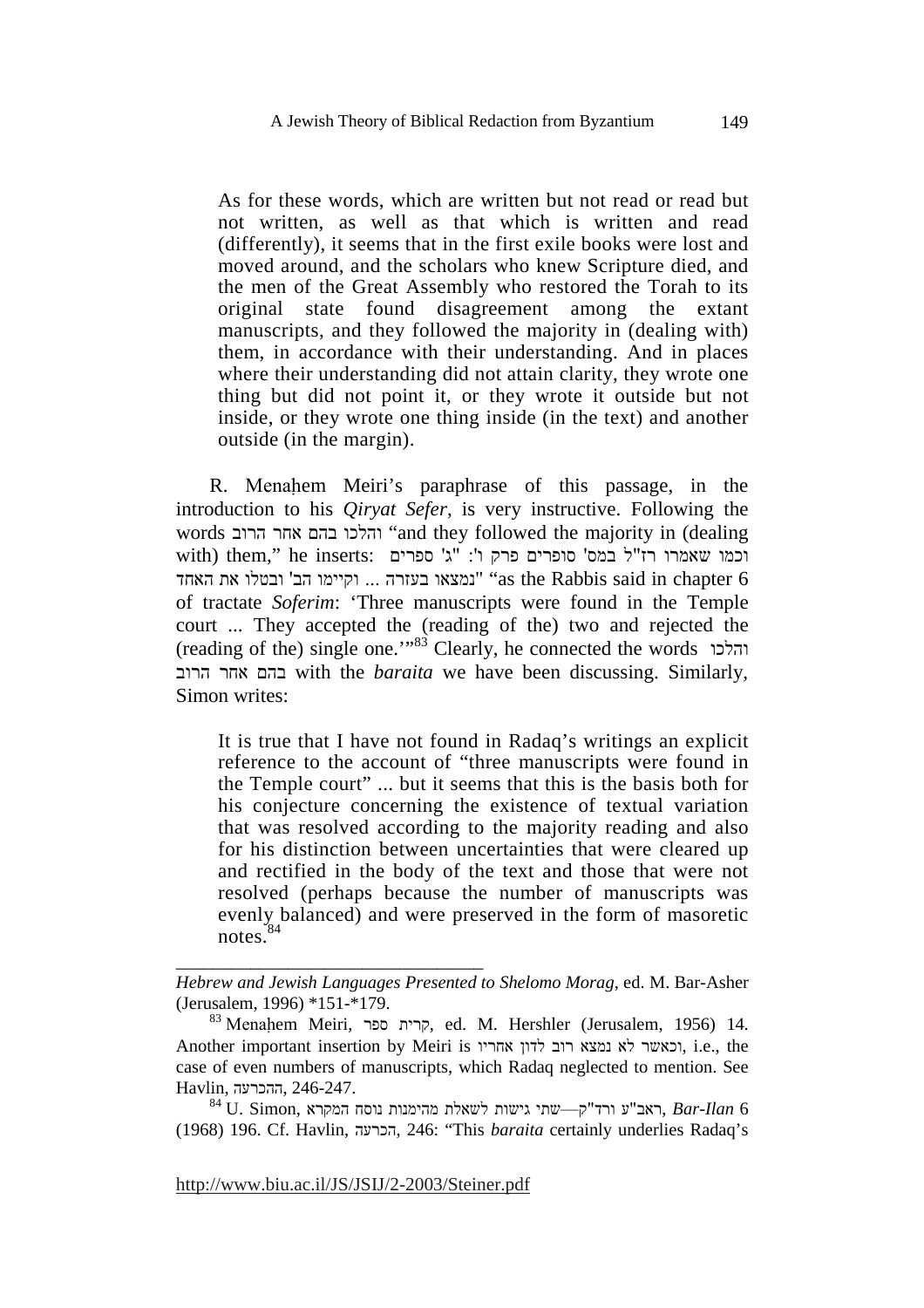There may well be other connections between Radaq's discussion and the *baraita*. It is probable that Radaq knew the reading ספרים' ג עזרא מצא from the commentary to Chronicles attributed to Rashi, for it is generally agreed that Radaq used that commentary in preparing his own commentary to that book.<sup>85</sup> Radaq does not refer directly to Ezra in his discussion of the *ketib-qere*, but he does mention the men of the Great Assembly, a group that he presumably viewed as led by Ezra. That is certainly the way other medievals viewed the men of the Great Eית דינו של עזרא הם הנקראים אנשי כנסת Assembly. Rambam speaks of הוא (=עזרא) ובית דינו אנשי כנסת הגדולה Ramban refers to הגדולה. $^{\rm 86}$ Jonah b. Abraham Gerondi comments: כנסת לאנשי מסרוה ונביאים הגדולה—זה הוא עזרא וסיעתו "Maḥzor Vitri is similar: האנשי. הוא הוא עזרא וסיעתו כנסת הגדולה ואילו הן: עזריה—הוא עזרא שעלה מבבל וגלותו עמו—זרובבל ישוע נחמיה מרדכי בלשן. $^{\rm 89}$ 

Thus, one suspects that the words התורה שהחזירו הגדולה כנסת אנשי ג' ספרים מצא of expansion s'Radaq be may לישנה מצאו מחלוקת בספרים עזרא. That suspicion is strengthened by two medieval paraphrases of Radaq's expansion. One is by Maharal:

יש אמרו כי טעם הקרי והכתיב כי **עזרא הסופר מצא בלבול הספרים** בזה כתוב כך ובזה כתוב כך וכאשר היה מסופק **כתב אחד בפנים ואחד** 90**מבחוץ**.

Some have said that the reason for (discrepancies between) what is read and what is written is that Ezra the scribe found the manuscripts in disarray—in one was written one thing and

words."

<sup>85</sup> See Epstein, "L'auteur," 194 n. 4 (= מחקרים 1. 282, n. 35) and Y. Kiel, הימים דברי ספר) Jerusalem, 1986) 2. 94-95 (appendix). I am indebted to Y. Berger for these references.<br><sup>86</sup> Introduction to *Mishneh Torah*.

<sup>86</sup> Introduction to *Mishneh Torah*. 87 See ן"הרמב השגות עם <sup>ם</sup>"להרמב המצוות ספר, ed. C. B. Chavel (Jerusalem, 1981) 47.

 $^{\rm 68}$  See הפירושי רבינו יונה מגירונדי על מסכת פירושי, ed. M. S. Kaiser (Kasher) and Y. Y. Blecherowitz (Jerusalem, 1969) 1 (Avot 1:1).

<sup>89</sup> See שמחה לרבינו ויטרי מחזור, ed. S. Horovits (Jerusalem, 1963) 463; cf. Neh 7:7 and *Tg. Cant* 7:3.

<sup>90</sup> Judah Loewe b. Bezalel (Maharal of Prague), ישראל תפארת ספר, ed. J. D. Hartman (Jerusalem, 2000) 1021. For the attribution to Radaq, see the editor's notes *ad loc*. Maharal is far from sympathetic to Radaq's explanation.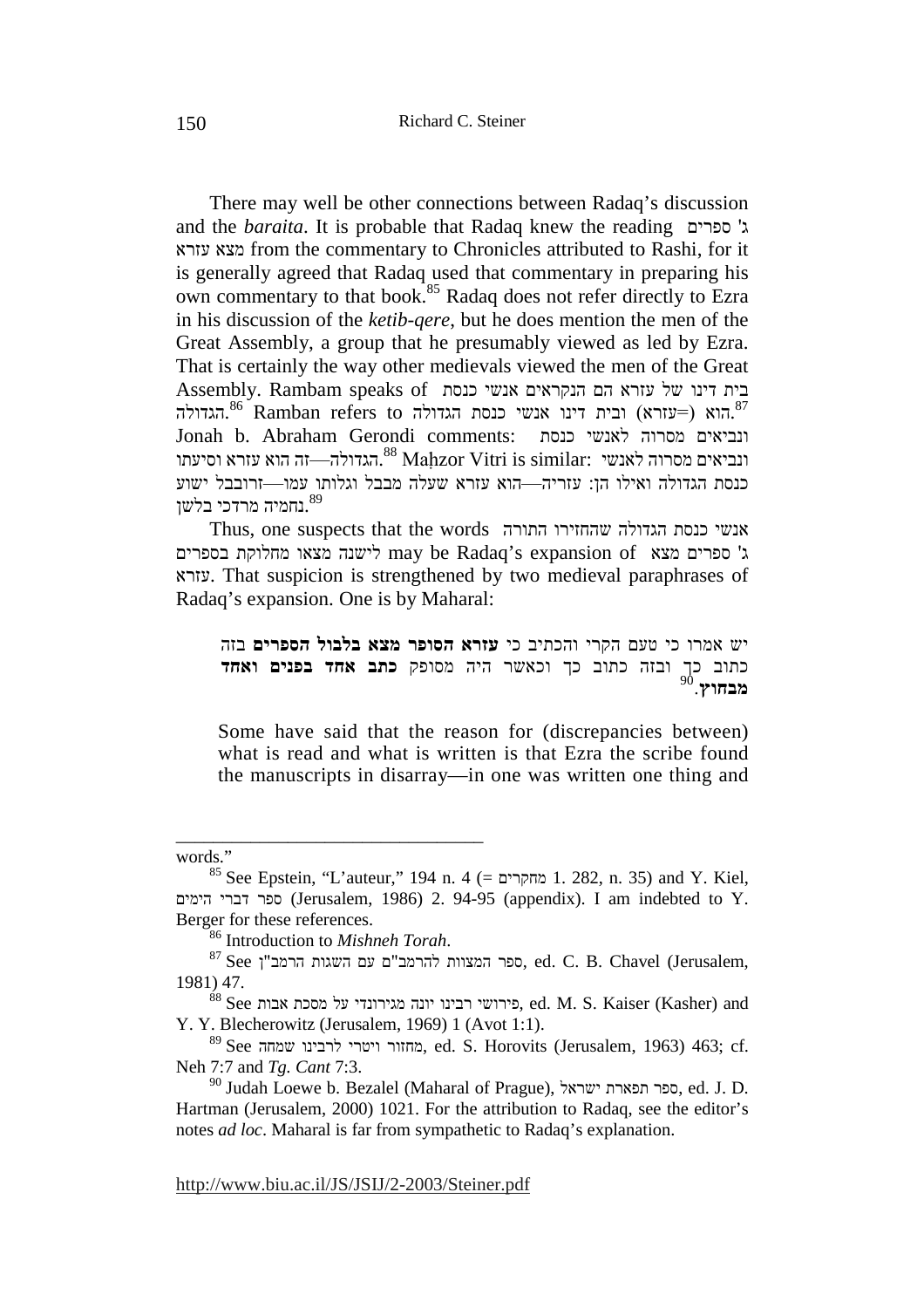in another was written another—and when he was in doubt he wrote one inside and the other outside.

The other, pointed out by Ta-Shma, $91$  is in Meiri's commentary to Nedarim 37b:

קריין ולא כתיבן וכתיבן ולא קריין לא מפי סופרים יצא הדבר אלא מצד ספיקות וחסרונות או יתורים ש**נמצאו בימי עזרא** ופקפקו בהם ורצו לרמוז .עליהם

Words which are read but not written or written but not read came from the mouth of scribes only on account of doubts and minuses or pluses that were found in Ezra's days. They were uncertain about them and wanted to point them out.

It appears that Radaq altered the traditional formula in order to allude to a well-known Talmudic statement attributing a kind of textrestoration to the men of the Great Assembly: אנשי נקרו / שמן נקרא למה ההזירו עטרה/הגדולה ליושנה (Why were they called the men of the Great Assembly? Because they restored the crown/greatness to its original state."<sup>92</sup>

In any event, the role that Radaq assigns to the men of the Great Assembly is reminiscent of that which the Palestinian-Byzantine-Ashkenazic school assigns to Ezra. There is a difference, however: instead of double readings Radaq speaks of וקרי כתוב ;instead of words with dotted letters he speaks of כתיב ולא וקרי קרי ולא כתיב ;instead of כאן וכאן, he speaks of מבפנים and מבחוץ. The significance of this difference will be discussed below.

Additional evidence of Radaq's dependence on this school is found in his commentary to 1 Chr  $1:7:^{93}$ 

ורודנים—כתוב ברי"ש ראשונה ובספר בראשי' כתיב בשני דלתין ודדנים לפי שהדל"ת והרי"ש קרובים בכתבן והרואים ב**ספרי היחסים** הנכתבים בימים הקדמונים יש שהיו קוראים בדל"ת ויש שהיו קוראים ברי "ש ונשארו

 $^{91}$  See I. M. Ta-Shma, פירוש אנונימי ביקורתי (בכתב־יד) לספר ההלים, Tarbiz 66 (1997) 421.

 $92$  See b. Yoma 69b, y. Ber. 7.3, 11c, etc. Radaq's awareness of the Talmudic expression is demonstrated by his use of a very similar expression in his commentary to Ezek 21:32: לישנה העטרה הושבה. I am indebted to M. T. Novick for this point.

 $93$  I am indebted to M. J. Bernstein for this reference.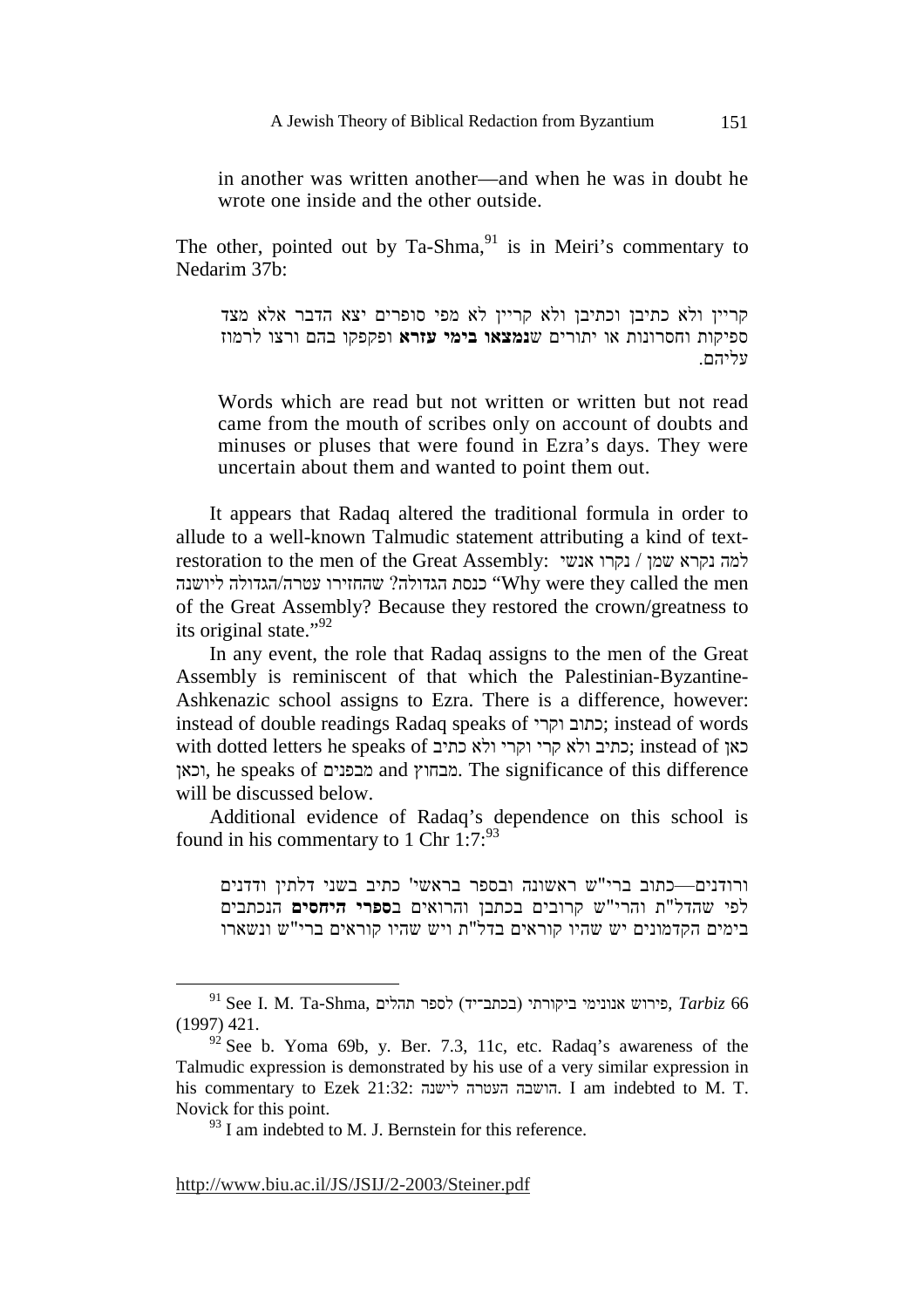בני אדם בדל"ת וברי"ש. לפיכך **נכתב בספר** <sup>94</sup> השמות לפני (צ"ל בפי) **בראשית באחת מהקריאות ונכתב בספר הזה באחרת** להודיע שהכל שם אחד, ואם זה קורא בדל"ת וזה קורא ברי"ש . וכן רבלת' ברי"ש ודבלת' בדל"ת. וכן רעואל ברי"ש ודעואל בדל"ת. וכן תשתנה הקריאה בוי"ו וביו "ד לפי שהן קרובים בכתיבתן....

And Rodanim—Written with an initial *resh* but in the Book of Genesis it is written with two *dalet*'s, Dodanim (Gen 10:4), for *dalet* and *resh* are similar in writing, and some of those who looked at the genealogical manuscripts written in ancient times read with a *dalet* and some read with a *resh*, and the names remained in popular speech with *dalet* and with *resh*. Accordingly, it was written in the Book of Genesis with one of the readings and in this book with the other to make it known that they are the same name, even though one reads *dalet* and the other reads *resh*. The same goes for Riblah with *resh* (2 Kgs 25:7) and Diblah with *dalet* (Ezek 6:14) and for Reuel with *resh* (Num 2:14) and Deuel with *dalet* (Num 1:14). And similarly the reading varies between *waw* and *yod* because they are similar in writing....

The idea that the Bible preserves the variant readings of prebiblical genealogical sources is, as we have seen, found in several commentaries on Chronicles, and the expression בראשית בספר נכתב נכתב כאן looks like an expansion of באחת מהקריאות ונכתב בספר הזה באחרת וכאן. Here, however, the variant forms are not copied directly from the genealogical texts themselves; they are transcriptions of popular oral forms which, in turn, are derived from those texts. In this way, what was originally a misreading is transformed by popular usage into a legitimate, albeit later, linguistic variant.<sup>95</sup> In his commentary to Gen 10:4, Radaq attributes the idea of recording the later variant to Ezra, the author of Chronicles:

ודדנים—... ומשה רבינו קראו בדל"ת, לפי שבאתהו רוח הקדש, ועזרא כתב ברי"ש, להודיע כי הם הם הכתובים אלא יש קוראים בדל"ת ויש ברי"ש....

And Dodanim—Moses our master wrote it with a *dalet* because the Holy Spirit came to him, while Ezra wrote it with a *resh* to make known that they are the same ones mentioned

 $94$  This is the reading of most manuscripts, according to Y. Berger, "Critical Edition," 8 (Hebrew section).

<sup>&</sup>lt;sup>95</sup> I am indebted to D. Berger for this idea.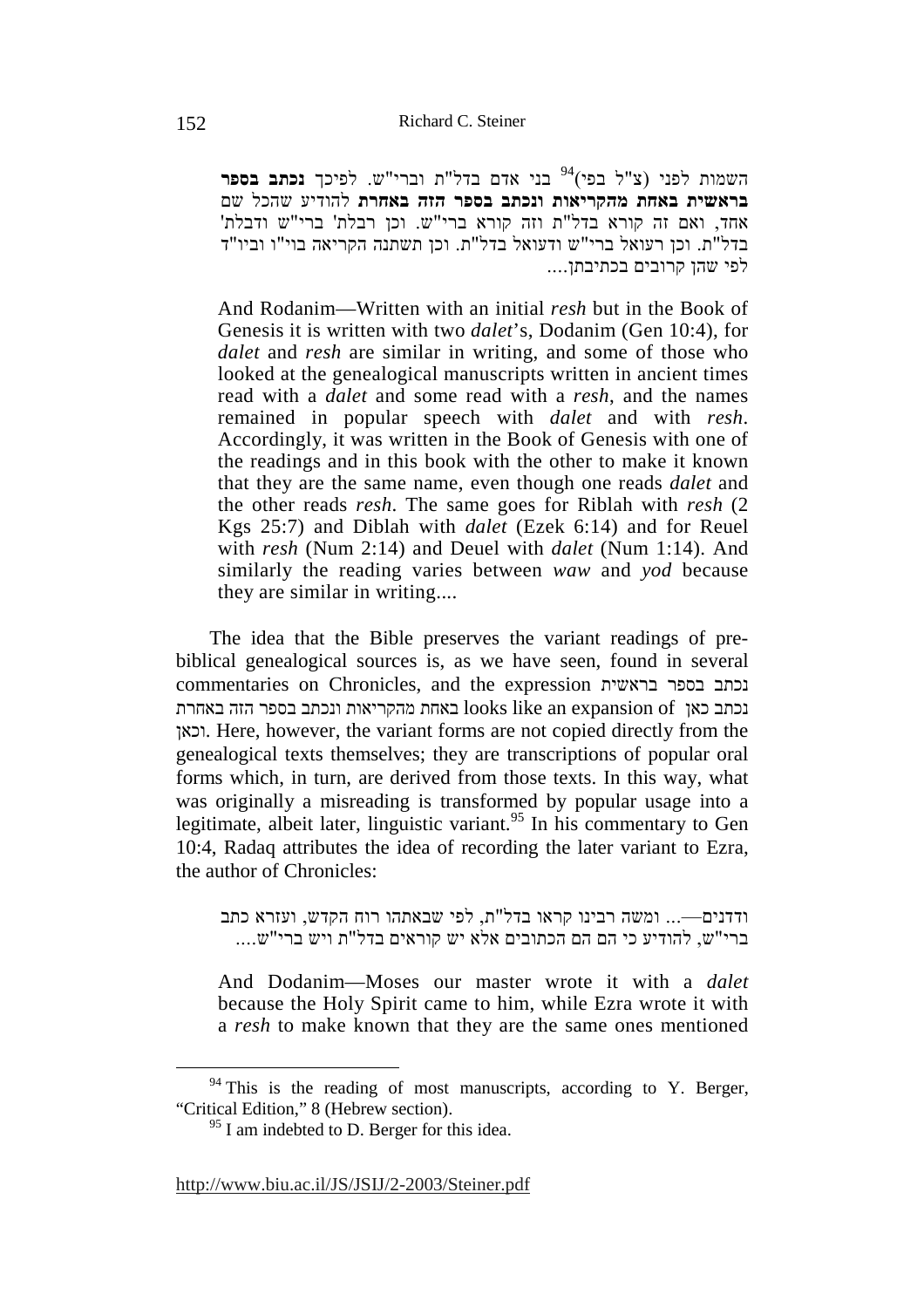(in the Torah) with some people reading (their name) with *dalet* and some with *resh*....

Ezra's role is not quite the same here as it is in the Palestinian-Byzantine-Ashkenazic tradition. The uncertainty that causes Ezra to record a variant form is not his own, nor does it pertain to the question of correctness. The only such uncertainty that Radaq attributes to Ezra concerns textual variants identified as such by the Masoretes: כתיב קרי ולא כתיב and כתיב ולא קרי, יקרי, יקרי, קרי קרי, קרי , and קרי , "pioneer of lower criticism,"<sup>97</sup> Radaq's views are actually less radical profile to lower criticism, radius of the extension of his predecessors.<sup>98</sup> Radaq knew the Palestinian-Byzantine-Ashkenazic tradition from the commentary to Chronicles attributed to Rashi, but he felt the need to alter it, in both form and content.

## **Spain**

 We find little or no awareness of the Byzantine theory and its characteristic terminology among Andalusian Jews. In Christian Spain, at the end of the Middle Ages, we do find סדר in the sense of "edit" with a book as its object. In Abarbanel's commentary to ולכו פירשתי אני בספר שמואל שדוד בזקנותו :Maimonides' Guide, he writes **סדר ספר תהלים** להנהגת המתבודד בתפילותיהם ושאחרי השלמותו מת דוד **המסדר ההם והמזמורים הספר אותו**" therefore I explained in the Book of Samuel that David, in his old age, edited the Book of Psalms to guide those who seclude themselves in their prayers, and that after its completion, David, having edited (lit., who edited) that book and those psalms, died."<sup>99</sup> In Muslim Spain, however, examples of this usage are

<sup>&</sup>lt;sup>96</sup> There is no mention of such uncertainty in Radaq's treatment of 1 Chr 9:2, 9:35, 11:11 or 21:5 as there is in the commentaries cited above.

 $^{97}$  So Simon, ראב"ע ורד"ק, XXXII (English abstract).

<sup>&</sup>lt;sup>98</sup> I am indebted to D. Berger for the ideas in this paragraph.

<sup>&</sup>lt;sup>99</sup> Y. Elman, "The Book of Deuteronomy as Revelation: Nahmanides and Abarbanel" in *Hazon Nahum: Studies in Jewish Law, Thought, and History Presented to Dr. Norman Lamm*, ed. Y. Elman and J. S. Gurock (New York, 1997) 242. The incomplete reference in n. 59 is to נבוכים ... עם ארבעה עם החבעה עם ה ליה (Warsaw, 1872) 30b. (I am indebted ו-Warsaw, 1872) 60b. (I am indebted to S. Z. Leiman for his help with this reference.) The original explanation, in the commentary to 2 Sam 22:1, uses a different verb for "edit": ... **תהלים ספר חבר**ו דוד המלך עליו השלום בסוף ימיו להנהגת המתבודד ולסדר לפניו התפלות והתחנונים אשר יאמר...." ... King David—peace be upon him—edited the Book of Psalms at the end of his days to guide those who seclude themselves and to set out before them the prayers and supplications they should say...." Note that חבר cannot be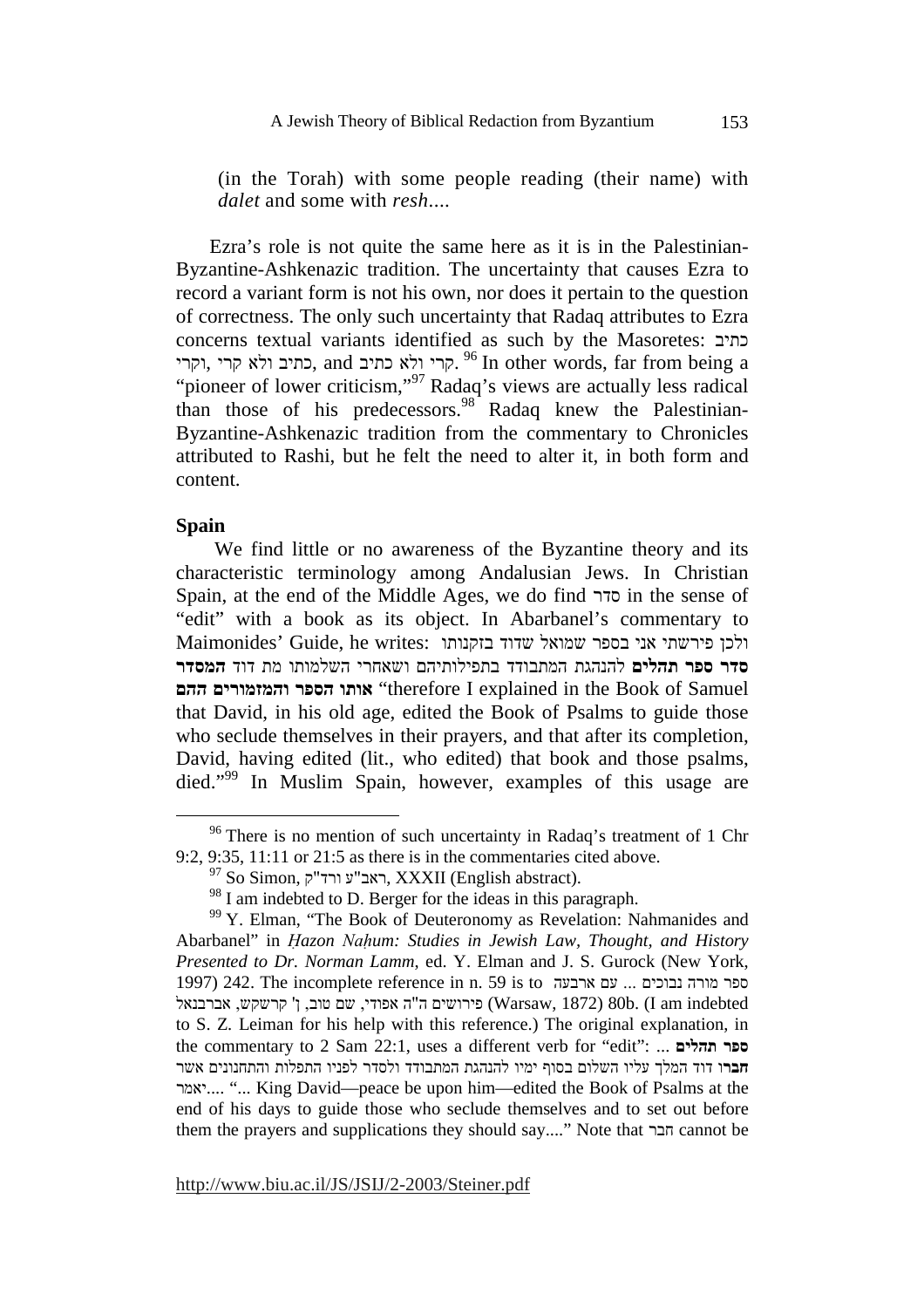difficult to find.<sup>100</sup> Instead, we encounter חבר "put together" used as an equivalent of Arabic אלף, both in the sense of "compile, edit" and in the sense of "compose".<sup>101</sup> Thus, in the first recension of Ibn Ezra's introduction to his Psalms commentary, after using חבר five times in the sense of "compose,"102 he writes:

והמחקר השני: **מי חבר זה הספר** ? אין צורך להשיב; אחר שהחכמים ז "ל 103 העתיקו כי **אנשי כנסת הגדולה חברוהו**, די לנו.

The second inquiry: Who edited this book? There is no need to reply; inasmuch as the Sages have handed down (the tradition) that the men of the Great Assembly edited it, that is enough for us.

In addition to his linguistic usage, it is worth noting how quickly Ibn Ezra disposes of the question of editing. This "inquiry" (מחקר) takes up less than two lines in Simon's edition, whereas the other three "inquiries" in the introduction take up 43 lines, 14 lines, and 64 lines, respectively. Was Ibn Ezra uncomfortable dealing with this subject? In the rest of this discussion, I shall deal exclusively with Ibn Ezra, leaving it for others to investigate other Andalusian Jews.

The editorial role that Ibn Ezra assigns to Ezra and the men of the Great Assembly appears to have been quite limited. He never invokes them to account for anachronisms. Thus, concerning Psa 106:47, Ibn Ezra writes:

הושיענו—אמר אחד מחכמי מצרים כי זה המשורר היה בימי השופטים לפני מלך מלך לבני ישראל על כן הוא אומ' וקבצנו מן הגוים. וחכם אחד אמר כי זה המשורר היה בבבל והנכון בעיני כי זה המשורר דבר ברוח הקדש והוא מדבר על לשון בני גלותינו הושיענו כאשר דבר ישעיהו על לשון המשכילים למה תתענו ה' מדרכיך .

taken here in the sense of "compose" (since Abarbanel goes on to explain that David composed the psalms in his early years) and that סדר cannot be taken in the sense of "edit." In both versions, the specific act of editing to which the verbs refer is compiling; see further below.

<sup>100</sup> I must stress that I am speaking of סדר in the sense of "edit" with a book—not *sections* of a book—as its object. The expression הפרשיות המסדר in Ibn Ezra's long commentary to Exod 6:28 is not an example of this usage.

 $101$  I am indebted to B. Septimus for this point.

<sup>102</sup> Simon, *Four Approaches*, 313-315 ll. 45, 50, 52, 61, 68.

<sup>103</sup> Simon, *Four Approaches*, 315 ll. 80-81.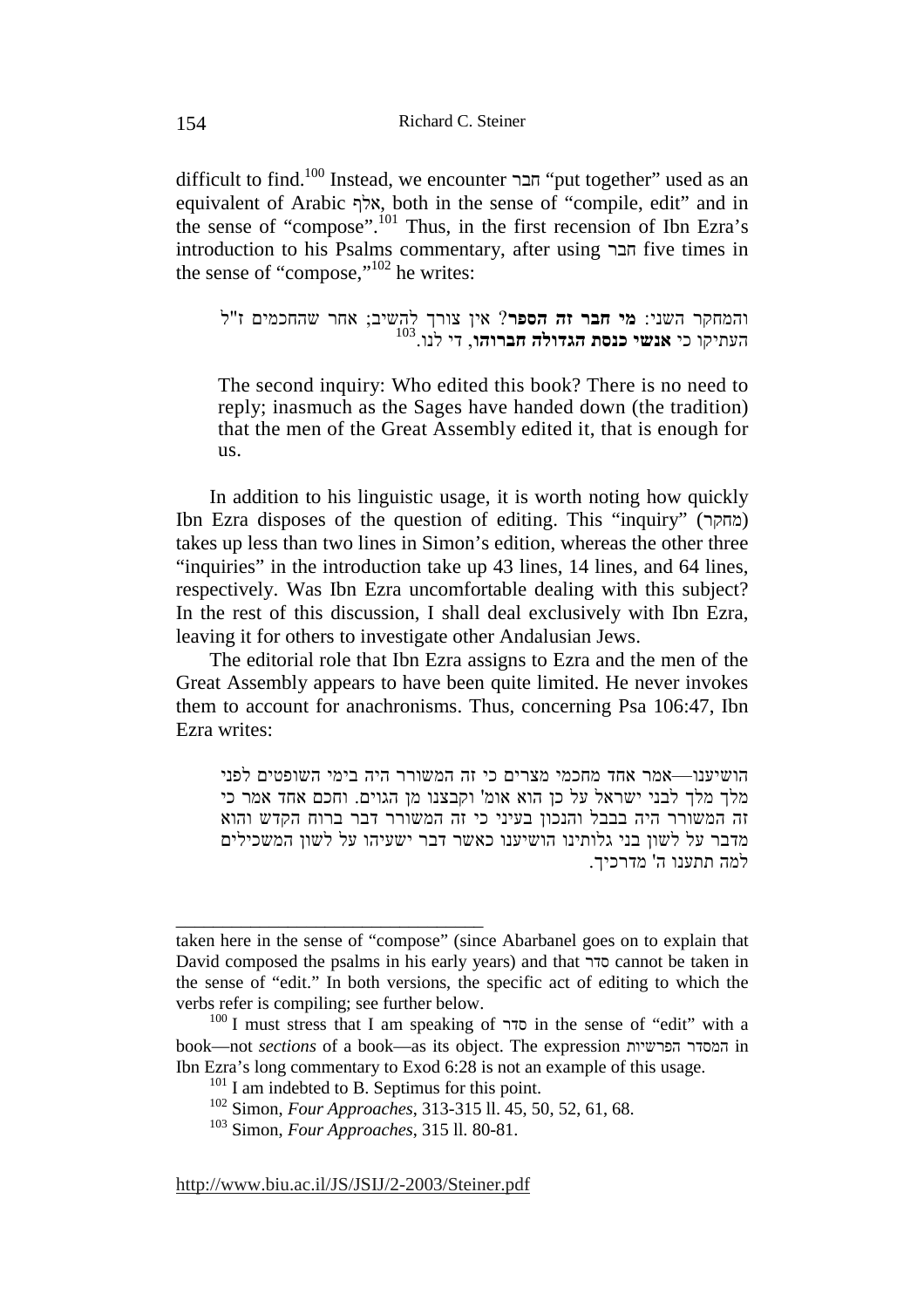Save us—One of the Egyptian scholars has said that this poet was in the days of the judges, before the Israelites had a king; that is why it says "and gather us from the nations." And one scholar has said that this poet was in Babylonia. In my opinion, the correct (explanation) is that this poet spoke with divine inspiration (of the future), speaking in the words of  $104$ our exiles, "save us," just as Isaiah spoke in the words of the wise: "Why, Lord, do you make us stray from your ways?"

Ibn Ezra's solution to the problem of anachronism is very different from that of the anonymous early French exegete quoted above. According to the latter, Psa 137 (בבל נהרות על (is late, but everyone involved with it—both the author (Jeremiah) and the editor who included it in the Book of Psalms (Ezra)—was divinely inspired. For Ibn Ezra, on the other hand, the plea הגוים מן וקבצנו is not a sign of lateness, and, thus, there is no need to invoke Jeremiah or Ezra to account for it.

Another term from the Byzantine tradition that finds no echo in the writings of Ibn Ezra is ספרים מצא. This is hardly surprising, given Ibn Ezra's approach to the Masoretic text. According to Simon, that approach was characterized by "rigid acceptance of the hallowed text" and "minimal interest" in textual variation.<sup>105</sup> Unlike Radaq, "Ibn Ezra" did not see in *Ketib* and *Qere* a textual phenomenon, regarding them as mere lexical or stylistic variations."106 Again unlike Radaq, he "almost completely ignored the variants reflected in Targum Jonathan, assuming the deviation to be ... only Midrashic in nature."107 His view of the differences between parallel texts is also very different from that of Radaq. Ibn Ezra rejects the view that some of these differences are textual variants due to graphic similarity:

ויש אומרים בעבור היות הדל"ת והרי"ש דומים במכתב, על כן דדנים רודנים 1<sup>08</sup>....דעואל רעואל. ולפי דעתי שהם שני שמות לאדם אחד כמשפט....<sup>108</sup>

 <sup>104</sup> For this use of לשון על, see Simon, *Four Approaches*, 110 n. 86, 193- 198, 209. It is also attested in Ibn Ezra's commentaries to Num 21:30; Mic 7:1, 7:18; Hab 1:1, 1:12, 3:15; Psa 42:1, 44:5, 66:13, 73:2, 82:8, 85:5, 89:48, 90:10, 102:1, 102:24, 118:23, 126:4, 129:1, 132:14, and 137:1.

 $^{105}$  Simon, ראב"ע ורד"ק, XXXII and XXX (English abstract).

 $^{106}$  Simon, ראב"ע ורד"ק), XXX.

 $^{107}$  Simon, ראב"ע ורד"ק, XXXI.

 $108$  Simon, ראב"ע ורד"ק, 208. He comes close to abandoning this position in his commentary to Eccl 5:1, in attacking the rhymes of Qillir: ואם סבת חבור ה"א עם חי"ת בעבור היות דמותם קרובות במכתב אם כן יחבר רי"ש עם דל"ת ואף כי מצאנו דעואל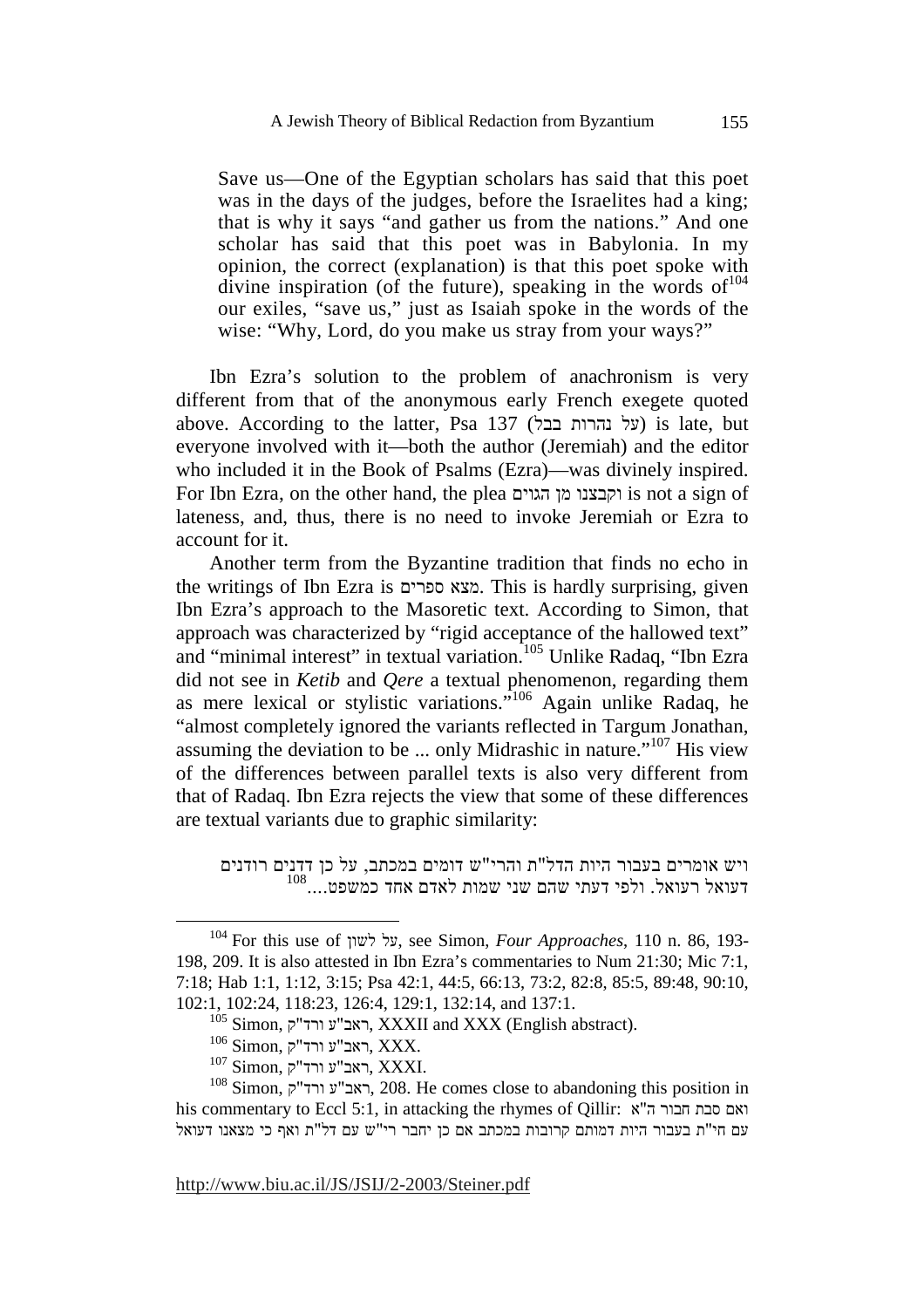Some say that the graphic similarity between *dalet* and *resh* is the reason for Dodanim  $\sim$  Rodanim (Gen 10:4, 1 Chr 1:7), Deuel  $\sim$  Reuel (Num 1:14, 2:14). In my opinion, they are two (different) names for one person, as was the norm....

Ibn Ezra also rejects the rabbinic tradition concerning the eighteen "corrections of the scribes" (תיקוני סופרים), labeling it יברי יחיד (the opinion of a single individual."<sup>109</sup>

Ibn Ezra's discussions of the verse division are particularly revealing. In his commentary to Est 9:27, he writes: הפסיק הסופר עזרא הפסוקים" Ezra the scribe introduced the verse division (lit., separated the verses)." Elsewhere, he attributes the verse division and other features of the Masoretic text to the men of the Great Assembly, whom he describes in glowing terms:

ונחה רוח ה', רוח חכמה ובינה על ... אנשי כנסת הגדולה, לבאר כל חתום במצות ... גם הם היו משיבי טעם וילמדו הבאים אחריהם חפץ כל ענין ע "י טעמי המקרא, והמלכים והמשרתים והסתומים והפתוחים והדבקין והפסוקים, ועינים היו לעור; על כן נצא בעקבותיהם ונרדוף אחריהם, ונשען עליהם בכל<br>פירושי המקרא.<sup>110</sup>

The spirit of the Lord, the spirit of wisdom and understanding, rested upon ... the men of the Great Assembly to explain every mystery of the commandments.... They were also conveyers of sense<sup>111</sup> and taught all who came after them the meaning of every matter through the biblical accents, the rulers and the servants,<sup>112</sup> the closed and the open, and the attached and the

רעואל דודנים רודנים "if the reason for rhyming (lit., joining) *he* and *het* is that their appearance is similar in writing, then let him rhyme *resh* and *dalet*, especially since we find Deuel  $\sim$  Reuel, Dodanim  $\sim$  Rodanim." However, one should not deduce too much from a *reductio ad absurdem* in a polemical text.

 $^{109}$  Simon, ראב"ע ורד"ק, 227-228. For Ibn Ezra's use of this label to dismiss rabbinic traditions, see Y. Maori, על משמעות המונח 'דברי יחיד' בפירוש ראב"ע למקרא: 222-223. .esp 201-246) 2002 (13 *Shnaton* ,ליחסו של ראב"ע למדרשי חז"ל

 $^{110}$  Simon, ראב"ע ורד"ק, 224.

 $111$  A pun on יעמי המקרא using the language of Prov 26:16.

<sup>&</sup>lt;sup>112</sup> This metaphorical pair probably refers here to the disjunctive and conjunctive accents, explaining the preceding phrase ("the biblical accents") despite the intervening *waw*. The same pair is used to distinguish the seven vowel signs from the *shewa* sign. There is no need to break up the pair by taking the first term as referring to the vowels and the second as referring to the servile letters, as does Simon, ק"ורד ע"ראב, 224. In his letter of May 22, 2003,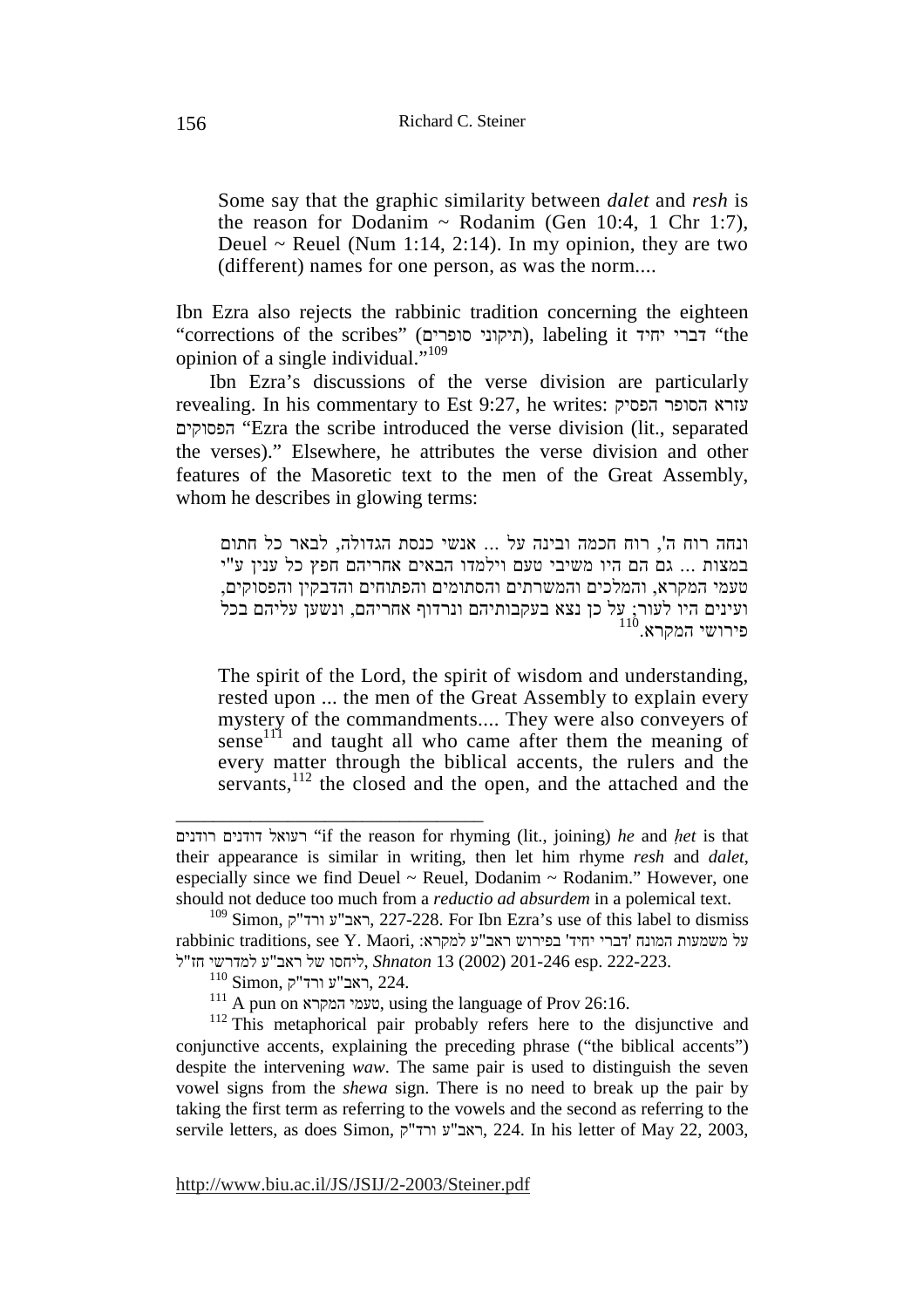separated, and they served as eyes to the blind. For that reason, we go in their footsteps and follow them closely and rely on them in all biblical commentaries.

He is quite vociferous in defending the honor of the verse division and the person responsible for it:

יש מפרשים רבים מטעים את המפסיק ... ואני לפי דעתי אתמה מזה תמהון גדול איך טעה המפסיק, ואף כי אם הוא עזרא הסופר. והכלל כי המפסיק לא היה אחריו חכם כמוהו, כי הנה ראינו בכל המקרא לא הפסיק כי אם במקום  $^{113}$ ראוי $\ldots$ 

There are many exegetes who declare the versifier to be in error.... And I, according to my understanding, am greatly amazed at this, how (it is possible to believe that) the versifier erred, especially if he is  $\operatorname{Ezra}$  the scribe.<sup>114</sup> The fact is that there was no one as wise as the versifier after him, for we see that, throughout the Bible, he never made a verse division in an unsuitable place.

To sum up: Ibn Ezra stresses the sublime, divinely inspired wisdom of Ezra and his Great Assembly, while minimizing their role as editors. He rejects the concept of סופרים תיקון, and he avoids topics related to textual variation. The last of these characteristics has been well explained by F. E. Talmage:

Ibn Ezra's utter confidence in the Tiberian tradition prevented him from giving much consideration to the "microscopic variations" [exhibited by the biblical manuscripts of his time].... It was inevitable that this itinerant scholar would see such in his travels in "Spain, France, and across the sea" but he pays them scant attention.... R. Abraham too spent much of his career in Muslim Spain, where the Jews were frequently accused of tampering with the biblical text for the purpose of obliterating alleged references to Mohammed.<sup>115</sup>

\_\_\_\_\_\_\_\_\_\_\_\_\_\_\_\_\_\_\_\_\_\_\_\_\_\_\_\_\_\_\_\_\_

Simon accepts this interpretation and suggests that the misleading *waw* be deleted.

 $^{113}$ Simon, ראב"ע ורד"ק, 226.

<sup>&</sup>lt;sup>114</sup> Rather than one of the other men of the Great Assembly.

<sup>115</sup> F. E. Talmage, *David Kimhi: The Man and His Commentaries* (Cambridge, MA, 1975) 86.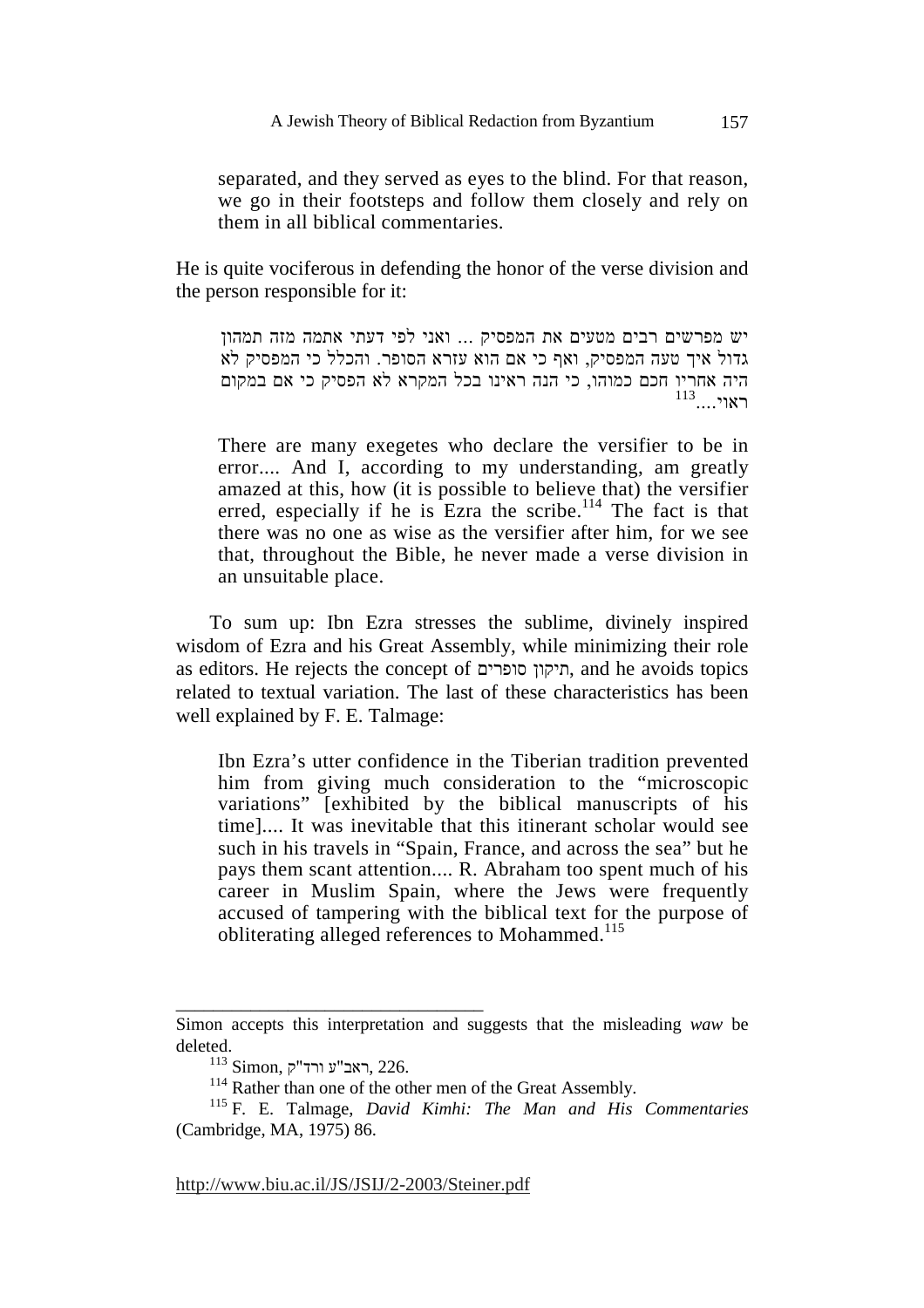A. Mondschein has given a similar explanation to Ibn Ezra's rejection of the "corrections of the scribes":

It is likely that Ibn Ezra's reservations about the assumption of "corrections of the scribes" ... are also grounded in fear of providing indirect aid to the Muslim claim that the Bible was falsified by the Jews.... Simon ... interpreted this differently, but he too hints there at the danger that Ibn Ezra saw in this assumption. $^{116}$ 

In my view, *all* of the aforementioned characteristics and more are related to the Muslim claim that Ezra falsified the Torah.<sup>117</sup> I suggest that Ibn Ezra was deeply affected by this claim, which was current in Andalusia in his youth, and that he continued to be influenced by it, perhaps only on a subliminal level, when he wrote his commentaries in Christian Europe. In the remainder of this article, I shall briefly trace the history of this Muslim polemical claim and its influence on Jews and Karaites in Muslim lands, including Andalusia.

One of the earliest reflections of the negative Muslim view of Ezra is found in a Christian polemical text inserted into Ghevond's Armenian history. The text purports to be the reply of the Byzantine Emperor Leo III to an anti-Christian letter from the Umayyad Caliph 'Umar II early in the eighth century, but is usually considered a work of the late ninth or early tenth century, even if it has a historical kernel.<sup>118</sup> Leo's characterization of Ezra is very similar to Ibn Ezra's descriptions of Ezra and his Great Assembly:

You pretend that the Testament was composed by human genius, and I know that you attack the second edition that Esdras composed. Yet this man possessed the grace of the *Holy Spirit*, and all that he composed has the cachet of *infallibility*, as is proved by the fact that when all the people, delivered from captivity, came back to Jerusalem, bringing

 $^{116}$ A. Mondschein, ליחסו של השימוש הפרשני במידת הגימטריה,  $\emph{Te'}$ יות הגימטריה,  $\emph{Te'}$ 8 (1992) 149-150 n. 56. I am indebted to M. Cohen for this reference, which agrees with a conclusion I reached independently. For the use of סופרים תיקון as a weapon in religious polemics, see below.

 $117$  This is not the place to deal with Ibn Ezra's use of the expression ידום והמשכיל) cf. Amos 5:13) in his commentary to Gen 12:6, but I suspect that it may be related in some way to the same Muslim claim.

<sup>&</sup>lt;sup>118</sup> A. Jeffery, "Ghevond's Text of the Correspondence Between 'Umar II and Leo III," *Harvard Theological Review* 37 (1944) 273-276.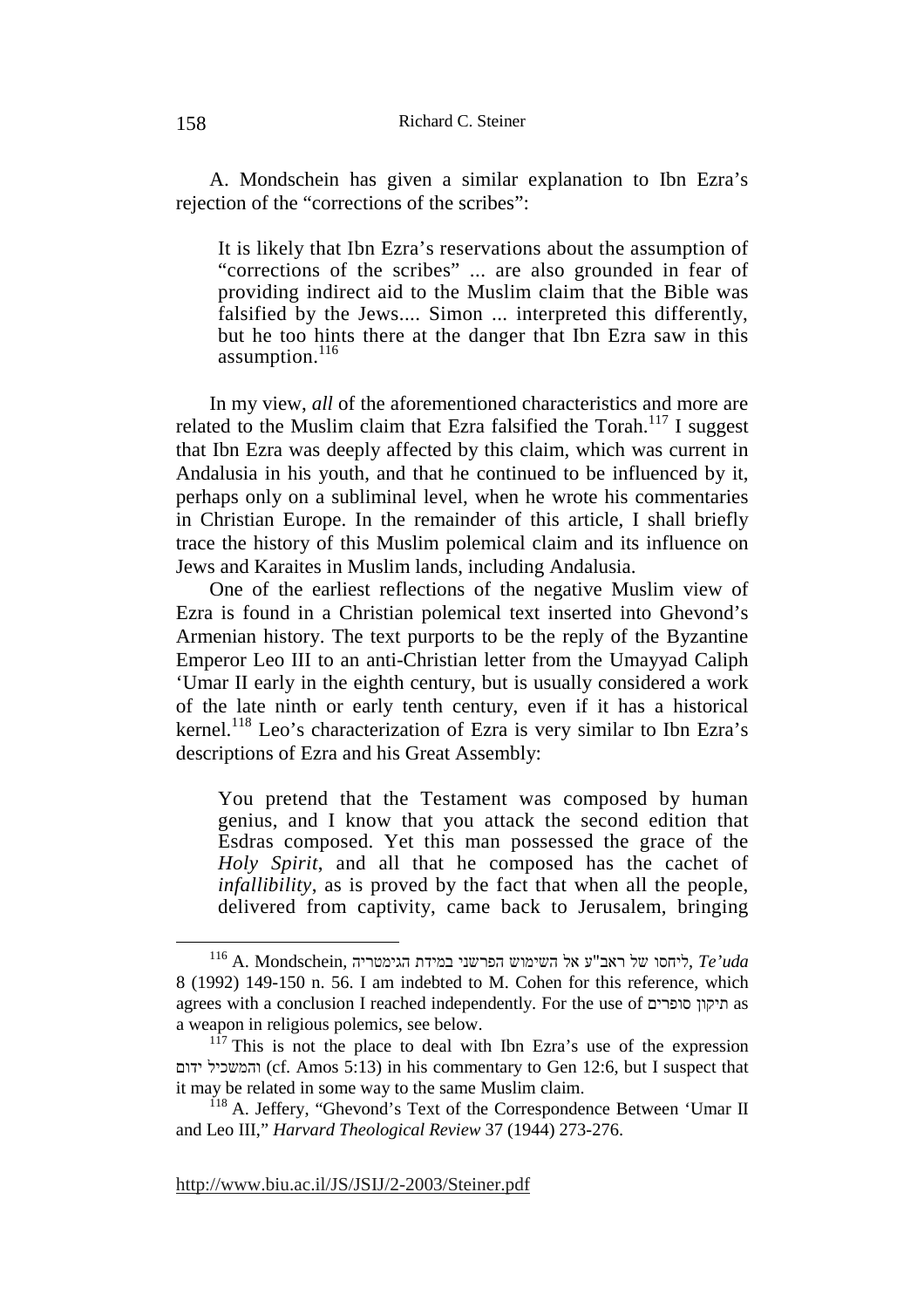with them the Testament, there was seen the marvellous work of God, for when it was compared with the edition of Esdras, this was found completely in conformity with the latter.<sup>119</sup>

In this passage, we see two conflicting versions of a legend about Ezra's restoration of the Torah after it was lost—burned and/or forgotten—in the time of Nebuchadnezzar. Both versions go back ultimately to IV Ezra, an apocalyptic work of the late first century C.E. However, Leo's version is more faithful to that source, for in IV Ezra 14:20-22, Ezra says to the Lord:

For behold, I will go, as you have commanded me, and I will reprove the people who are now living; but who will warn those who will be born hereafter? For the world lies in darkness, and its inhabitants are without light. For your Law has been burned and so no one knows the things which have been done or will be done by you. If then I have found favor before you, send the *Holy Spirit* to me, and I will write everything that has happened in the world from the beginning, the things which were written in your Law, that men may be able to find the path, and that those who wish to live in the last days may live.<sup>120</sup>

Ezra's prayer is answered and he dictates the 24 books of the Hebrew Bible plus another 70 books of esoteric wisdom.

It is difficult to overstate the impact of this story on religious polemics throughout the ages. The notion that Ezra's restoration of the lost Scriptures was divinely inspired was accepted by Christians but rejected by their opponents, such as Porphyry and the Jewish-Christian authors of the Pseudo-Clementines.<sup>121</sup> The Muslims, thanks to an Arabic translation of IV Ezra, originally accepted the divine inspiration of Ezra's restoration.<sup>122</sup> However, Muslim polemicists had

<sup>&</sup>lt;sup>119</sup> Jeffery, "Ghevond's Text," 289-290.

<sup>&</sup>lt;sup>120</sup> B. M. Metzger, "The Fourth Book of Ezra ... A New Translation and Introduction" in J. H. Charlesworth, *The Old Testament Pseudepigrapha* (Garden City, NY, 1983) 1.554.

 $121$  C. Houtman, "Ezra and the Law: Observations on the Supposed Relation Between Ezra and the Pentateuch," in *Remembering All the Way* (Oudtestamentische Studiën, 21; Leiden, 1981) 91-93; H. Lazarus-Yafeh, *Intertwined Worlds* (Princeton, NJ, 1992) 62-63.

<sup>&</sup>lt;sup>122</sup> See A. Drint, "The Mount Sinai Version of IV Ezra. Text, Translation and Introduction" (Ph. D. diss., Rijksuniversiteit Groningen, 1995) 51-64, 416-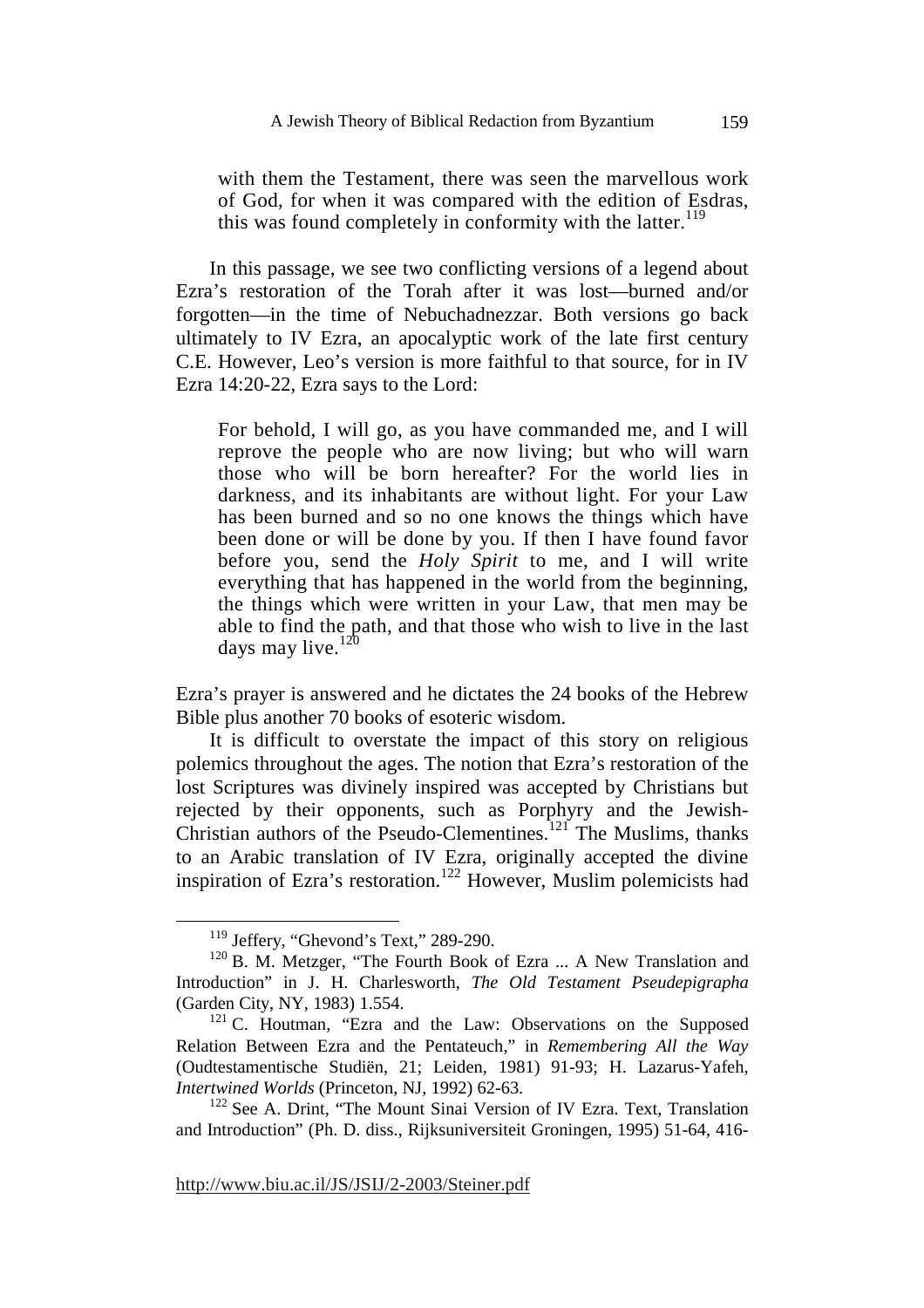a powerful incentive to change that and give teeth to the Quranic charge that the Jews had falsified the Bible by removing references to Muhammad.

The process of knocking Ezra off his pedestal in the Muslim world was not completed until the eleventh century, but by the tenth century the handwriting was already on the wall. The letter to which Leo allegedly responded hints at Ezra's fallibility without mentioning him by name.<sup>123</sup> Abū Nasr Mutahhar ibn Tāhir al-Maqdisī writes in his *Book of Creation and History* (ca. 966) that, after Ezra restored the Torah without changing so much as a letter, he handed it over to one of his disciples. Al-Maqdisī adds: "They claim that it was this disciple who corrupted [the text], adding to it and distorting it." $124$  In the first half of the tenth century, the Karaite Ya'qūb al-Qirqisānī turns this emerging polemical weapon of the Muslims against the Rabbanites. According to him, the Muslim polemicists of his time were already using the story of the burning of the Torah from IV Ezra, while omitting any mention of Ezra's role:

Further, they (the Rabbanites) assert that the Torah which is in the hands of the people is not the Torah which Moses—on whom be peace—brought, but was composed by Ezra, for they say that the Torah brought by Moses perished and was lost and disappeared. This amounts to the destruction of the whole religion. Were the Muslims to learn of this, they would need nothing else with which to revile and confute us, for some of their theologians argue against us saying: "Your Torah is not the Torah brought by Moses."125 Against one who makes this claim, we proclaim that he is lying out of a desire to contradict, and that they are reduced to this because they have nothing to say and need an argument. But were they to discover this teaching of the Rabbanites—may God forgive

<sup>435;</sup> M. Ayoub, "'Uzayr in the Qur'an and Muslim Tradition" in *Studies in Islamic and Judaic Traditions*, ed. W. M. Brinner and S. D. Ricks (Atlanta, GA, 1986) 10-11.

<sup>123</sup> Jeffery, "Ghevond's Text," 277.

<sup>124</sup> C. Adang, *Muslim Writers on Judaism and the Hebrew Bible* (Leiden, 1996) 233; cf. T. Pulcini, *Exegesis as Polemical Discourse: Ibn Hazm on Jewish and Christian Scriptures* (Atlanta, GA, 1998) 39. I am indebted to R. Harris for the latter reference.

<sup>125</sup> This Muslim claim is repeated virtually verbatim in *Kitāb al-'anwār* III.15.7, with the following addition: "because Nebuchadnezzar burned that one, and this one was composed afterwards."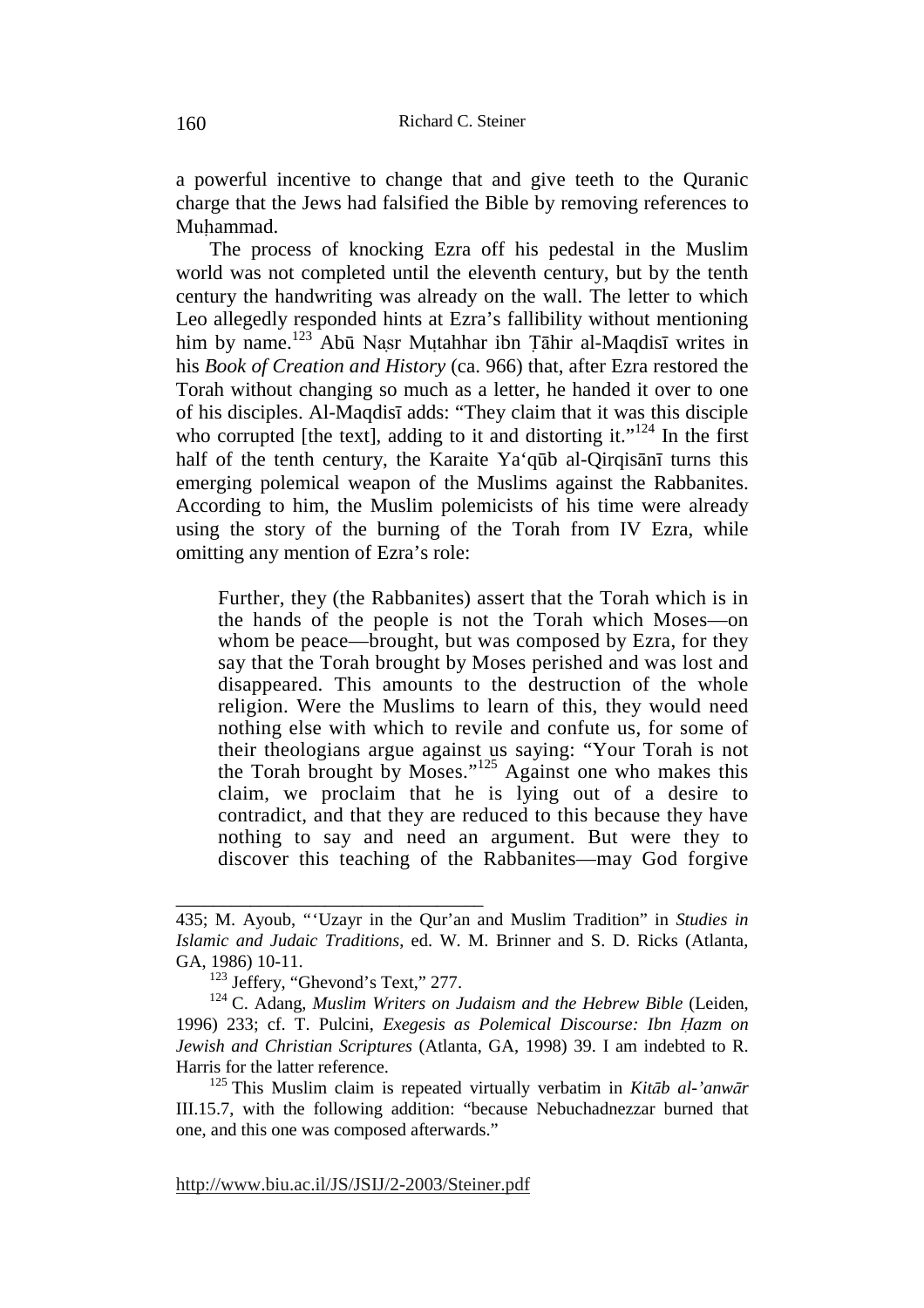them—the field would be open to them and they would need nothing else. $126$ 

Al-Qirqisānī repeats this allegation against the Rabbanites in a number of places (e.g., II.18.6, II.22.2). It is not completely clear what Rabbinic statement(s) he has in mind. We can rule out the Rabbinic references to סופרים תיקון, which Al-Qirqisānī takes to mean that Ezra and Nehemiah changed the original text of the Bible in eighteen places; $127$  that is clearly a distinct (and, indeed, seemingly inconsistent) charge.<sup>128</sup> Nemoy and Chiesa-Lockwood assume, following Harkavy, that Al-Qirqisānī is alluding to b. Suk. 20a: .כשנשתכחה תורה מישראל עלה עזרא מבבל ויסדה <sup>129</sup> If this assumption is correct, Al-Qirqisānī has fabricated an accusation against the Rabbanites by taking the Talmud's statement about Ezra out of context and, perhaps, reinterpreting יסד. 130 Read in context, that

 <sup>126</sup> B. Chiesa and W. Lockwood, *Ya'qūb al-Qirqisānī on Jewish Sects and Christianity* (Frankfurt am Main, 1984) 105-106. This translation is more faithful to the Arabic original (*Kitāb al-'anwār*, I.3.3) than that of L. Nemoy, "Al-Qirqisani's Account of the Jewish Sects and Christianity," *HUCA* 7 (1930) 331-332.

<sup>127</sup> This view of the סופרים תיקון agrees with that of some schools of Masoretes; see C. D. Ginsburg, *Introduction to the Massoretico-critical Edition of the Hebrew Bible* (London, 1897) 350-351; ואכלה אכלה, ed. S. Frensdorff (Hannover, 1864) 113 (list 168).

 $128$  This is clear both in II.18.6-7 (where the charges are presented separately) and in II.22.2. G. Khan ("Al-Qirqisani's Opinions Concerning the Text of the Bible and Parallel Muslim Attitudes Towards the Text of the Qur'an," *JQR* 81 [1990] 61-62) appears to blur this distinction in his summary: "Al-Qirqisānī then deals with the claim of the Rabbanites that the present text of the Torah is not the one which was produced by Moses but is a later version written by Ezra (II.18.6). The Rabbanites support this doctrine by the eighteen 'corrections of the scribes' (*tiqqune soferim*)." So too Adang, *Muslim Writers*, 246: "Al-Qirqisānī rebuts the Rabbanite claim that the current text of the Torah is not the one produced by Moses, but is a later version written by Ezra, who is said to have changed the original text in eighteen places."

<sup>&</sup>lt;sup>129</sup> Nemoy, "Al-Qirqisani's Account," 331 n. 45; Chiesa and Lockwood, *Ya'qūb al-Qirqisānī*, 162 n. 14. For a citation of this talmudic passage in a polemical work, see below.

 $130$  In theory, it is possible to assume that Al-Oirgisant was familiar with this statement from a secondary source, written or oral, and that he never saw it in context; however, the many accurate quotations from Rabbinic texts in his book would seem to show that he had firsthand knowledge of the original sources. As for יסד, the fact that Al-Qirqisānī repeatedly uses the Arabic word

http://www.biu.ac.il/JS/JSIJ/2-2003/Steiner.pdf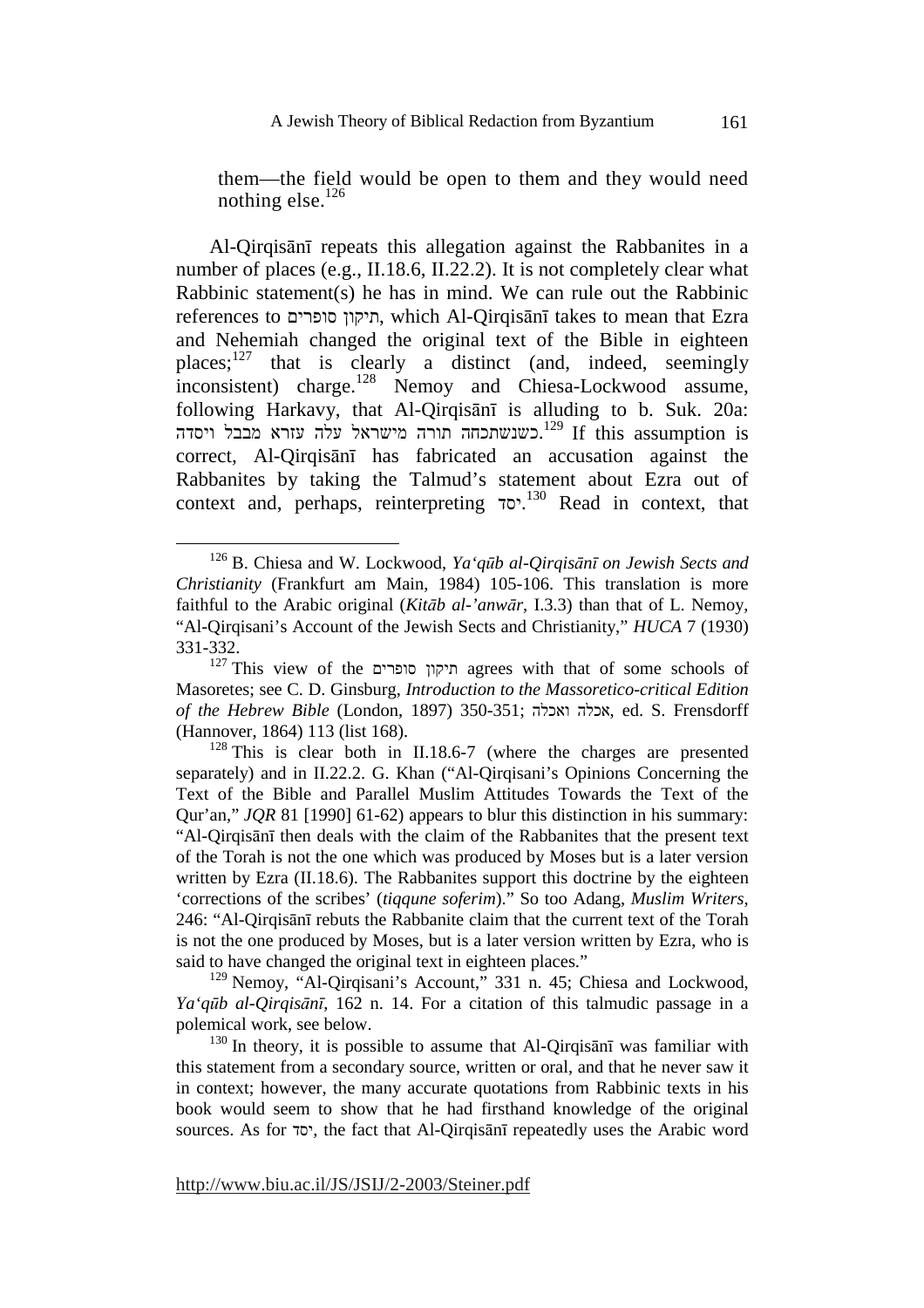statement says that Ezra is one of a series of Babylonian scholars who reestablished—not composed—the Torah in the Land of Israel:

כשנשתכחה תורה מישראל עלה עזרא מבבל ויסדה . חזרה ונשתכחה עלה הלל הבבלי ויסדה . חזרה ונשתכחה עלו רבי חייא ובניו ויסדוה .

When Torah was forgotten in Israel, Ezra went up from Babylonia and (re)established it. When it was forgotten again, Hillel the Babylonian went up and (re)established it. When it was forgotten again, R. Hiyya and his sons went up and (re)established it. $^{131}$ 

By publishing this charge in a language that Muslims could understand, Al-Qirqisānī may well have been instrumental in bringing about what he professed to fear.<sup>132</sup>

In the eleventh century, Ezra's star reached its nadir in the Muslim world. 'Abd al-Malik al-Juwaini (1028-1085) tries to show that Ezra had a motive to make changes in the Torah:

So there was only one doer of this deed, either Ezra himself or, if one puts it after Ezra, whoever it was who recopied Ezra's copy. More, an alteration on his part was possible from the fact that he was eager to see his power extended and by the fact that he was not credited with that kind of impeccability which would have prevented his commission of either light or serious faults.... And anyone who knows well the chronicles of world history and has followed their extraordinary developments finds there that men greater than Ezra have been moved by the love of power to act senselessly, rejecting the bonds of reason and religion.<sup>133</sup>

 $132$  According to Adang (*Muslim Writers*, 246), Ibn Hazm's claim that the Jews themselves admit that Ezra made changes to the text may be a reference to Al-Qirqisānī's discussion; cf. also Pulcini, *Exegesis*, 44.

133 See F. E. Peters, *A Reader on Classical Islam* (Princeton, NJ, 1994)

http://www.biu.ac.il/JS/JSIJ/2-2003/Steiner.pdf

for "compose," אלף, in his allegation suggests the possibility that he took יסד in this passage to mean "compose" instead of "(re)establish." The former is a medieval meaning well known from Rashi; see I. Avinery, י"רש היכל) new enlarged edition; Jerusalem, 1979) 554.

<sup>&</sup>lt;sup>131</sup> The specific *halakhot* that were reestablished by Hillel (b. Pes. 66a) and R. Hiyya (not R. Hai, as reported in Chiesa and Lockwood, *Ya'qūb al-Qirqisānī*, 162 n. 14!) are in the realm of Oral Law, far removed from textual questions. The same goes for the specific *halakhot* to which the cliche שכחום ויסדום וחזרו applies in b. Yoma 80a and Suk. 44a.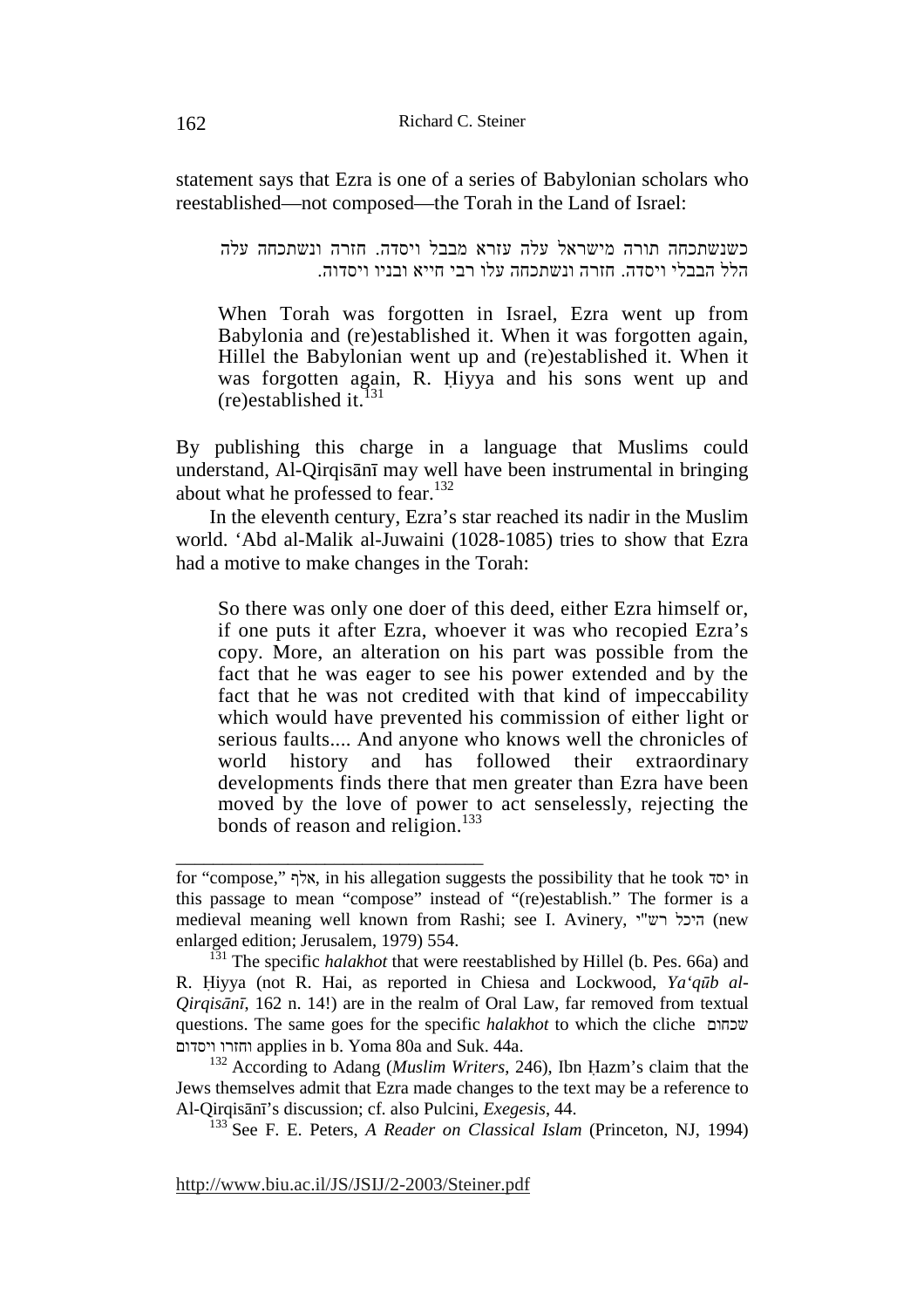'Alī ibn Ahmad ibn Hazm al-Andalusī (ca. 994-1064) was an even harsher critic of Ezra. Ibn Hazm's major polemical work is *Alfis ̣al/fas ̣l fī al-milal wa-l-ahwā' wa-l-nih ̣al*, part of which is a *Treatise on obvious contradictions and evident lies in the book which the Jews call the Torah and in the rest of their books and in the four Gospels, through which it may be ascertained that they have been corrupted and altered and that they are different from what God, mighty and*  exalted, revealed.<sup>134</sup> In this treatise, Ibn Hazm's vilification of Ezra is largely by implication, perhaps to avoid giving offense to more traditional Muslims or giving an opening to Jews. In some places, he writes that the author of the new Torah, written after the return from exile, was a heretic, liar, ignoramus, and scoffer, who deliberately corrupted and falsified the Torah; in other places, he writes that Ezra was the author of the new Torah.<sup>135</sup> Little is left to the reader's imagination.

Lazarus-Yafeh has argued that such accusations against Ezra affected a number of Jews of Andalusian origin. The clearest case involves a contemporary of Ibn Ezra, Abraham Ibn Dā'ūd of Toledo, who mentions the charge and responds to it:

הנה נניח שעזרא בא מבבל וכתב התורה המוחלפת—היאך הודו אותה לו העם? ואיך הסכימו להישמע אליה הקרובים והרחוקים? ... ולא הגיע אלינו<br>מעולם מי ששם דופי על עזרא וכדומה לזה....<sup>136</sup>

http://www.biu.ac.il/JS/JSIJ/2-2003/Steiner.pdf

<sup>162-163.</sup> For the Arabic original and a French translation of this passage, see M. Allard, *Textes apologétiques de Juwaini* (Beirut, 1968) 46-49. I am indebted to B. Septimus for these references.

<sup>&</sup>lt;sup>134</sup> See C. Adang, *Islam frente a Judaísmo: La polémica de Ibn Hazm de Córdoba* (Madrid, 1994) 68-71; Adang, *Muslim Writers*, 65, 237-248; Pulcini, *Exegesis*, 9-11, 90-95.

<sup>135</sup> Lazarus-Yafeh, *Intertwined Worlds*, 67-68; Adang, *Muslim Writers*, 245-246.

 $^{136}$ H. Lazarus-Yafeh, עזרא—עזיר: גלגולו של גלגולו גלגולו , $Tarbiz$ 55 (1986) 377. Cf. also M. Schreiner, "Zur Geschichte der Polemik zwischen Juden und Muhammedanern," *ZDMG* 42 (1888) 630-631, reprinted in M. Schreiner, *Gesammelte Schriften*, ed. M. Perlmann (Hildesheim, 1983) 114-115; N. Roth, "Forgery and Abrogation of the Torah: A Theme in Muslim and Christian Polemic in Spain," *PAAJR* 54 (1987) 208-209. (I am indebted to D. Berger for the latter reference.) Maimonides is less relevant to our discussion, because he does not mention Ezra in referring to the Muslim charge of falsification in his *Epistle to Yemen* and in one responsum (no. 149). I shall therefore not discuss claims that he was influenced by this charge.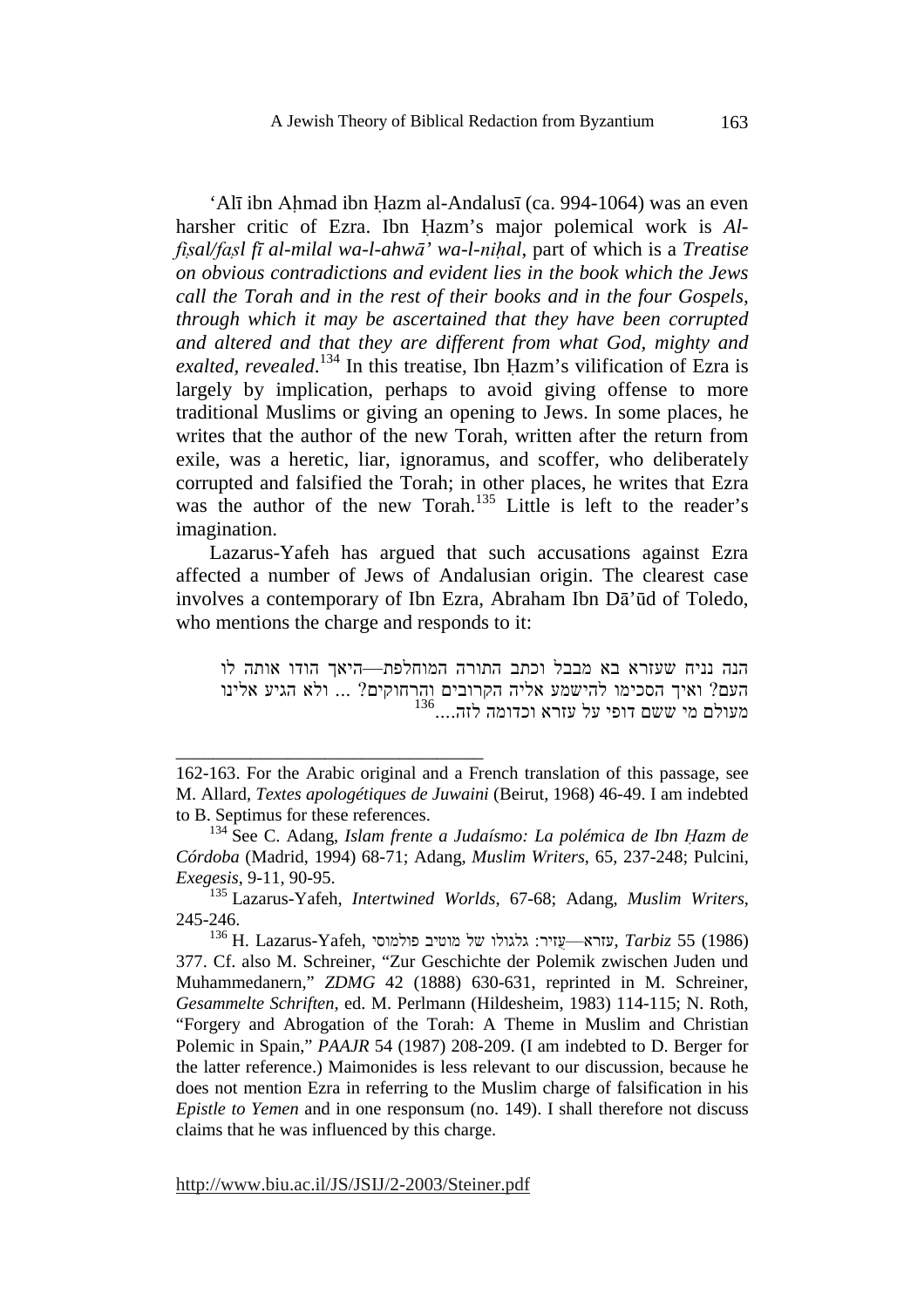Let us assume that Ezra came from Babylonia and wrote the altered Torah—how is it that the people acknowledged the truth of it to him?<sup>137</sup> And how is it that those near and far agreed to obey it? ... And we have never heard of anyone casting aspersions on Ezra or the like.

Even the Jews of Christian Spain eventually became aware of Ibn Hazm's charges, and no less a figure than Rashba felt the need to write a treatise quoting and answering a few of them.<sup>138</sup> Rashba

<sup>&</sup>lt;sup>137</sup> Hardly "why did the people thank him for it," as in Lazarus-Yafeh, *Intertwined Worlds*, 71.

 $138$  I am indebted to M. Cohen for calling this to my attention. The treatise was published under the name 'וכו הדתות על שחבר ישמעאל על מאמר in J. Perles, *R. Salomo b. Abraham b. Adereth: Sein Leben und seine Schriften* (Breslau, 1863) א-כד. It was republished in א"הרשב תשובות, ed. H. Z. Dimitrovsky (Jerusalem, 1990-) 1/1. 115-158; הרשב"א הרשב"א (5 vols.; Jerusalem, 2000) 5/1 (=part 9). 140-161; and again (!) in 5/2 (=part 10). 212-227. (I am indebted to E. Hurvitz and S. Z. Leiman for the references to these republications.) The anonymous Muslim polemicist quoted in the treatise was conclusively identified with Ibn Hazm by M. Schreiner, "Die apologetische Schrift des Salomo b. Adret gegen einen Muhammedaner," *ZDMG* 48 (1894) 39-42, reprinted in Schreiner, *Gesammelte Schriften*, 271-274. (Cf. M. Perlmann, "The Medieval Polemics Between Islam and Judaism" in *Religion in a Religious Age*, ed. S. D. Goitein [Cambridge, MA, 1974] 121; Roth, "Forgery and Abrogation," 222-225.) Schreiner ("Die apologetische Schrift," 42 = *Gesammelte Schriften*, 274) discovered that one of the Muslim polemical passages in Rashba's treatise is a literal Hebrew translation of an Arabic passage found in Ibn Hazm's *Al-fisal/fasl*. He also attempted ("Die apologetische Schrift," 41 = *Gesammelte Schriften*, 273) to find an Arabic parallel in *Al-fis ̣al/fas ̣l* for a Hebrew sentence that reads: בן שיואחז מודים והם יאשיהו בן אמון בן מנשה המלך המיוחס לדוד מחק כל שמותיו של הא-ל יתב' מן התורה ושהמלך  $(Perles, R.$  *Salomo*, צ"ל שרף) אחריו אחיו יהויקים בן יאשיהו ושרף (צ"ל שרף) התורה בכללה Dimitrovsky, תשובות, 1/1. 130(. Here he was less successful; however, a close parallel is found in another work by Ibn Hazm, *The Refutation of Ibn al-Naghrīla*. For the sake of comparison, I cite it from the modern Hebrew סופרים in 'אלרד עלא אבן אלנגרילה' מאת מחמד אבן חזם) והאלרד עלא אבן להגרילה והם מודים :<racion (115) dd. H. Lazarus-Yafeh [Jerusalem, 1996] והם מודים ויהדות שיהואחז בן יאשיה, המלך מבית דויד, אשר מלך על כל בני ישראל אחרי שנפסקה (שושלת) מלכי שאר השבטים, הסיר מן התורה את שמות אללה יתעלה, ושם בה את שמות האלילים. והם גם , however, מודים כי אחיו שמלך אחריו, אליקים בן יאשיה, שרף את התורה כולה... that the Hebrew sentence in question is part of a larger passage that does not follow the rest of the Arabic passage as closely. Do Rashba's citations of Ibn Hazm come from a single work that we no longer possess? If so, they might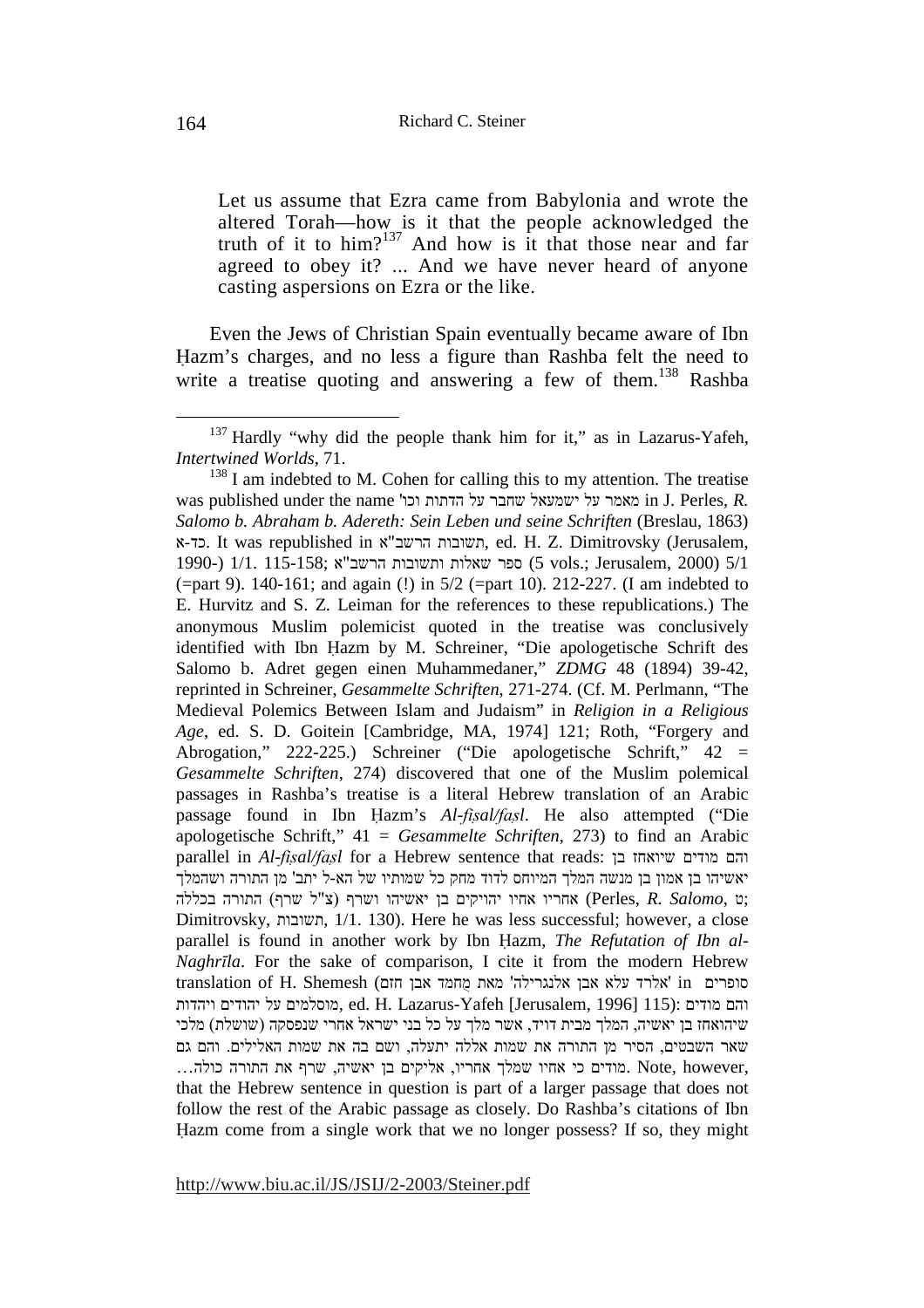suggests that Ibn Hazm distorted the meaning of b. Suk. 20a: 'כשנשתכחה תורה מישראל עלה עזרא מבבל ויסדה וכו $^{139}$  As we have already seen, Harkavy made a similar claim concerning Al-Qirqisānī.

There is evidence that Ibn Ezra too was aware of Ibn Hazm's polemic. In his short commentary to Exod 13:18, Ibn Ezra writes:

וחמושים—... ודרש שעלו אחד מחמש מאות דבר יחיד הוא, ועליו מחלוקת, ואיננו קבלה כלל. ודי לנו הצער שאנחנו בו עם חכמי ישמעאל, שהם אומרים איך יתכן מחמשים וחמשה זכרים שיולידו (צ"ל שיולדו) במאתים ועשר שנים שש מאות אלף זכרים מבן עשרים, והנה היו כפל הכפל עם הטף והנשים....

חמושים—... And the midrash (according to which the word means) that (only) one in 500 (of the Israelite population) went up (out of Egypt) is the opinion of a single individual, and is disputed, and is not (based on) tradition at all. We have enough grief (already) with the Muslim scholars, who say: "How is it possible that, from fifty-five males in 210 years, six hundred thousand males aged twenty and above should be begotten, and four times that number with women and children included ?"

The question that Ibn Ezra attributes to the Muslim scholars is very similar to a question asked by Ibn Hazm in arguing that the Torah was falsified (by Ezra):

How is it possible that, from the procreation of only fifty-one men<sup>140</sup> in a period of only 217 years, more than two million people should be begotten?<sup>141</sup>

shed light on a controversy surrounding a work by Ibn Hazm entitled *Exposure of the Alteration of the Torah and the Gospel by Jews and Christians*; see Pulcini, *Exegesis*, 10-11 n. 8 and Adang, *Muslim Writers*, 6.

שאלות ;140-141 1/1. ,תשובות ,Dimitrovsky; טז-יד ,*Salomo .R* ,Perles 139 121-122. .(10 part (=5/2 or; 152-154 .)9 part (=5/1 ותשובות הרשב"א

 $140$  Ibn Hazm's total is smaller than Ibn Ezra's because he does not count the four great grandsons of Jacob who came to Egypt with Jacob, according to Gen 46:12,17.

<sup>141 &#</sup>x27;Ali ibn Ahmad ibn Hazm, *Kitāb al-fisal/fasl fī al-milal wa-l-ahwā*' wa*l-nihal* (Cairo, 1899-1903) 1. 173 ll. 22-24. In summarizing this passage, Pulcini (*Exegesis*, 79) writes: "the total number of Jacob's descendants (i.e., including female and younger males) by this time would have approached two million." However, Ibn Hazm's expression is 'azyadu min 'alfay 'alfi 'insān "more than two million people." When Ibn Hazm  $(173 \text{ l}$ .  $25 - 174 \text{ l}$ . 1-2) states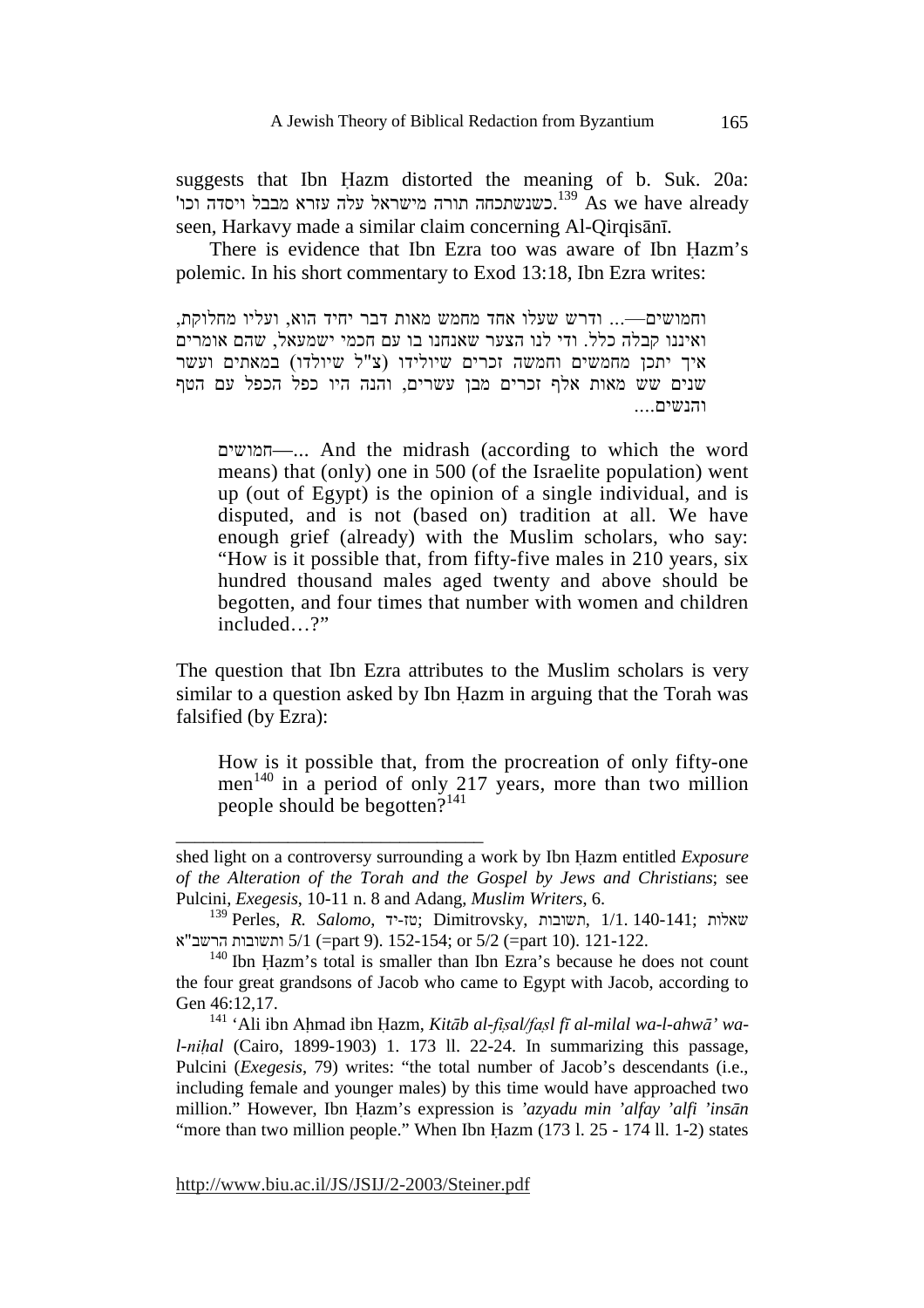Ibn Ezra's subsequent discussion includes the phrases ותשובתנו" and our answer," עוד לנו השיבו אז" then they answered us further," and גם השיבונו אנחנו" we too answered," indicating that he is reporting an actual debate in which he was personally involved.

Ibn Ezra's use of the phrase יחיד דבר here is also of interest, because he uses virtually the same phrase in rejecting the rabbinic tradition concerning the eighteen "corrections of the scribes."142 It is easy to see how that tradition could have breathed new life into the falsification canard.143 Ibn Ezra may well have been worried about that possibility, $144$  and rightly so. The "corrections of the scribes" did become a polemical issue in Spain in the thirteenth century, and Rashba was forced to deal with it in a second treatise.<sup>145</sup> However, it was not a Muslim who raised it but a Christian, Raymond Martini.<sup>146</sup> In so doing, he revived a Karaite polemical issue from the time of Al-Qirqisānī.

In view of this evidence, we may be justified in viewing other statements of Ibn Ezra as reactions to Ibn Hazm. We have seen, for example, that Ibn Ezra stresses the divinely inspired wisdom of the men of the Great Assembly and declares himself "amazed at ... how (it is possible to believe that) the versifier erred, especially if he is Ezra the scribe." This may be a reaction to Ibn Hazm, who writes that the

\_\_\_\_\_\_\_\_\_\_\_\_\_\_\_\_\_\_\_\_\_\_\_\_\_\_\_\_\_\_\_\_\_

 $^{144}$  See at n. 116 above.

that to the total of 603,000 adult males one must add a like number of male children and then a like number of women, he apparently means that one must add 1,206,000 females (adults and children) to the previous total of 1,206,000 males (adults and children).

 $142$  See n. 109 above.

 $143$  No explicit reference to this tradition by Muslim polemicists has been cited by scholars. Adang (*Muslim Writers*, 246) believes that there is an implicit reference: "Ibn Hazm states that the Jews themselves admit that Ezra made changes to the text, probably a reference to the *Tiqqune Soferim*...."

<sup>145</sup> For the Hebrew text of the passage, see Perles, *R. Salomo*, לד-לב ; Dimitrovsky, ספר שאלות ותשובות הרשב"א or; 176-184; השובות ,5/2 (=part 10). 333-335.

<sup>&</sup>lt;sup>146</sup> See I. M. Resnick, "The Falsification of Scripture and Medieval Christian and Jewish Polemics," *Medieval Encounters* 2 (1996) 373-375 and the references cited there. The identification of Rashba's opponent was made by Perles, who cited Martini's discussion of the "corrections of the scribes" (Perles, *R. Salomo*, לד-לה n. 2).